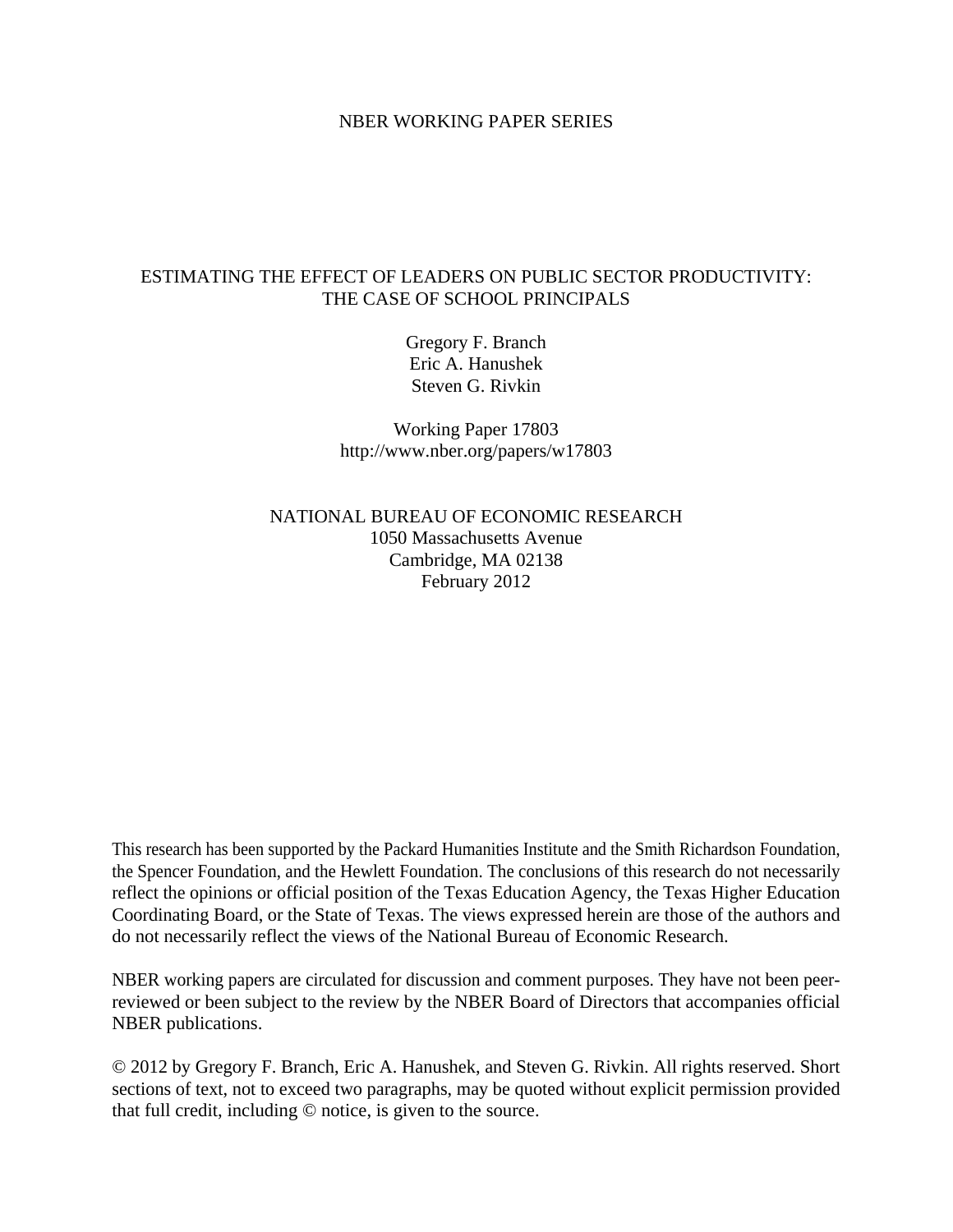Estimating the Effect of Leaders on Public Sector Productivity: The Case of School Principals Gregory F. Branch, Eric A. Hanushek, and Steven G. Rivkin NBER Working Paper No. 17803 February 2012 JEL No. H4,I2,J4

### **ABSTRACT**

Although much has been written about the importance of leadership in the determination of organizational success, there is little quantitative evidence due to the difficulty of separating the impact of leaders from other organizational components – particularly in the public sector. Schools provide an especially rich environment for studying the impact of public sector management, not only because of the hypothesized importance of leadership but also because of the plentiful achievement data that provide information on institutional outcomes. Outcome-based estimates of principal value-added to student achievement reveal significant variation in principal quality that appears to be larger for high-poverty schools. Alternate lower-bound estimates based on direct estimation of the variance yield smaller estimates of the variation in principal productivity but ones that are still important, particularly for high poverty schools. Patterns of teacher exits by principal quality validate the notion that a primary channel for principal influence is the management of the teacher force. Finally, looking at principal transitions by quality reveals little systematic evidence that more effective leaders have a higher probability of exiting high poverty schools.

Gregory F. Branch Texas Schools Project University of Texas at Dallas Richardson, TX 75080 gregory.branch@utdallas.edu

Eric A. Hanushek Hoover Institution Stanford University Stanford, CA 94305-6010 and NBER hanushek@stanford.edu

Steven G. Rivkin Department of Economics University of Illinois at Chicago 601 South Morgan UH725 M/C144 Chicago, IL 60607 and NBER sgrivkin@uic.edu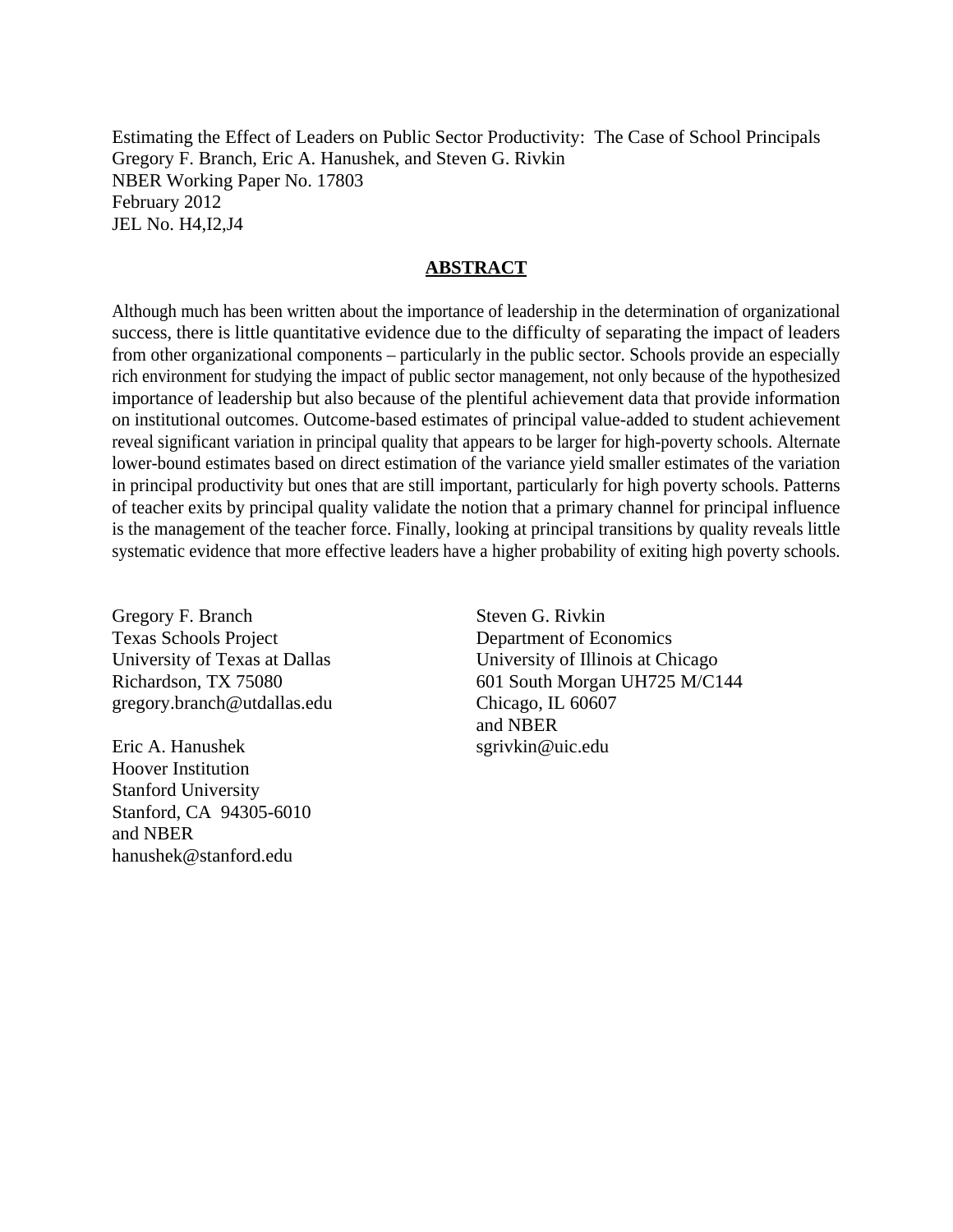### **Estimating the Effect of Leaders on Public Sector Productivity: The Case of School Principals**

by Gregory F. Branch, Eric A. Hanushek, and Steven G. Rivkin

### **I. Introduction**

 $\overline{a}$ 

Leadership quality is often cited as key to organizational success across such diverse places as boardrooms, sports arenas, national legislatures, and schools. Yet it is often quite difficult to distinguish cause and effect, as those anointed as great leaders may simply have been in the right place at the right time. The standard analytical approach to investigating the importance of leaders, developed in the analysis of private firms, has concentrated on the outcomes – typically revenues or profits – associated with the top managers who have varying backgrounds or experiences. But such an outcome-based approach requires an empirical model that effectively isolates the contribution of leadership from a variety of other, perhaps correlated, factors driving outcomes. Consideration of public sector leadership introduces special challenges because of the lack of market discipline and revenue and profit measures of outcomes.

Analysis of the impact of CEOs on corporate results has a lengthy history, where a variety of methods have been used to infer impacts from the pattern of market returns to a company.<sup>1</sup> In an important recent paper, Bertrand and Schoar (2003) provide an innovative new approach. Using semi-parametric methods with panel data to identify the effects of CEOs and top managers, they find that variation in the effectiveness of leaders explains a significant portion of the variance in profits and other outcomes. By simultaneously estimating both firm and manager fixed effects, the authors control for time-invariant differences among firms that could contaminate estimates of the variance in manager effectiveness. $2$ 

<sup>&</sup>lt;sup>1</sup> There is an older literature with event studies on returns with changes in management (e.g., Johnson, Magee, Nagarajan, and Newman (1985)). Other work has looked the impact of management in family owned firms (see Bertrand (2009)) and at changes from firm founders (Bennedsen, Meisner Nielsen, Pérez-González, and Wolfenzon (2007)). Much of research on CEO performance has been motivated by investigations of CEO salaries (see, for example, Englmaier, Illing, and Sadka (2009) and the related symposium).

<sup>&</sup>lt;sup>2</sup> However, changes over time in a variety of unobserved factors could inflate the estimated variance of manager behavior or productivity, even if the sample is limited to managers who work in at least two firms. Given the endogenous matching of firms and managers, there is a strong possibility that common unobservables are present in the multiple jobs worked during the sample period. For example, managers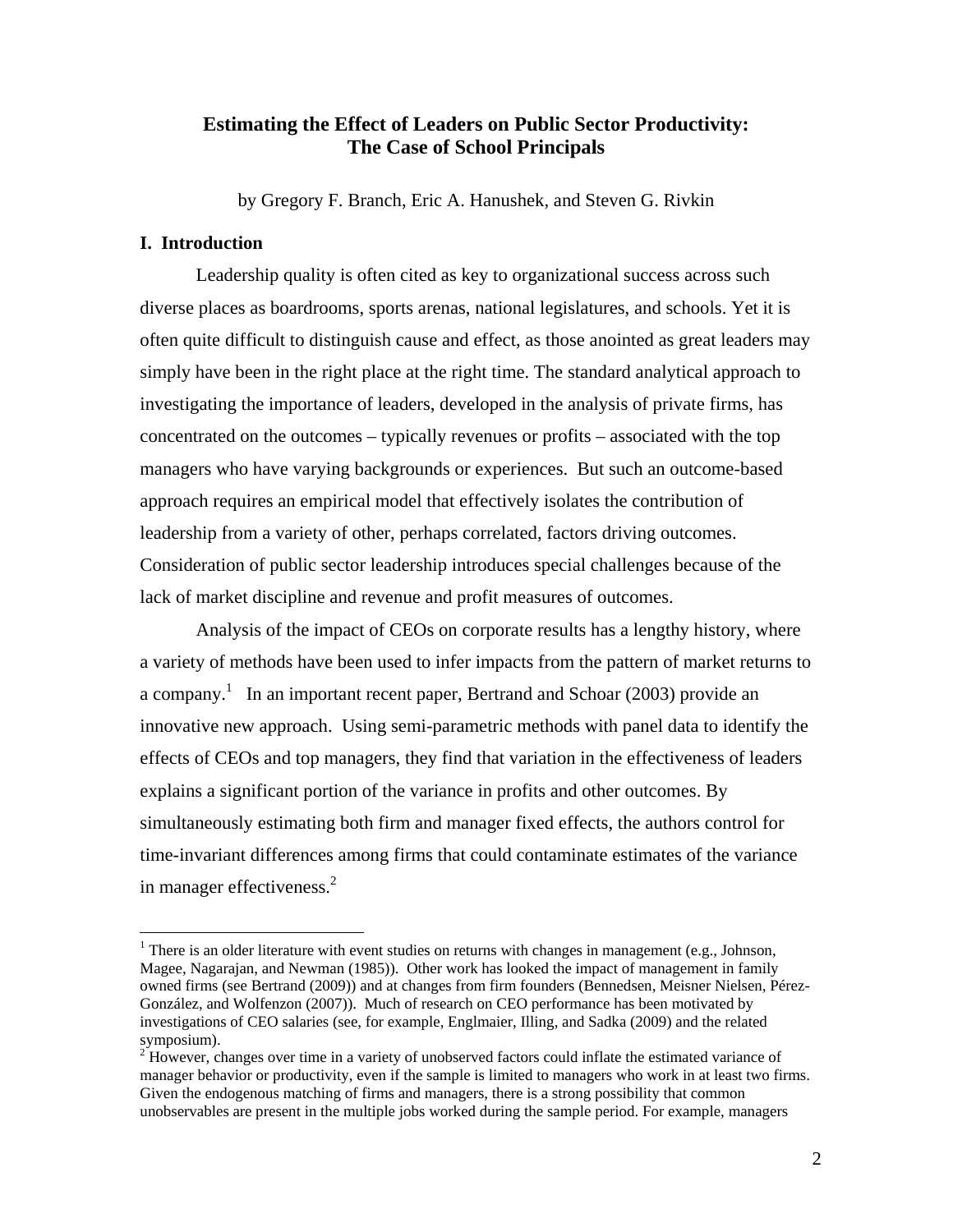A second strand of literature important for our analysis has focused on management practices at the plant level, recognizing that CEOs are far removed from much of the actual management activity. Bloom and Van Reenen (2010) and related articles have documented the importance of differences in business and management practices across firms and countries by relating survey data to productivity differences. Their survey focuses on activities of plant managers in the manufacturing sector and attempts to describe key elements of management (such as the monitoring of employees or the provision of good hiring incentives). They find these surveyed attributes to be correlated not only with firm performance but also with aggregate productivity at the national level. It is at the same time not so much a direct study of the role and importance of managers as it is an investigation of management practices.

In this paper we combine elements of both strands of work in an investigation of variation in the quality of management in education. We begin our investigation of performance at the "plant" level by using the same semi-parametric approach used in Bertrand and Schoar (2003) to estimate the variance in principal effectiveness. We then extend the analysis in order to account more fully for the influences of time-varying unobservables by isolating the additional year-to-year fluctuation in outcomes that accompany changes in the principal. Following estimation of the variance in principal effectiveness, we investigate one widely discussed mechanism through which principals affect achievement: the management of teacher transitions. Importantly, because high teacher turnover can be associated with both improvement and decline in the quality of instruction, the level of turnover per se provides little information on the wisdom of principal personnel decisions. Therefore, we focus on the relationship between the quality of teachers who transition out of a school and the quality of principals.

 Throughout the entire analysis, we are particularly interested in the assignment of principals to schools serving disadvantaged students. From case studies and anecdotal accounts, the importance of principals seems most apparent when considering schools serving disadvantaged populations. It is frequently asserted that high poverty schools are

who were profitable in their first positions may have more opportunities to gain employment at firms on the upswing in terms of profits due perhaps to a negative random shock in the prior period. Moreover, nonpersistent factors orthogonal to manager quality or behavior will inflate the variance of the estimated fixed effects, even if they do not bias the estimates of the impact of individual CEOs. These are issues we consider below.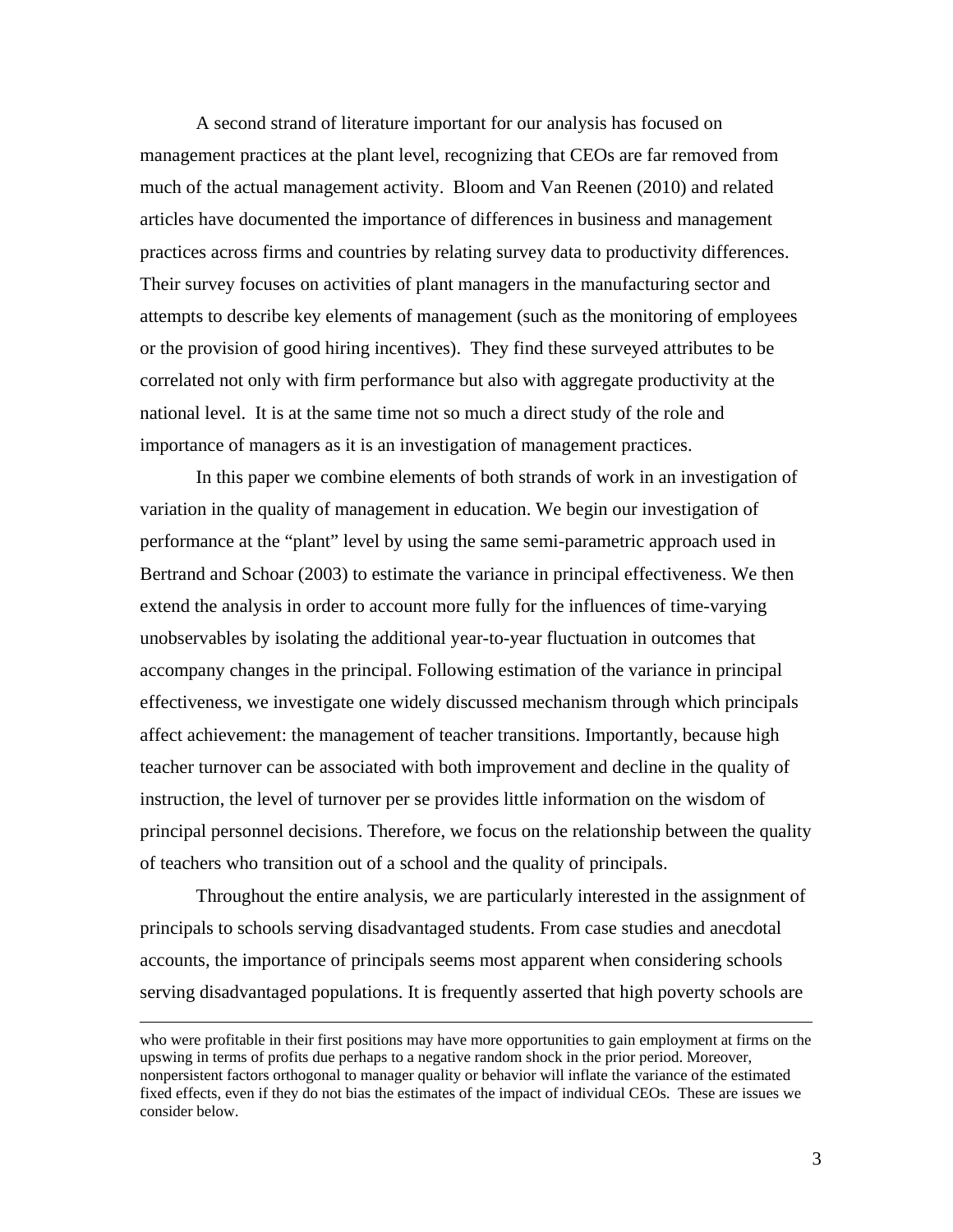hurt by being unable to attract and retain good principals. The demands of leading such schools, including the need to overcome less desirable working conditions in order to attract and retain high quality teachers, may amplify the importance of having an effective leader.<sup>3</sup>

The final component of the empirical analysis considers dynamics of the principal labor market. Do the best principals tend to move away from high poverty schools? Since pay and career advancement in the public sector are often insulated from performance in ways different from private sectors, it is not possible simply to track the pay of principals. Instead, we turn to a direct investigation of the quality of movers and stayers within schools, particularly those serving disadvantaged populations.

### **II. The productivity of school leaders**

A dynamic and skilled school leader is frequently described as the key element of a high-quality school, and stories of the inspirational and effective principal are plentiful and oft-repeated.<sup>4</sup> The leadership and decision-making provided by a school principal is proximate and tied directly to outcomes in her school, unlike that of a school superintendent of a large district who operates more like a CEO in terms of providing broad policy guidance. But there is no clarity from past work about what attributes might lead to success.<sup>5</sup>

A distinctive feature of this analysis is the focus on the public sector. <sup>6</sup> Unlike private industry, public institutions do not necessarily have a well-defined objective function, complicating the analysis of their behavior. At the same time, with the advent of accountability systems under No Child Left Behind (NCLB) and the complementary state systems, schools do have a direct incentive to maximize achievement on standardized tests.

 $3$  Hanushek and Rivkin (2007), Boyd et al. (2011).

<sup>&</sup>lt;sup>4</sup> A large qualitative literature focuses on "effective schools" and in that generally places special emphasis on principals and leadership issues. See, for example, Edmonds (1979), Purkey and Smith (1983), or the case studies in Carter (2000).

 $^5$  For some exploratory analysis of this, see Grissom and Loeb (forthcoming).

<sup>&</sup>lt;sup>6</sup> One place where management has previously been considered in public employment is in welfare offices, but much of this has concentrated on the narrower question of how managers react to different incentives; see, for example, Courty and Marschke (2004) and Heinrich and Marschke (2010).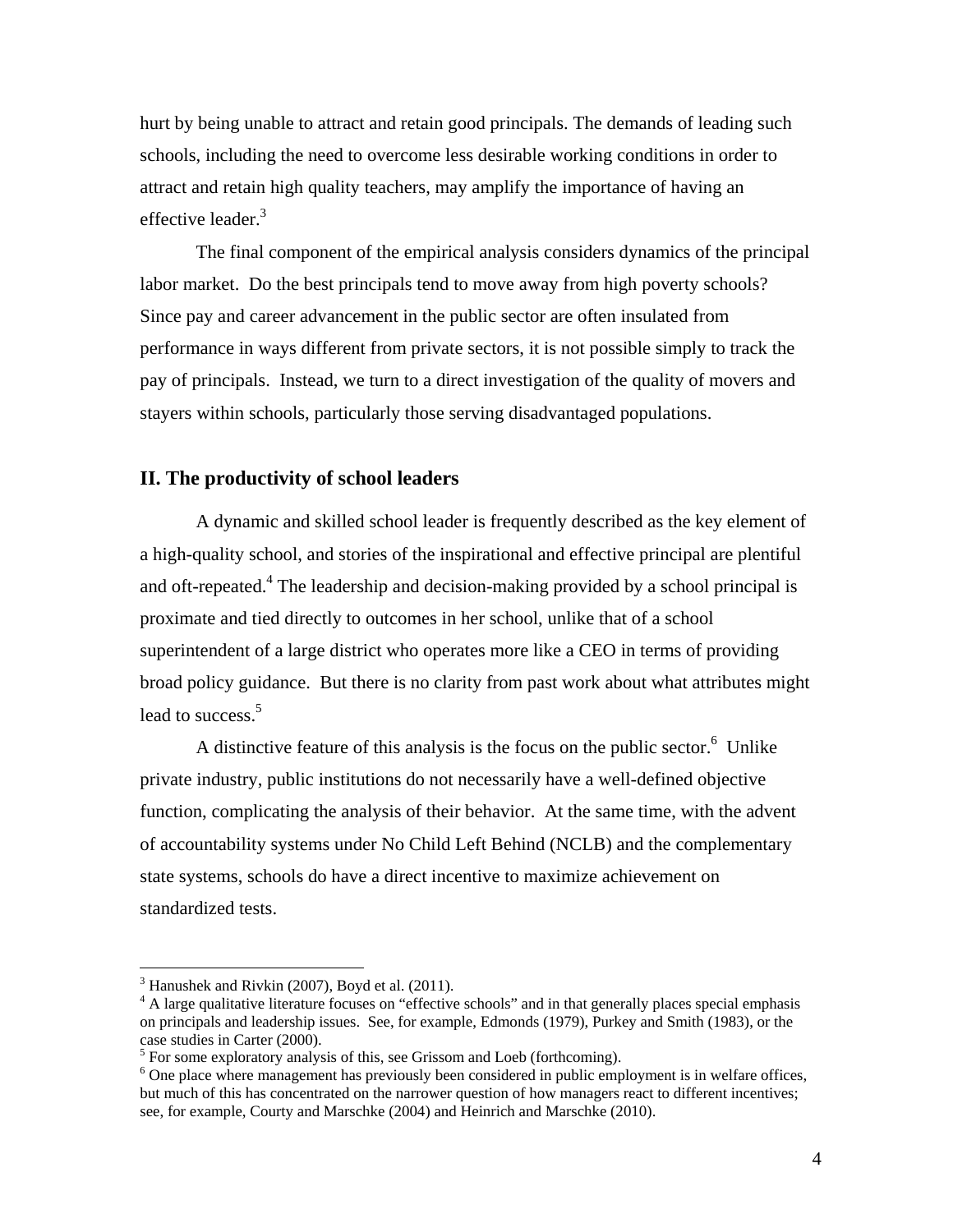In contrast to the traditional revenue and return focus of CEO and management studies, our study changes the performance measurement to student achievement. The advantage of this is that it insulates the study from exogenous factors such as prices, aggregate economic fluctuations, or prior capital investment decisions. However, testmeasurement error and other test-related issues introduce other complications that must be addressed.

In broad terms, we take a generally agnostic view of the attributes of principals that are important and use school administrative data to concentrate on the more basic question of how important is variation in principal quality. Our administrative data, with very large longitudinal samples of principals and schools, provide a particularly rich source of information for the investigation of leadership effects, because they enable the direct estimation of productivity on the basis of contributions to student achievement.

Most prior analysis of principal effectiveness has been qualitative, though a small number of papers examine the determinants of principal effectiveness and any links with the labor market. Brewer (1993) and Eberts and Stone (1988) find that specific principal characteristics are related to high school student achievement, though the limited set of covariates may fail to account for important factors that could introduce bias. Loeb, Kalogrides, and Béteille (forthcoming) look at how a school's value-added is related to the movement of teachers and suggest that this relationship is likely to reflect a principal's influence.

Finally, Cullen and Mazzeo (2008) investigate the link between principal salary growth and employment transitions on the one hand and principal effectiveness as measured by state accountability rating and achievement on the other. They find a positive relationship between salary and both accountability rating and student achievement. Nonetheless, the inclusion of just a limited set of student, school, and district controls leaves open the possibility that neither accountability rating nor student achievement provide a meaningful measure of principal effectiveness because of the contributions of unobserved student, family, peer and school factors.

Our central objective is to gain a better understanding of the overall impact and importance of principals, a fundamental issue for education policy. We do this in two different ways. First, following the general approach of Bertrand and Schoar (2003), we

5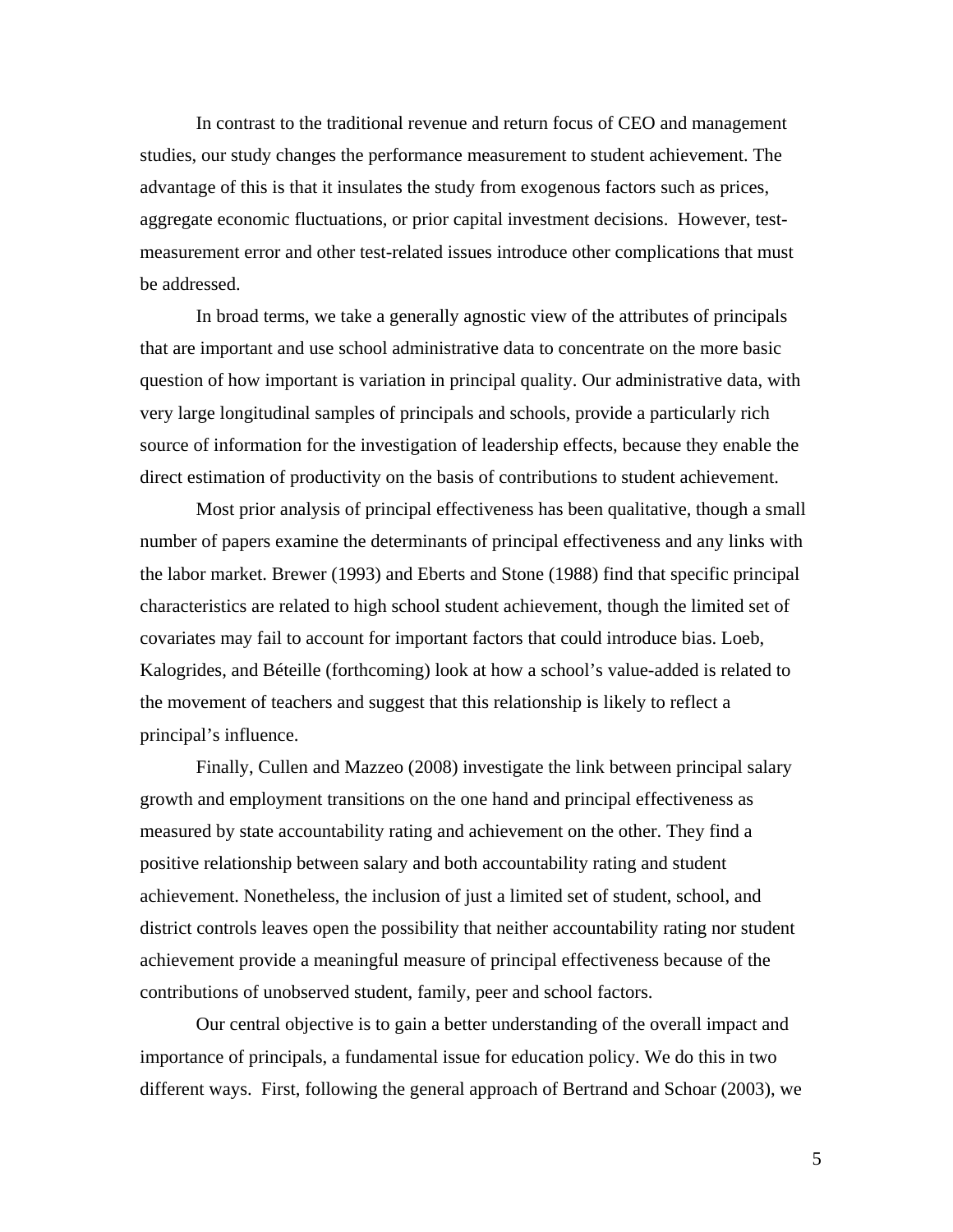estimate models that include both principal and school fixed effects and use the principal fixed effects to generate estimates of the variance in principal effectiveness. Second, we generate lower-bound estimates of the variance in principal effectiveness from the relationship between year-to-year variation in school achievement and principal transitions (following the general approach used by Rivkin, Hanushek, and Kain (2005)). This second approach accounts for some of the year-to-year fluctuations in achievement that inflate variance estimates based on principal fixed effects but that are not caused by principals. Nonetheless, even the second approach may be vulnerable to biases introduced by unobserved factors. Therefore, we take a number of steps to mitigate any bias and examine the robustness of the results in both estimation frameworks. We also validate the estimates by assessing the impact of principal quality on decisions about teachers.

### **III. The Texas Database**

The administrative data used in this project were constructed as part of the UTD Texas Schools Project. Working with the Texas Education Agency (TEA), this project has combined different data sources to create matched panel data sets of students, teachers, and principals. The panels include all Texas public school teachers, administrators, staff, and students in each year, permitting accurate descriptions of the schools for each principal.

The Public Education Information Management System (PEIMS), TEA's statewide educational database, reports key demographic data including race, ethnicity, and gender for students and school personnel as well as student eligibility for a subsidized lunch. PEIMS also contains detailed annual information on teacher and administrator experience, salary, education, class size, grade, population served, and subject. Importantly, this database can be merged with information on student achievement by campus, grade, and year. Beginning in 1993, the Texas Assessment of Academic Skills (TAAS) was administered each spring to eligible students enrolled in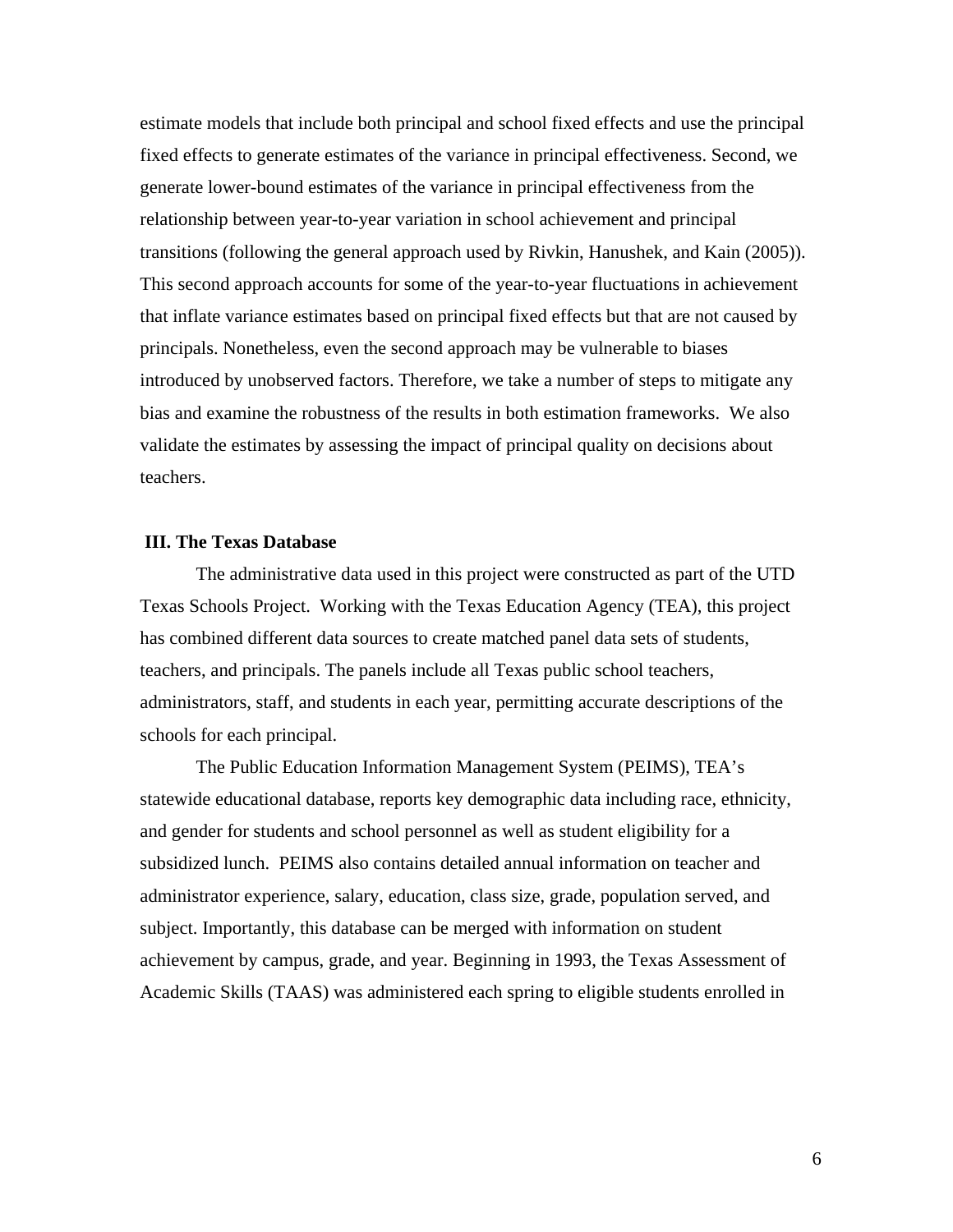grades three through eight.<sup>7</sup> These criterion referenced tests, which assess student mastery of grade-specific subject matter, are merged with the student and personnel information. Reading and math tests each contain approximately 50 questions, although the number of questions and average percent correctly answered varies across time and grades. We transform all test results into standardized scores with a mean of zero and variance equal to one for each subject, grade, and year, implying that our achievement measures describe students by their relative position in the overall state performance distribution.

The personnel data combine time as a teacher and as an administrator into total experience, so it is not possible to measure tenure as a principal accurately for those who begin their principal career prior to the initial year of our data (the 1990/91 school year). Therefore, for both the descriptive analysis and the achievement modeling we concentrate on the period 1995-2001, and we allocate principals to precise experience and tenure categories in the early career while aggregating experience for six or more years.<sup>8</sup>

One of the strengths of our sample is the large number of principals and schools that are observed. Over the 1995-2001 period we observe 7,420 unique principals that yield 28,147 annual observations of principals. The large samples provide the opportunity to investigate differences by the poverty level of the school.

#### **IV. Principal transitions**

 $\overline{a}$ 

 Our estimation relies on changes in school outcomes that come with a change in principal. Therefore, it is important to understand the extent and character of principal turnover. Moreover, these principal moves are important in their own right. In parallel to concerns about teacher turnover, instability of leadership is often cited as a detriment to school improvement in high poverty and lower performing schools.<sup>9</sup>

 $<sup>7</sup>$  Many special education and limited English proficient students are exempted from the tests. In each year</sup> roughly 15 percent of students do not take the tests, either because of an exemption or because of repeated absences on testing days. 8

 $\delta$  Note that the achievement tests in Texas were changed in 2002, thus making comparison of results over time difficult.

 $9^9$  Teachers been shown to have preferences for the income, race, and achievement composition of students along with geographic locations; see Hanushek, Kain, and Rivkin (2004), Boyd, Lankford, Loeb, and Wyckoff (2005), Scafidi, Sjoquist, and Stinebrickner (2007). Some evidence of similar preferences for principals also exists in Loeb, Kalogrides, and Horng (2010).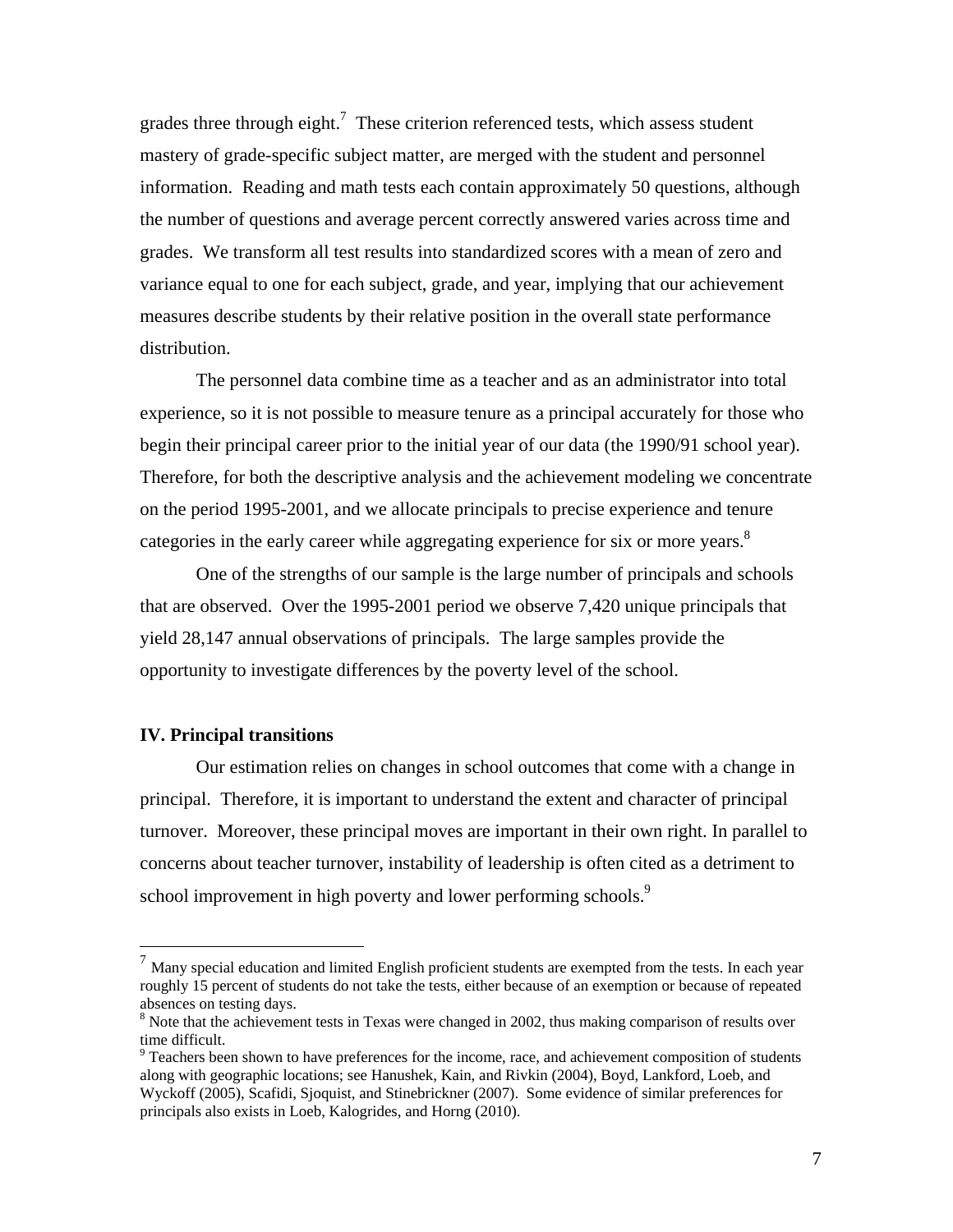We begin by describing the distribution of principals by job tenure and the pattern of transitions with specific attention to differences by school poverty share and mathematics achievement. Schools with a high proportion low income students (those eligible for a subsidized lunch) are more likely to have first year principals and less likely to have principals who have been at the school at least six years than those with a less disadvantaged population (Table 1).<sup>10</sup> Nonetheless, the division of schools by initial achievement produces much larger differences. The proportion of principals in their initial year with a school is roughly 40 percent higher in schools with the lowest average initial achievement than those with the highest average initial achievement; the proportion of principals that have been at their current school at least six years is roughly 50 percent higher in the highest achievement schools. Differences are also far smaller when ordered by the black or Hispanic enrollment share (not shown).

 Table 2 reports annual principal transitions categorized by destination, new role, and tenure. Thirty percent of principals in our sample leave their school each year regardless of tenure in the school (compared to 20 percent nationally in 2009).<sup>11</sup> Perhaps more surprising, between 1 in 5 and 1 in 6 principals annually exit the Texas public schools, and the probability of exit does not vary much by tenure.<sup>12</sup> The probability of changing schools and remaining a principal rises from 5.9 percent following the first year at a school to 8.3 percent following the third through fifth years prior to falling back to 5.7 percent for those with tenures of at least six years. By comparison, the probability of transitioning to a non-principal role at a campus declines from 4.5 percent to 2.8 percent as tenure increases from one to at least six years. For those with at least two years of tenure approximately 2 percent make a transition to work as district administrators.

<sup>&</sup>lt;sup>10</sup> Nationally in 2009, principal departures from a school are virtually identical for schools that did and did not participate in the free or reduced-price lunch program (Battle (2010)). Gates et al. (2006) find similar higher mobility in disadvantaged schools in North Carolina. As noted earlier the administrative data we use combine years as a principal with years spent in other roles including teaching. Therefore, there is no information on tenure as a principal beyond the years observed in the sample.

<sup>&</sup>lt;sup>11</sup> See Battle (2010).<br><sup>12</sup> Note that limiting the sample to principals with no more than 25 years of experience in order to lessen the contribution of retirements has little impact on these patterns.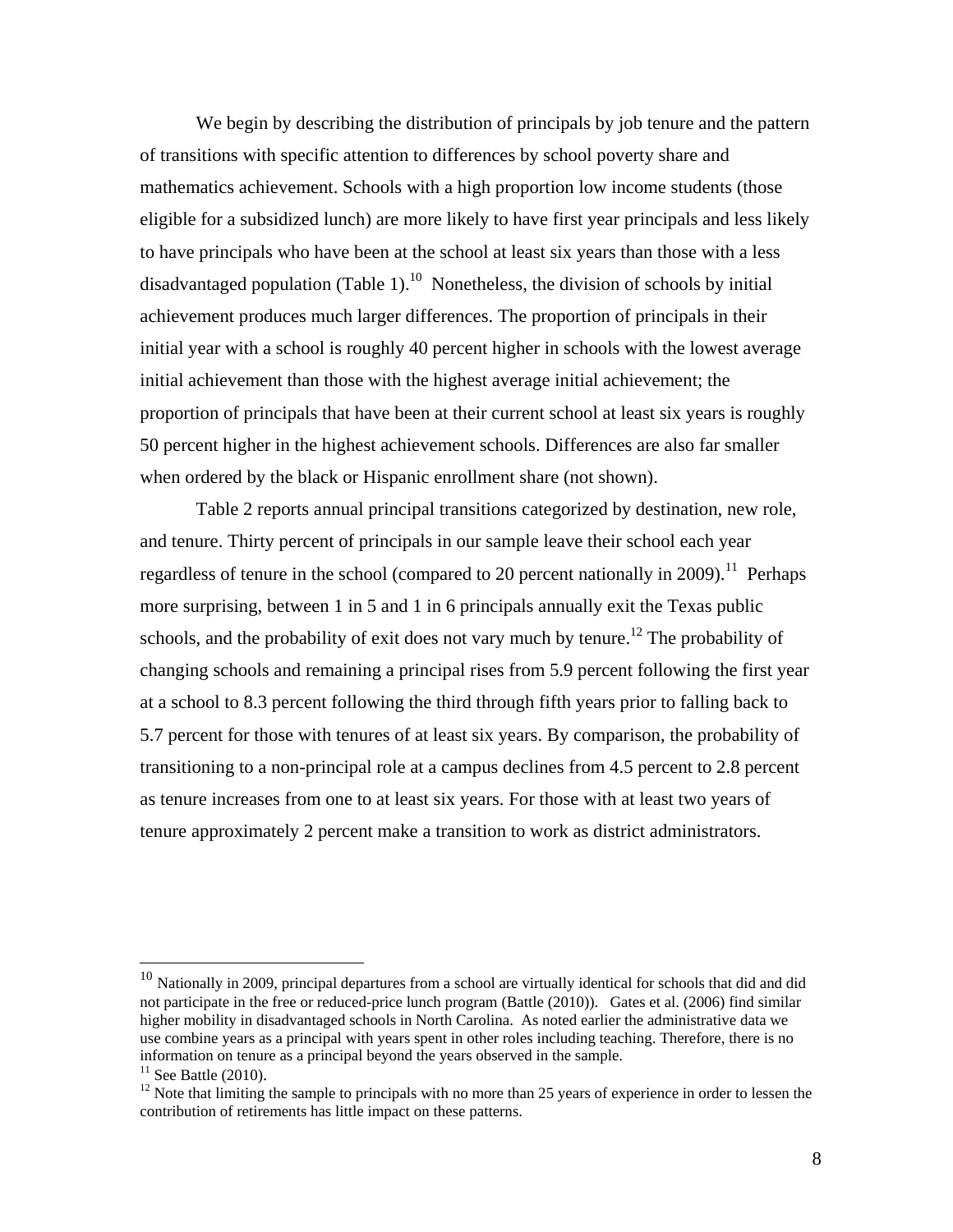#### **V. Fixed-effects Estimates of the Variation in Principal Effectiveness**

 The fundamental identification challenge is the separation of the contribution of principals from other factors that drive student achievement. In this section we describe the value-added model used to estimate principal fixed effects and the results of that estimation. Estimates are produced for a series of specifications and samples in order to examine the sensitivity of the variance estimates to potential confounding factors including test measurement error and issues surrounding test construction.

#### **A. Empirical model**

 $\overline{a}$ 

 Our basic value-added model relates achievement (A) for student i in school s with principal p in year y to prior achievement, observed student characteristics  $(X)$ , time varying school and peer characteristics (C), and a vector of principal-by-school fixed effects  $(\theta)$ .<sup>13</sup> Adding a random error (ε), the basic empirical model is:

$$
A_{iy} = \lambda A_{iy-1} + \beta X_{iy} + \delta C_{sy} + \theta_{sp} + \varepsilon_{iy}
$$
\n(1)

 The concern of course is that other unmeasured factors will be correlated with the principal in each school and with the principal's effectiveness. One fundamental alternative to equation (1) is to add a vector of school fixed effects  $(y)$  – implying that the impact of principals is estimated entirely on the within-school variation in achievement through comparing student performance when different principals run each school. This approach guards against systematic selection of the schools by students and principals, but it also puts extra strain on the data. Below, we consider both equation (1) and the expansion to include the school fixed effects.

 In the empirical application, the vector X includes a full set of race and ethnicity indicators and indicators for subsidized lunch eligibility, special education participation, female and English as a second language. It also includes indicators for school changes: a switch to the earliest grade offered in a different school (including structural transitions from elementary to middle school) and a switch to other than the earliest grade offered in

 $13$  While the general concept has been used in education for over three decades (see Hanushek (1979)), the recent addition of extensive administrative data bases has led to expansion of both the empirical analysis (Hanushek and Rivkin (2010b)) and the understanding of fundamental underlying estimation and interpretation issues (Meghir and Rivkin (2011)).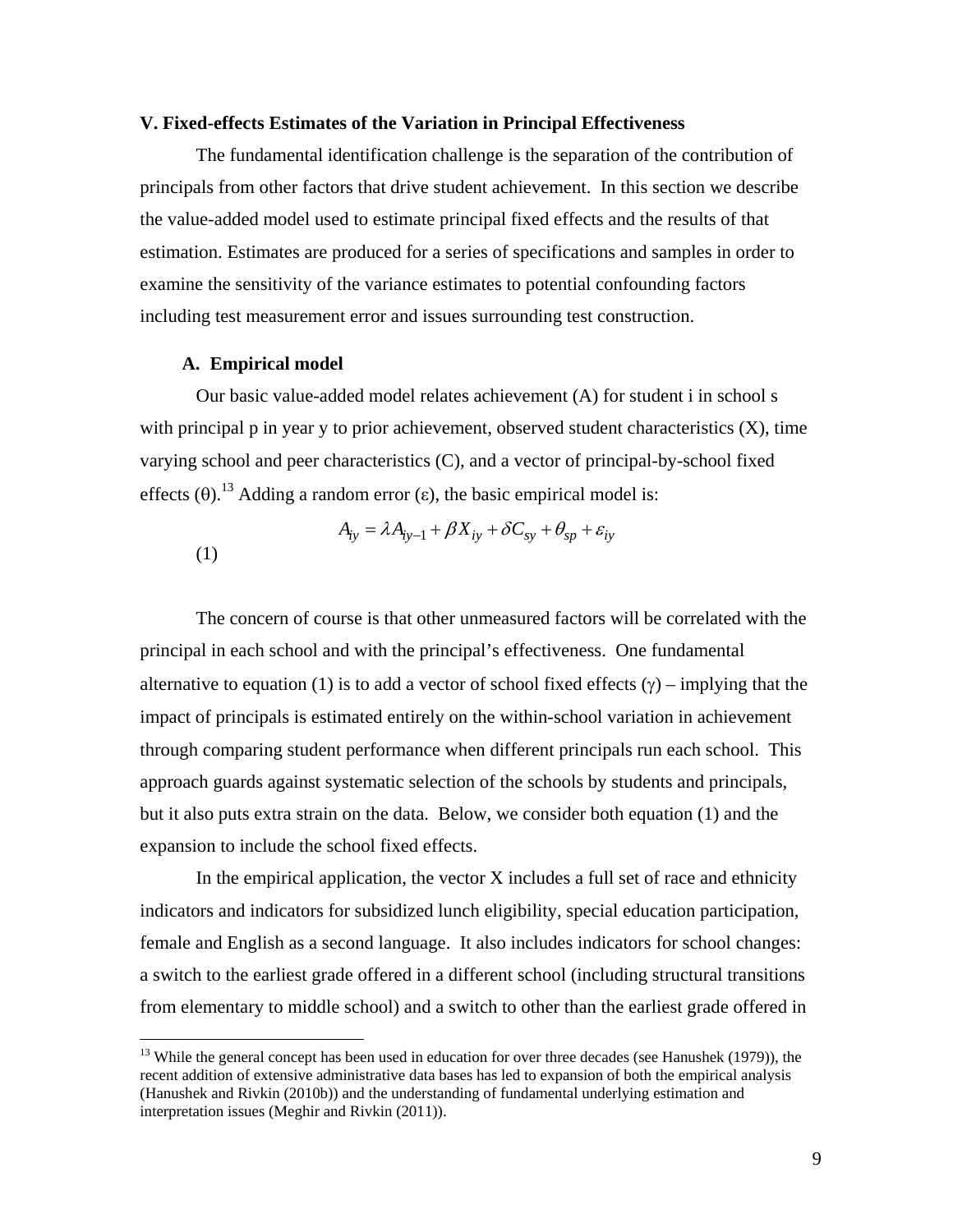a new school. The vector C of time-varying aggregate influences includes average demographic characteristics for students in school s in year y including proportion low income, proportion classified as special needs, proportion that are new entrants to the school and proportion female. All regressions also include a full set of year-by-grade indicators to account for test and other statewide policy changes.<sup>14</sup>

 As with related prior analyses of value-added for teachers, the lagged achievement term is included to capture past inputs from families, schools, and peers along with overall ability differences. This formulation supports a focus on just the contemporaneous inputs that are related to student learning in year y.

#### **B. Variance estimates based on three year spells**

 We begin with estimates of the variation in principal effectiveness from a sample restricted to the first three years a principal leads a school (similar to the approach taken by Bertrand and Schoar (2003)). Because the impact of a principal on school quality likely increases with tenure given the persistence of personnel and other decisions, focusing on a sample of principals with the same tenure profile effectively controls for variation in quality related to differences in length of tenure. Importantly, principal impacts may become more positive or more negative over time, so simple linear or polynomial controls for tenure are not appropriate. On the one hand, over time a principal would be expected to learn about school operations, the effectiveness of various teachers, and other school specific factors, and such learning would presumably improve job performance. On the other hand, however, principal personnel decisions alter the stock of teachers and the school environment, and the impact of a principal increases over time as a principal accounts for more and more of the hiring and retention of the existing stock of teachers.

Table 3 reports the variance and  $10^{th}$ ,  $25^{th}$ ,  $50^{th}$ ,  $75^{th}$ , and  $90^{th}$  percentiles of the principal-by-spell fixed-effect distribution disaggregated by the school poverty rate. From the first column, we find that the overall standard deviation of principal effectiveness is estimated to be 0.207. This is a very large effect – perhaps unbelievably

<sup>&</sup>lt;sup>14</sup>For the actual estimation, the data are aggregated prior to running the regressions to the campus-by-gradeby-year level to reduce the computational burden. All tables report absolute values of t-statistics based on robust standard errors clustered by campus.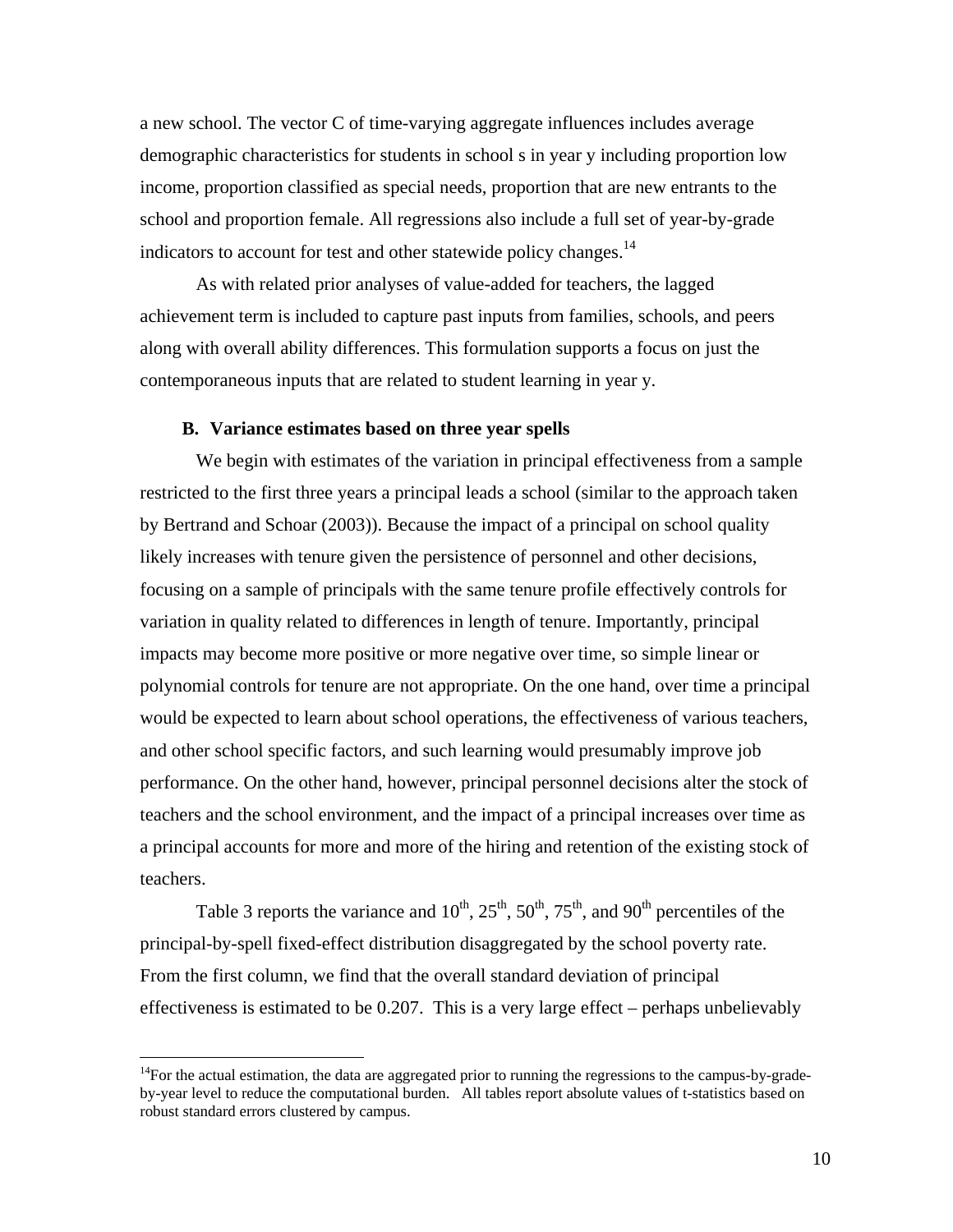large – because it implies that a principal one standard deviation above the mean would, compared to an average principal, move mean achievement from the  $50<sup>th</sup>$  percentile to the 58<sup>th</sup> percentile in one academic year. This impact is seen vividly by moving across the given percentiles for all teachers: a principal in the top quarter of the distribution gets average school gains of 0.11 s.d., while one in the bottom quarter has losses of 0.15 s.d..<sup>15</sup>

 Looking down the first column reveals a monotonic relationship between the school poverty rate and the estimated variance. The variance in principal effectiveness increases noticeably with the share of low income students in the school. An examination of the achievement impacts at various quantiles of the principal quality distribution shows that the increase in dispersion as the poverty level rises is most pronounced at the lower end of the principal quality distribution: The difference in the effectiveness of the principal between the least and most disadvantaged school equals -0.20 standard deviations at the  $10^{th}$  percentile, -0.17 standard deviations at the  $25^{th}$  percentile, but only  $0.07$  standard deviations at the  $90<sup>th</sup>$  percentile.

 It is tempting to conclude that the best principals are quite evenly distributed across schools while the weakest principals are disproportionately found in high poverty schools. Note, however, that we cannot distinguish between two, quite different explanations for this pattern. High poverty schools may draw a disproportionate share of the overall least effective principals; or, the least effective principals may be evenly distributed but the adverse effect of low-productivity principals is larger in the most disadvantaged schools.

#### **C. Test Measurement Issues**

 $\overline{a}$ 

The interpretation of these estimates is, nonetheless, complicated further by potential test measurement issues. Not only can test measurement error and school differences in the skill distribution of students – the two major issues to be discussed below – contaminate the variance estimates, but these effects may differ systematically by poverty level.

<sup>&</sup>lt;sup>15</sup> Note that the median principal produces slightly negative average gains. This is a specific subset of principals – those in their first three years of tenure in the school – and they are not far different from what is expected for all principals.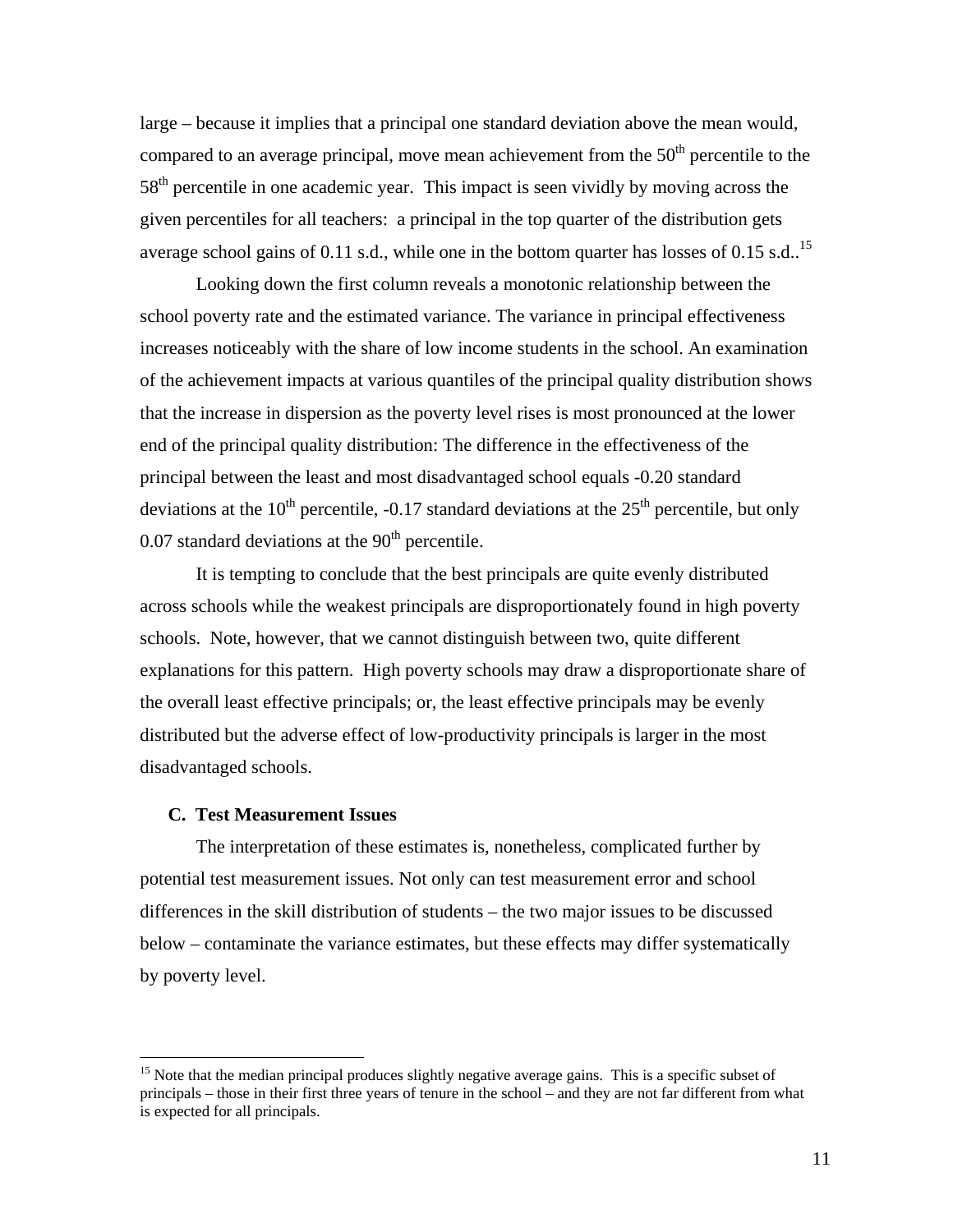Existing research on teacher quality confirms the special measurement issues arising in the study of achievement test results. Because the measurement of principal effectiveness is based on student assessments, both the structure of tests and errors in test measurement potentially complicate the estimation of principal quality.<sup>16</sup> First, as Kane and Staiger (2002) and Jacob and Lefgren (2005, (2006) point out in other contexts, even in the absence of confounding influences, test-based quality estimates capture both random error and true effects. Consequently variance estimates overstate the actual variation in principal effectiveness, and the magnitude of any upward bias is likely to increase as school size decreases. Following Morris (1983) we utilize a shrinkage estimator to mitigate the impact of the test error. Normalizing average principal quality to zero, the adjusted quality estimate  $\hat{\theta}_p^a$  for principal p equals

$$
(2) \qquad \hat{\theta}_p^a = \left(1 - \frac{V_p}{V_p + A}\right)\hat{\theta}_p + \left(\frac{V_p}{V_p + A}\right)\overline{\theta}
$$

 $\overline{a}$ 

where  $\hat{\theta}_p$  is the estimated fixed effect for principal p,  $\overline{\theta}$  is the average fixed effect for all principals,  $V_p$  is the estimated variance of the fixed-effect estimate for principal p, and A is the estimate of the overall variance. Essentially, the shrinkage estimator pulls estimates toward the grand mean; the larger the error variance the more the adjusted fixed effect is shrunk toward the grand mean.

 Second, the construction of the test may affect the translation of measured student achievement into principal quality when differences in the achievement distribution exist across schools. For example, in schools where many students score near the top of the test at the beginning of the school year such that test ceiling effects become binding, principal quality might have very little effect on standardized test scores even if the principal is having substantial impact on the overall level of intellectual engagement and quality of instruction in the school. This is particularly relevant for the TAAS scores that we rely upon for our analysis, because the test is focused on lower level skills, and high achieving students could do very well on this test even without attending school. Consequently our test score-based-estimates of principal quality may produce a more

<sup>&</sup>lt;sup>16</sup> Test measurement errors include both issues of reliability and of validity. Reliability encompasses whether a test will consistently yield the same score for a given domain, while validity focuses on how well the test assesses the intended material.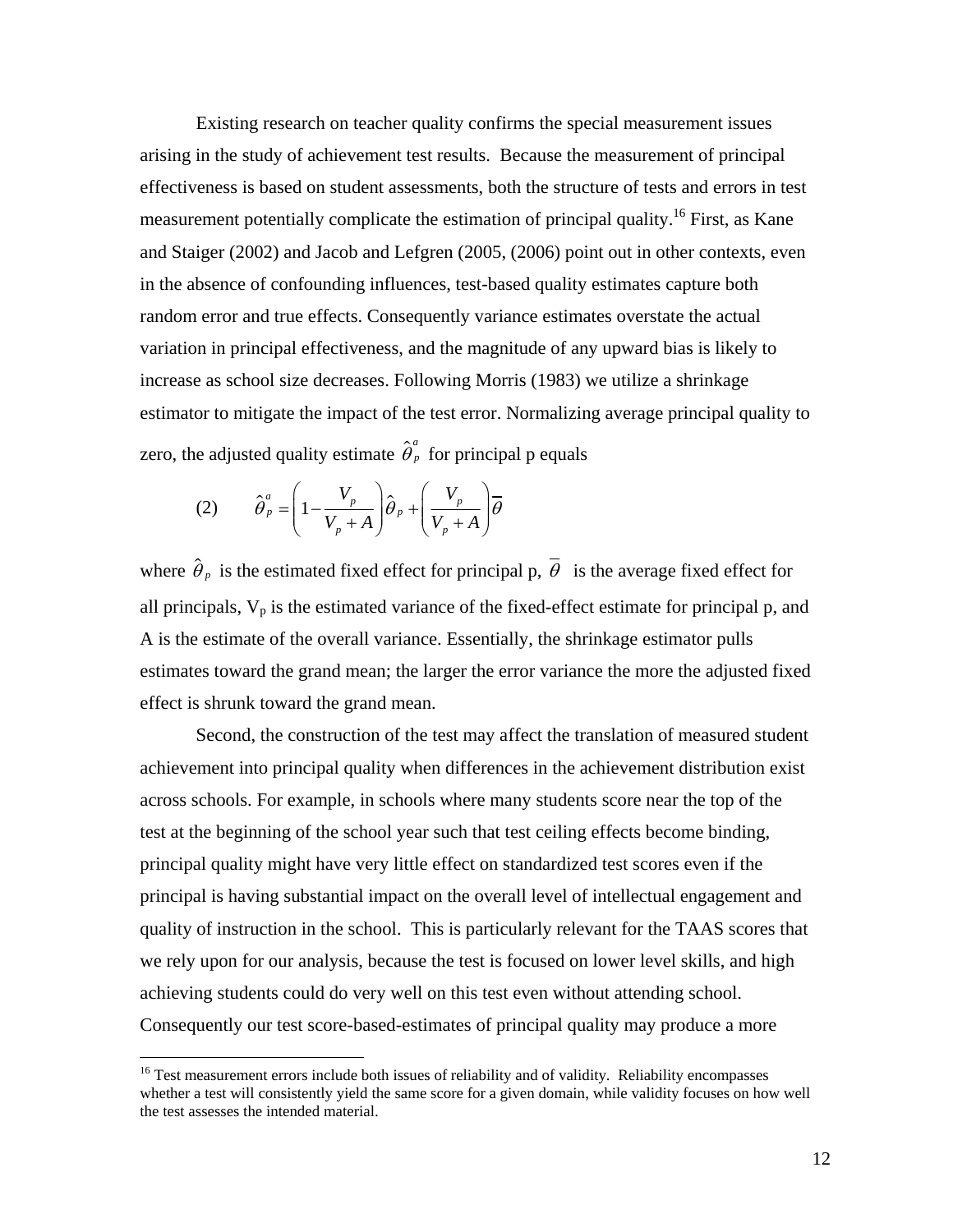compressed distribution for groups of schools with larger shares of initially high achieving students. Because we are particularly interested in the possibility that principals may have larger effects in schools serving predominantly disadvantaged students who tend to have lower initial scores, producing valid comparisons across schools grouped by poverty rate requires that this concern be addressed.

We investigate the sensitivity of the estimates to student composition using two alternative methods. The simplest incorporates a more flexible specification of prior achievement in order to capture differences in expected test score growth by initial score. Preliminary results (not reported) showed that polynomial terms for initial achievement had little effect on the estimates of principal effectiveness. However, the inclusion of quadratic or cubic terms may not fully address the problem given the skewness of the test score distribution.

Our preferred method is to weight performance by fixed weights in order to produce estimates of principal quality not influenced by differences in the test score distribution among schools. In particular, most schools have a mixture of students performing at different achievement levels, and it is the varying proportions that signify "advantaged" or "disadvantaged" in an achievement sense. Equation (3) shows the calculation used to produce weighted school-by-grade-by-year mean test score:

$$
\overline{A}_{sgy} = \frac{1}{Nsgy} \sum_{d=1}^{10} \sum_{i=1}^{N_{sgy}} \frac{F_d}{share_{sgyd}} A_{sgydi}
$$

(3)

where  $F_d$  is the fixed weight share for test decile *d*, *share*<sub>sgyd</sub> is the actual share of students in school s in grade g in year y in decile *d*, N is enrollment, A is test score, and *i* indexes child. For this, we normalize scores on schools serving poverty students. The weights come from the distribution of  $3<sup>rd</sup>$  grade mathematics achievement scores in 1994 for students in the top quartile of schools in terms of proportion of students eligible for a subsidized lunch.  $F_1$  is the share in the bottom test score decile,  $F_2$  in the second decile, and on up to  $F_{10}$  in the top decile. The scores of students at the low end of the distribution receive disproportionate weight in schools with small shares of such students relative to the weighting sample of higher poverty schools, while the scores of such students receive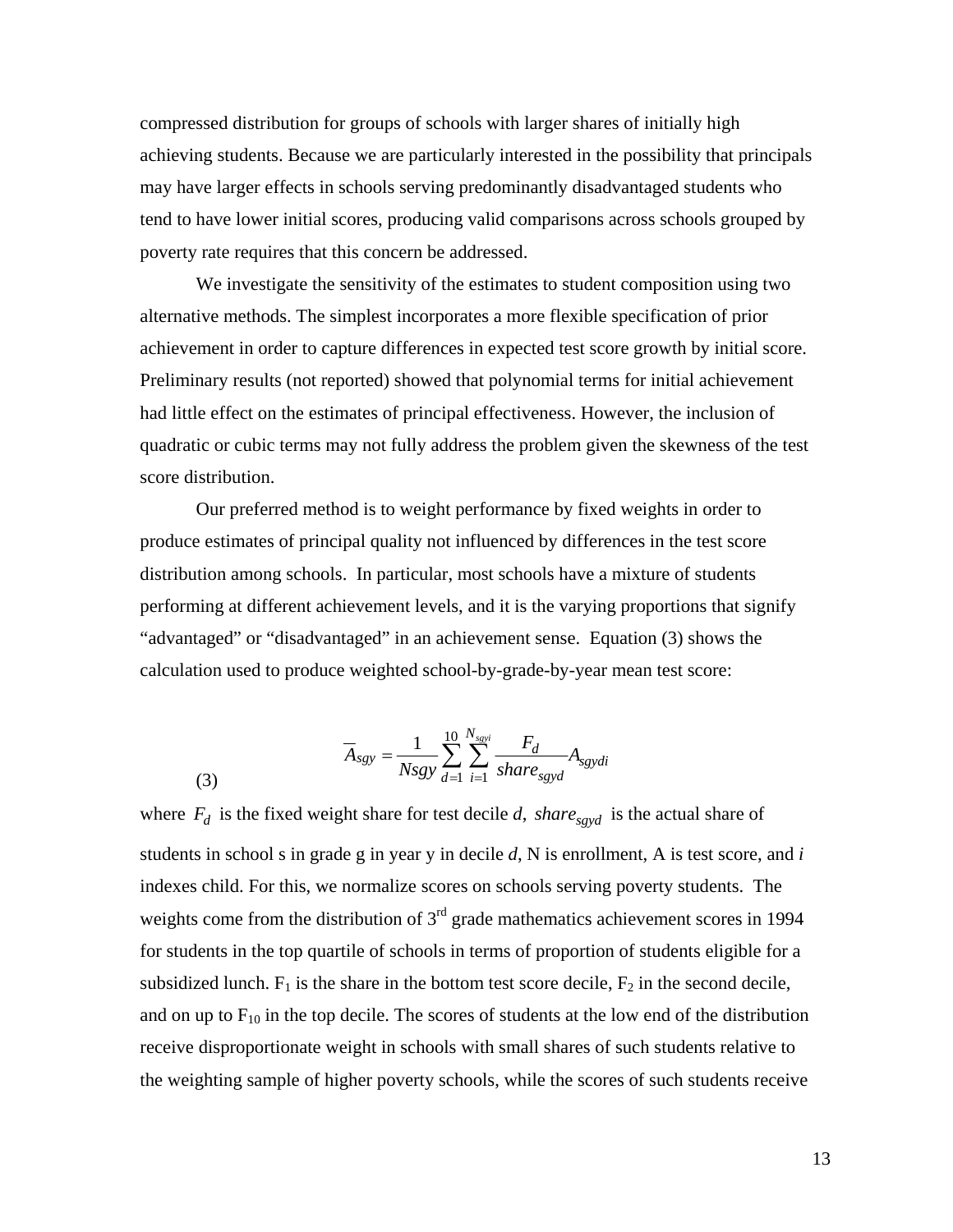less than proportional weight in schools with a high concentration of initially low achieving students.

 Table 4 presents three sets of estimates for all schools combined that address these two measurement issues separately and then together. The top panel reproduces the full-sample estimates from Table 3, the second panel contains information based on the estimates summarized in Table 3 but shrunk to the grand mean on the basis of the standard errors; the third panel reports the variance and quantiles for estimates of principal fixed effects based on value-added estimates of reweighted data that eliminate differences in the distribution of initial achievement among principals; finally, the bottom panel reports results based on reweighted data that have been shrunk to remove the effects of test error. Note that separate estimates by poverty quartile (not reported) follow the pattern of change found in the full sample.

 The similarity between the results in the top two panels shows that shrinkage has virtually no effect on the estimated distribution of principal quality. Unlike estimates of teacher value-added that often rely on fewer than 15 observations for many teachers, estimated value-added for principals even in quite small schools typically come from at least several hundred test scores. Consequently the variance of the error is likely to be quite small, and it is not surprising that shrinkage has little effect on the results.

 In contrast, there are marked differences among schools in the initial achievement distribution, and this raises the possibility that the greater concentration of test scores at the lower end of the achievement distribution causes the larger variance in principal quality observed for high poverty schools. Re-weighting the scores such that the estimates for all principals are based on the same underlying distribution among student test score deciles lessens this concern. However, it does potentially increase the error variance by placing greater weight on smaller cells, and this may have a particularly large effect in very high and very low poverty schools

Consistent with the notion that re-weighting increases the error variance, the use of the shrinkage estimator has a much larger effect on the re-weighted data. Nonetheless, after shrinking, the variance estimates of the reweighted data (bottom panel) remain larger than those generated from the unweighted data (second panel), suggesting that test limitations may introduce downward bias into estimates of principal effects on learning.

14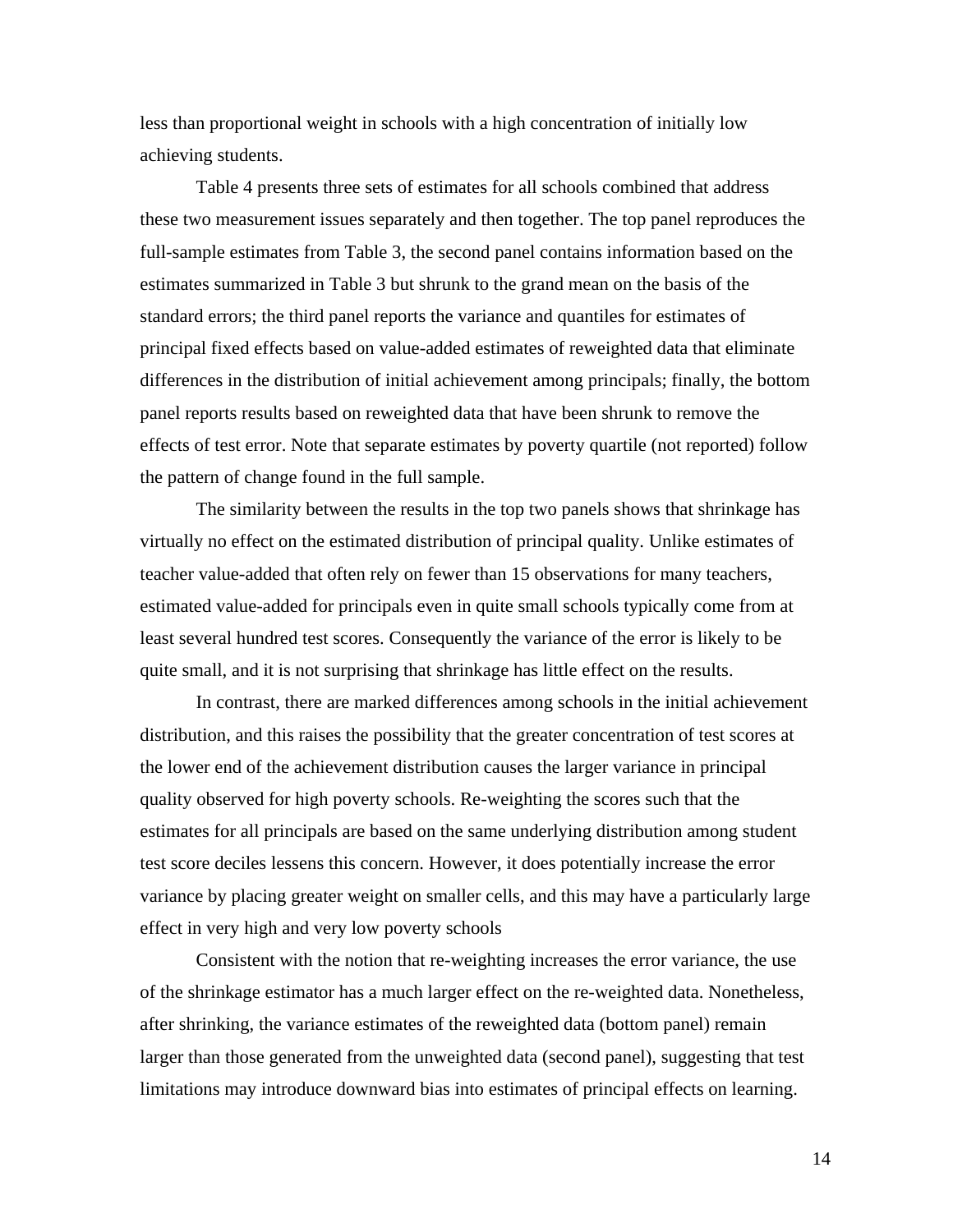Yet because of the possibility that reweighting could exacerbate unobserved influences for students in small cells, we use unweighted data in the remainder of the analysis in order to avoid overstating the variation in principal effectiveness.

#### **D. School Fixed-Effect Estimates**

 The prior estimates show substantial variation in principal value-added, but questions remain as to whether unobserved factors confound these estimates. If some salient differences among schools (that are not under the control of the principal) are not accounted for, estimates of  $\theta_{sp}$  combine true principal effects with unobserved differences in other school or student factors. To understand the potential for such bias, we include school fixed effects  $(y)$  in the specifications. This eliminates the influence of timeinvariant school differences at the cost of restricting principal comparisons to others who lead the same school. But, as a result, the estimated variance of the school fixed-effect estimates of principal quality omits all between school variation in principal effectiveness, potentially underestimating variations in principal quality.

 Importantly, the restriction of the sample to the first three years in a school is not feasible in school fixed-effects models that identify principal effectiveness on the basis of within-school achievement differences, because the numbers of schools with two principals observed in their first three years is quite small. Therefore, in the fixed-effects models we consider the full sample and do not control for years at the school, although we do examine the effects of introducing controls for the first year of a spell.

Table 5 reports variance estimates from models with and without school fixed effects (with the latter estimates introduced to allow for potential differences due to sample composition). The first column shows that estimates are very similar to the comparable estimates in Table 4 for the sample restricted to the first three years at a school even though they include the wider range of tenure. But, the second column shows that the inclusion of the school fixed effects substantially reduces the variation in estimated principal quality.

In both the separate poverty categories and for the sample taken as a whole, the inclusion of school fixed effects reduces the estimated variance of principal quality by half. Although some of this reduction likely reflects the elimination of influences from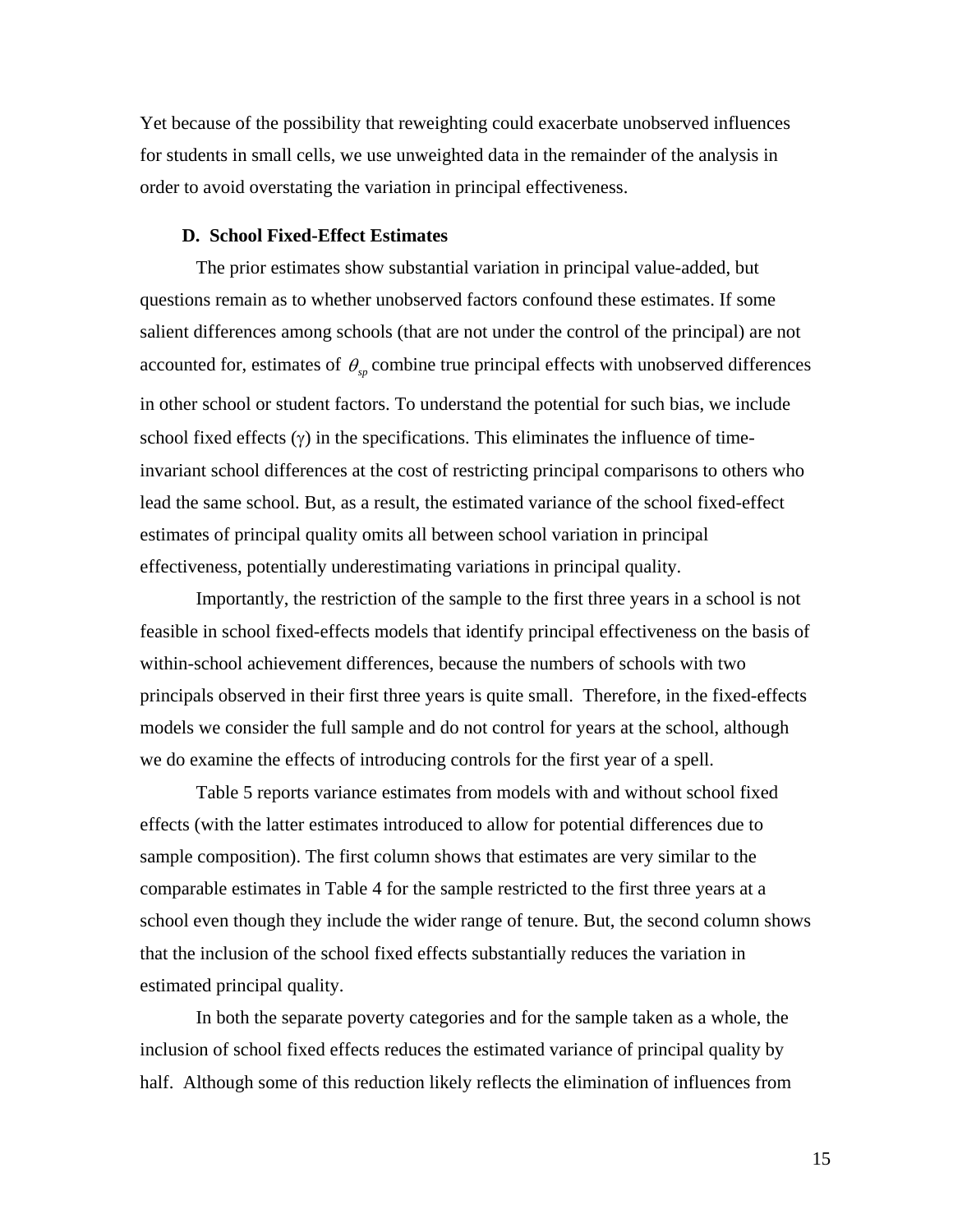confounding factors, some of it also likely reflects the elimination of real between-school variation in principal effectiveness. Looking down the second column, we see that the variance in effectiveness still increases monotonically with poverty concentration. In fact, the relative increase in the variance of effectiveness is noticeably larger when looking at just within-school variation.

 The overall estimate of the variance of principal effectiveness from within-school variance, while smaller than the previous estimates, remains substantial. It indicates that a one standard deviation increase in principal effectiveness raises school average achievement by slightly more than 0.1 s.d, a magnitude roughly comparable to the estimates of the within-school variance in teacher quality.

# **VI. Direct Estimation of a Lower Bound on the Variance in Principal Effectiveness**

 The previous estimates of the distribution of principal quality began with estimation of the impact of individual principals and used these to understand what the overall distribution looks like. Although unobserved factors that are orthogonal to principal quality do not bias estimates of individual principal effectiveness, they do inflate the estimates of the variance in principal quality (and were the subject of various corrections). An alternative approach focuses on how the variance in achievement growth changes across student cohorts as new principals assume leadership in a school. From this, it is possible to estimate the variance in principal effectiveness directly and in so doing to circumvent some of the complications of the prior estimation.<sup>17</sup>

 We begin with a modified version of the basic achievement equation from equation (1), where we aggregate across the students in a school to get the average achievement gain.<sup>18</sup> Equation (4) relates the average gain in achievement in school s in year y to principal quality  $(\theta)$ , the quality of other school factors including student composition not under the control of the principal  $(\delta)$ , a school fixed effect  $(\gamma)$ , and the school average error that includes unobserved student influences:

 $17$  This approach is similar to that in Rivkin, Hanushek, and Kain (2005), which identified teacher quality impacts through the movement of teachers in and out of schools.

 $18$  For ease of presentation, this depiction restricts the coefficient on lagged achievement to equal 1; family and other time-varying school inputs are also combined into a single term.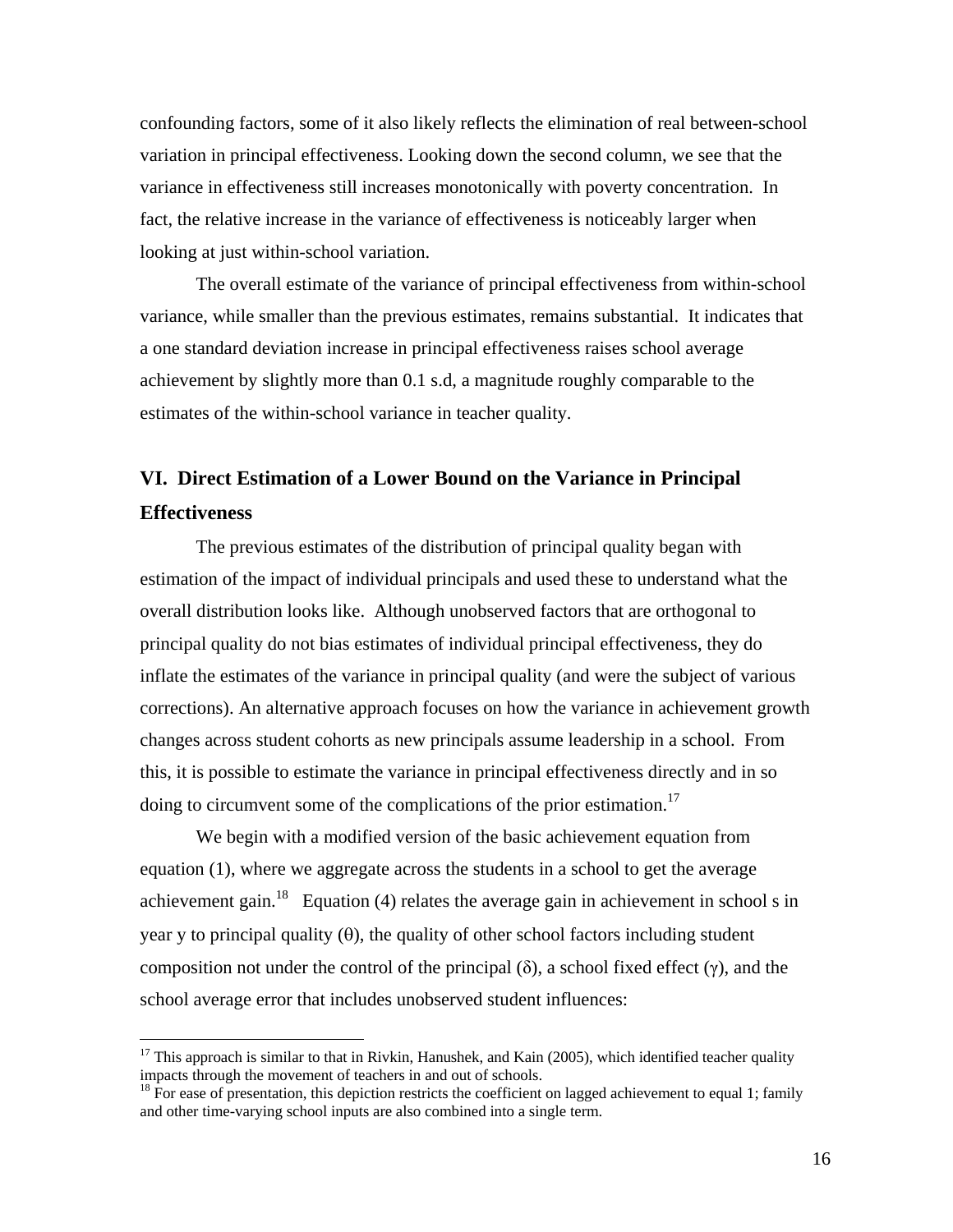(4) 
$$
\overline{\Delta A_s^y} = \theta_s^y + \overline{\delta_s^y} + \gamma_s + \overline{\nu_s^y}
$$

Consider the difference between successive years y and *y* ' in average gains in achievement. This eliminates all school effects that do not vary across the two years, leaving only year-to-year differences in principal quality, other school influences, and other unobserved time-varying factors as determinants of the difference in achievement gain.

$$
(5) \qquad \left(\overline{\Delta A_s^y} - \overline{\Delta A_s^{y'}}\right) = \left(\theta_s^y - \theta_s^{y'}\right) + \left(\overline{\delta_s^y} - \overline{\delta_s^{y'}}\right) + \left(\overline{\nu_s^y} - \overline{\nu_s^{y'}}\right)
$$

Squaring this difference yields a natural characterization of the observed achievement differences between years as a series of terms that reflect the variances and covariances of the principal and other school effects plus a catchall component *e* that includes all random error and cross-product terms between specific principal and other year-specific effects.

$$
(6)\left(\overline{\Delta A_s^y}-\overline{\Delta A_s^{y'}}\right)^2=\left(\theta_s^y\right)^2+\left(\theta_s^y\right)^2-2\theta_s^y\theta_s^{y'}+\overline{\delta_s^y}^2+\overline{\delta_s^y}^2-2\overline{\delta_s^y\delta_s^{y'}}+e_s
$$

Taking the expectation of Equation 6 and assuming principals are drawn from common distributions over the restricted time period of the observations yields:

$$
(7) \ \ E\left(\overline{\Delta A_s^y}-\overline{\Delta A_s^{y}}\right)^2=2\left(\sigma_\theta^2-\sigma_{\theta^y\theta^{y}}\right)+2\left(\sigma_\delta^2-\sigma_{\delta^y\delta^{y}}\right)+E(e_s)
$$

where  $\sigma_{\theta}^2$  is the variance of principal quality and  $\sigma_{\theta^y \theta^y}$  is the covariance in principal quality across the two years. Similarly,  $\sigma_{\delta}^2$  and  $\sigma_{\delta^y,\delta^y}$  are the variance and covariance other school influences across years, again assumed to come from a common distribution.

Our focus is on the term  $(\sigma_{\theta}^2 - \sigma_{\theta^{\gamma}\theta^{\gamma}})$  that characterizes the influence of principal quality on squared changes in school-average achievement growth. Specifically, we relate principal turnover to the difference between the variance and covariance terms by regressing the squared difference in achievement gain on a dummy variable indicating that a school has a different principal in years y and y'. The parameter on that dummy variable would be equal to two times the variance in principal quality under three key assumptions: 1) the effect of a principal is fixed (no change over time); 2) principals are assigned randomly to schools; and 3) principal turnover is orthogonal to other school changes that affect achievement gain.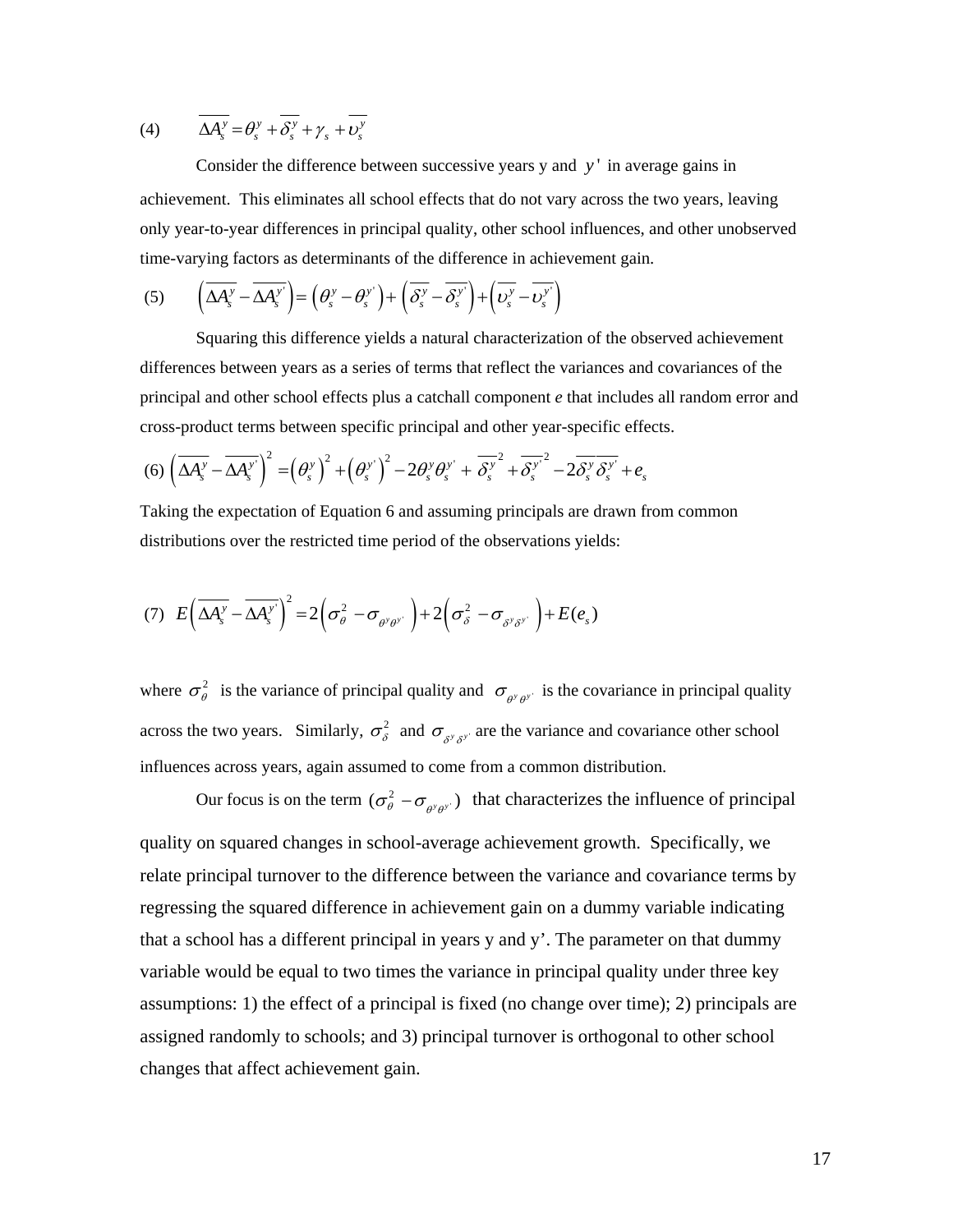This interpretation comes directly from these three assumptions. In schools with the same principal for years y and y', the variance and covariance terms are equal and the principal contributes nothing to the variation in achievement gain. In schools with different principals in years y and y', the covariance term is zero (under assumption 2), and the principal contributes  $\sigma_{\theta}^2$  to the year-to-year difference in achievement gain as shown in Equation (7).

 Violation of the first assumption would almost certainly bias downward the estimate of the variance in principal quality. In our framework any contributions of an incumbent principal to year-to-year differences in school quality would be incorporated into the counterfactual squared difference in achievement gain attributed to factors other than the principal. If ignored, such changes will bias downward estimates of principal effects based on the coefficient for the different principal dummy. Because any such changes are most likely to occur in the initial years in a school, we include a dummy variable indicating that a difference is calculated over the first two years of a principal spell in some specifications.

Similarly, violation of the second assumption would also bias downward the estimate of the variance in principal quality. If individual schools tended to draw principals from a particular part of the quality distribution because of their salary structure, quality of central administration, or other factors, the covariance term will be positive rather than zero in schools with different principals in years y and y'. This would again reduce the difference in the expected value of  $(\sigma_{\theta}^2 - \sigma_{\theta^{y} \theta^{y}})$  between schools with different principals and schools with the same principals and thus attenuate the variance estimate. Essentially our approach ignores all between school variation in principal effects, because they cannot be identified.

In contrast, violation of the third assumption could potentially bias upward the coefficient on the different principal dummy variable. A range of shocks including changes in student demographics could increase both the probability of principal turnover and amplify fluctuations in achievement between cohorts. Therefore, it is imperative to account directly for variation over time in student characteristics that could be related to principal turnover. Although unobserved influences cannot be directly accounted for, the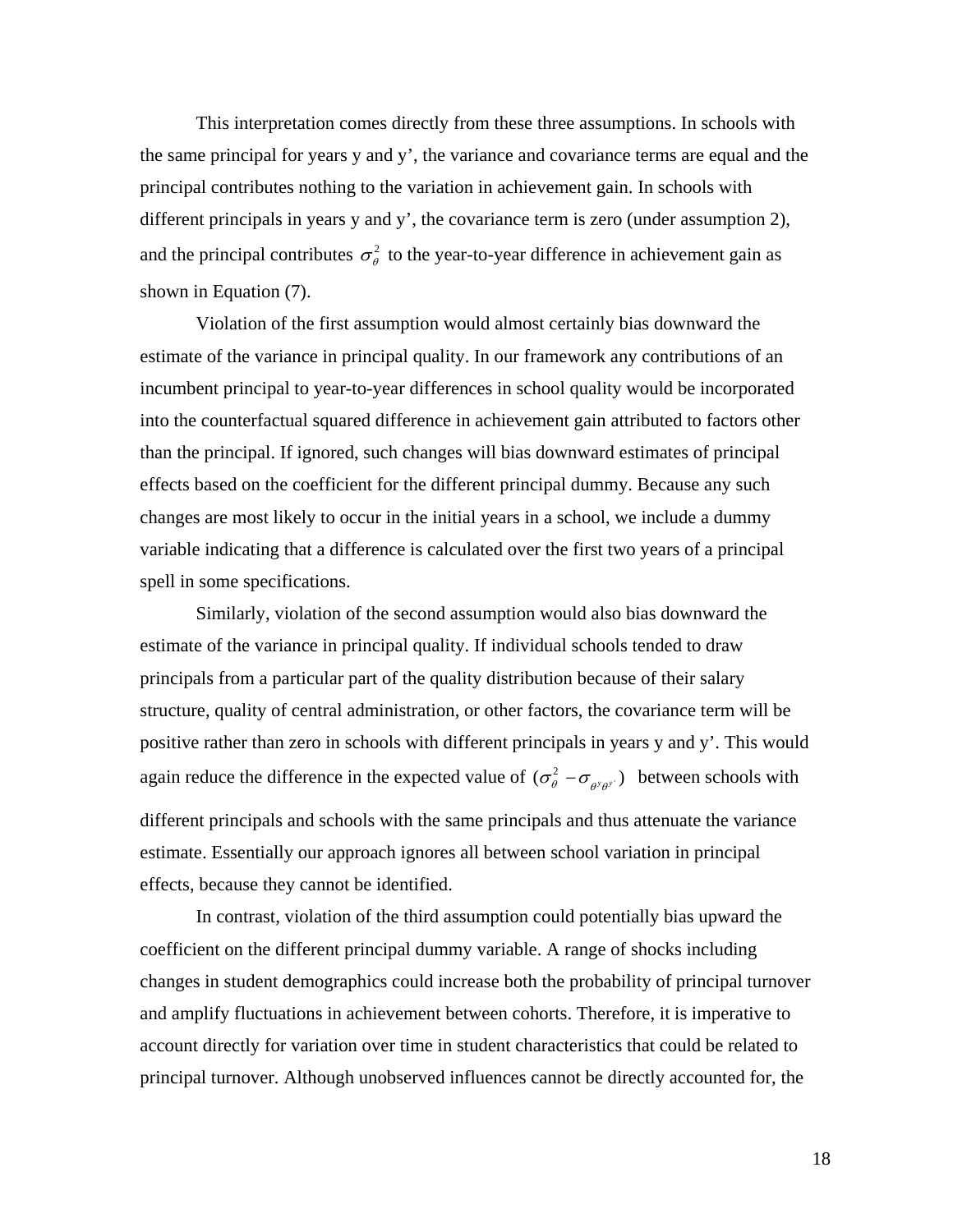sensitivity of the estimate to the inclusion of significant time varying factors provides information on the likely existence and strength of unobserved factors that might confound the estimate. $19$ 

The sensitivity of the turnover coefficient to the period over which we calculate the squared differences also provides information on the validity of the estimates. Given the likely increase over time in the impact of a new principal, we would expect smaller principal turnover coefficients for specifications using squared differences in gains for adjacent years straddling the transition than for specifications using squared differences for non-adjacent years with a one year gap (e.g. 1999 and 1997 versus 1998 and 1997). The opposite finding of larger turnover coefficients for adjacent years would suggest the presence of additional turbulence around principal transitions and raise doubts about the validity of the estimates.

 Table 6 reports the different lower-bound estimates of the variation in principal effectiveness, depending on the comparison group and different controls for student demographics. The estimates consider both adjacent and non-adjacent-year variances and the inclusion of first year principal indicators. The different-principal coefficient is positive and highly significant in all specifications, consistent with the existence of significant variation in principal quality. Note that the inclusion of an indicator for observations that span the first two years of a principal spell increases only slightly the estimated variance (compare Columns 2 and 3 and Columns 5 and 6).

 More importantly, the pattern of estimates provides support for the interpretation of the results as capturing the variation in principal effects. First, the non-adjacent-year specifications (col. 4-6) produce estimated standard deviations of principal effects that are roughly 10 percent larger than the comparable adjacent-year specifications. This is consistent with an increase over time in the influence of new principals and not consistent with the hypothesis that other changes or shocks coincident to the principal turnover bias upward the estimate of the variance in principal effects.

 Second, the lack of sensitivity of the different-principal coefficient to the exclusion of the highly significant set of demographic characteristics suggests that neither

<sup>&</sup>lt;sup>19</sup> Altonji, Elder, and Taber (2005) describe an informal approach to measuring the bias from unobserved factors on the basis of the sensitivity of the results to the inclusion of observed characteristics.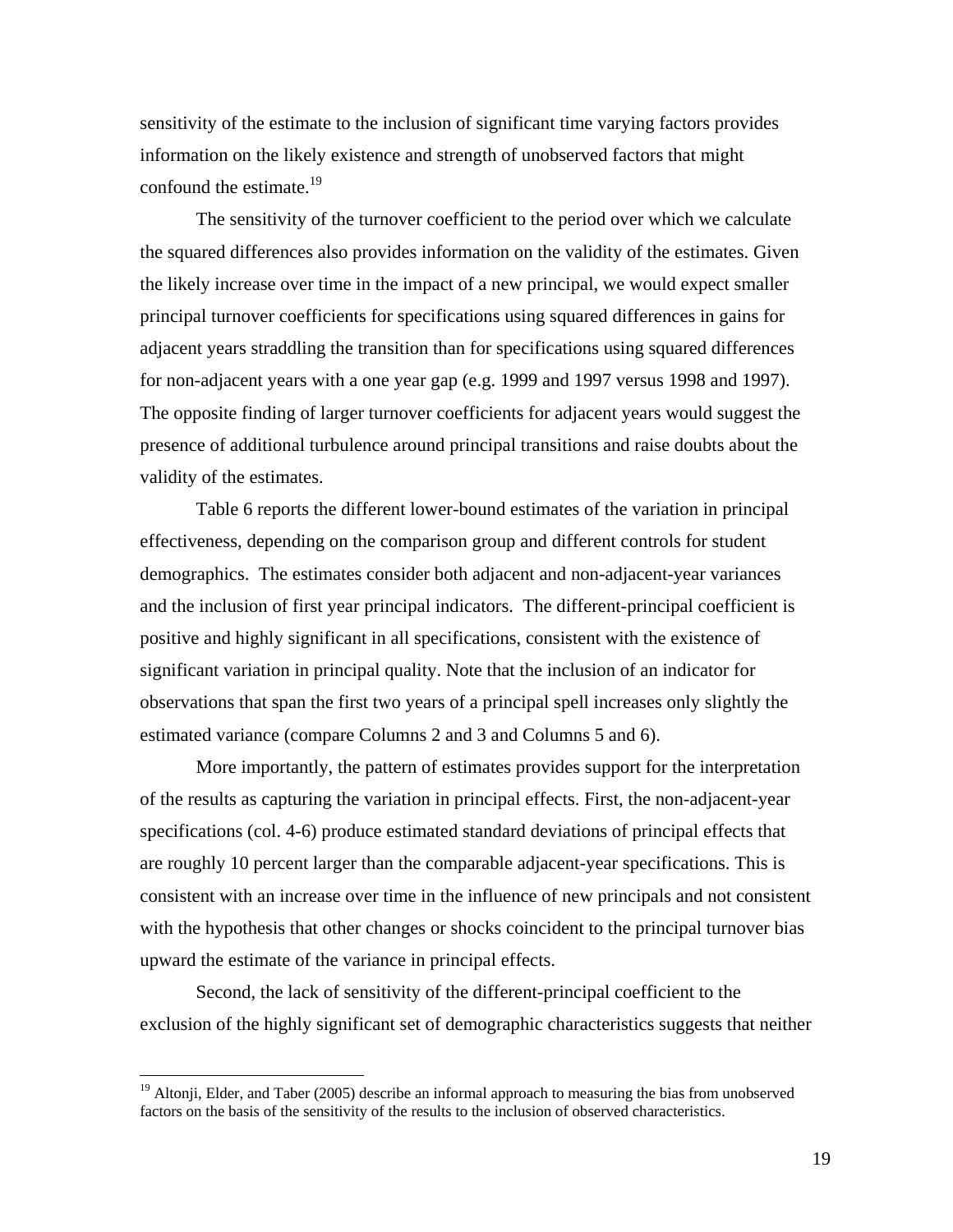observed nor unobserved factors inflate the estimates of the variation in principal effectiveness. Comparisons of Columns 1 and 2 and Columns 4 and 5 show that the exclusion of these variables has virtually no effect on the magnitude of the differentprincipal coefficient. As a result, we interpret these estimates as lower bounds on the variance in principal effectiveness.

 Although roughly half as large as the fixed-effects estimates, these magnitudes for the lower bound remain educationally significant. A one standard deviation increase in principal quality translates into an increase of roughly 0.05 standard deviations in average student growth. By comparison, within-school estimates suggest that a one standard deviation increase in teacher quality raises achievement by somewhat more than 0.1 standard deviations.<sup>20</sup> However, teachers affect only their students, while principals affect all students in a school. Therefore, the overall impact from moving across the principal quality distribution substantially exceeds the benefit from a comparable movement across the teacher quality distribution.

Table 7 reports different principal coefficients for both the adjacent-year and interrupted-year specifications by poverty quartile. All coefficients are positive, though only those for the third poverty quartile reach significance at the five percent level. Nonetheless, although much noisier, the pattern of estimates mirrors that observed in previous tables: the lower-bound for the variance in principal quality increases monotonically with the poverty share.

Taking both the fixed-effect and the direct-estimation approaches together, three main findings emerge from the analysis: 1) there is significant variation in principal effectiveness; 2) variation increases with the school poverty share; and 3) the magnitude of the estimates falls substantially following the inclusion of school fixed effects and again following the focus on the additional variance associated with a change in principal. Although the latter finding is not definitive evidence that unobserved school differences bias estimates of principal effectiveness, the pattern of estimates is certainly consistent with this belief. Moreover, the findings indicate that sampling error introduces upward bias into the variance estimates.

1

 $20$  Hanushek and Rivkin (2010b) review estimates of the within-school variance in teacher quality and find an average of 0.11 s.d. for reading and 0.15 s.d. for math. The estimated benefits are similar to those of a ten student reduction in class size in early grades (Rivkin, Hanushek and Kain, 2005).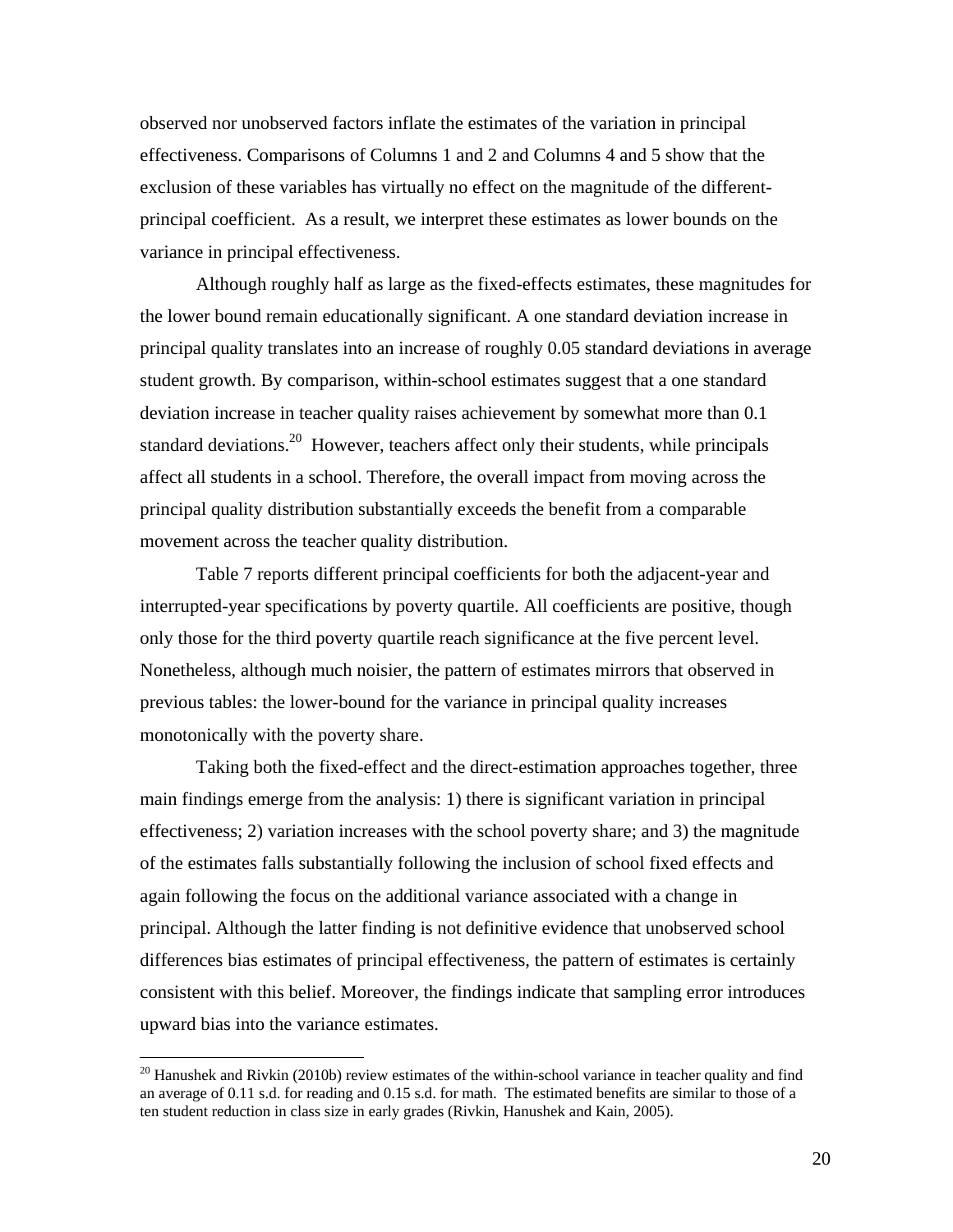Finally, the estimates in Tables 6 and 7 ignore any between-school variation in principal effects. This suggests that the findings likely understate the actual variance in principal effects.

#### **VII. Principal Quality and Teacher Turnover**

 $\overline{a}$ 

The prior estimates rely on indirect measures of principal impact, namely student learning gains during a principal's tenure in a school. It does not include any observations about what a principal actually does to improve or limit learning. In part to validate the prior estimates of principal effectiveness, we turn to the interactions of principals with teaching staff. This additional investigation, however, also bears directly on a number of current policy discussions.

A primary channel through which principals can be expected to improve the quality of education is by raising the quality of teachers either through improving the instruction by existing teachers or through teacher transitions that improve the caliber of teaching (see, for example, Loeb, Kalogrides, and Béteille (forthcoming)). Teacher turnover per se has been subject to considerable policy attention, given the well-known difficulties experienced by new teachers. However, the benefits of reducing turnover clearly depend on both the composition of entering and exiting teachers and the transition rate.

Because it is difficult to separate improvement in the quality of instruction by current teachers from other changes that raise achievement, we focus on teacher turnover.<sup>21</sup> We expect highly rated principals to be more successful at retaining more effective teachers and moving out less effective teachers. In contrast, we expect less highly rated principals to be less successful in raising the quality of the teaching stock, because of less skill in evaluating teacher quality, less emphasis on teacher effectiveness in personnel decisions, or less success at creating an environment that is attractive for better teachers. Although better principals may also attract and hire more effective

<sup>&</sup>lt;sup>21</sup> The estimation of teacher quality has been an active area of research, particularly in terms of value-added models. See, for example, Hanushek and Rivkin (2006, (2010b), Rothstein (2010), and McCaffrey, Sass, Lockwood, and Mihaly (2009). One result from this research is clarity about the difficulty of estimating teacher effectiveness with small samples of students, and this makes it difficult to identify the impact of specific principals on individual teachers.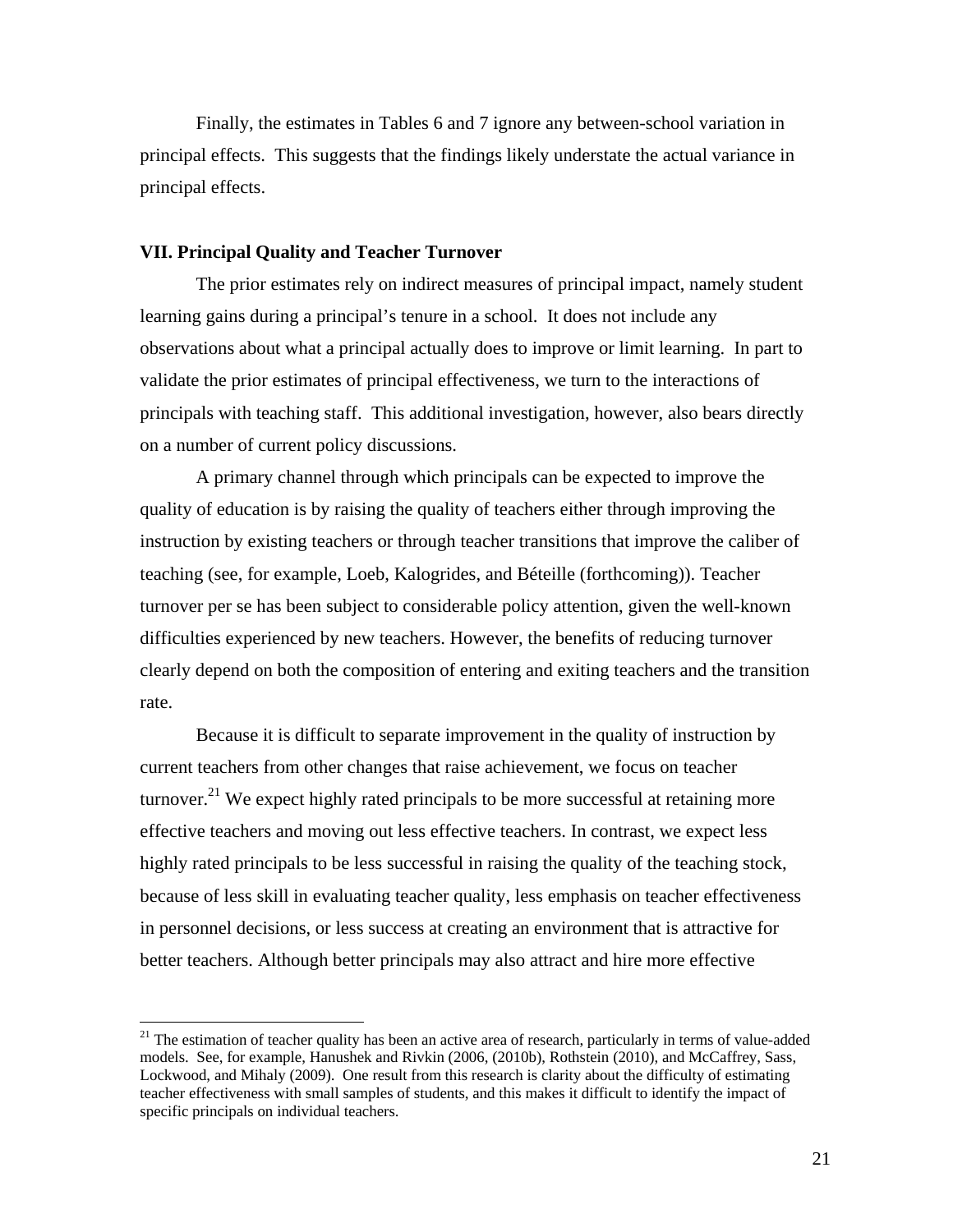teachers, the absence of quality measures for new teachers and the fact that many principals may have little control over new hires lead us to focus specifically on turnover.

Unfortunately, our data do not contain information on personnel decisions that would enable us to separate voluntary and involuntary transitions, and existing evidence suggests that teachers rather than principals initiate the majority of transitions. In addition, the Texas administrative data do not match students and teachers, meaning that we must draw inferences about teacher quality from grade average information. Although this avoids problems introduced by non-random assignment to classrooms that potentially biases estimates of teacher value-added (see Clotfelter, Ladd, and Vigdor (2006) and Rothstein (2010)), it prevents direct comparisons of the quality of individual stayers and leavers. An alternative, however, that we pursue below is to focus on the aggregate mobility patterns.

#### **A. The magnitude of teacher turnover**

 $\overline{a}$ 

Teacher turnover has been a significant concern, especially in high poverty schools (see Hanushek, Kain, and Rivkin (2004) and Boyd, Lankford, Loeb, and Wyckoff (2005)).<sup>22</sup> Prior to examining the relationship between principal quality and the pattern of teacher exits, we describe variation in the magnitude of teacher turnover by principal quality and school poverty.

Figure 1 shows that the teacher transition rate is highest in schools with the least effective principals, regardless of the rate of school poverty. This pattern is consistent with concerns about working conditions being a primary contributor to exits (see, for example, Hanushek, Kain, and Rivkin (2004), Hanushek and Rivkin (2007)). However, in the remaining three categories, there is little difference in overall turnover, with the exception of the highest poverty schools in which turnover in the  $2<sup>nd</sup>$  quartile of principal quality is closer to the bottom quartile than the others. In fact turnover in the top principal quality schools is uniformly higher than that in the next category.

Prior analyses of teacher turnover suggest that the quality of movers differs systematically by destination. Hanushek, Kain, O'Brien, and Rivkin (2005) and Goldhaber, Gross, and Player (2011) both find that district-switchers tend on average to

 $^{22}$  For the quality dimension of teacher turnover, see Hanushek and Rivkin (2010a) and Goldhaber, Gross, and Player (2011).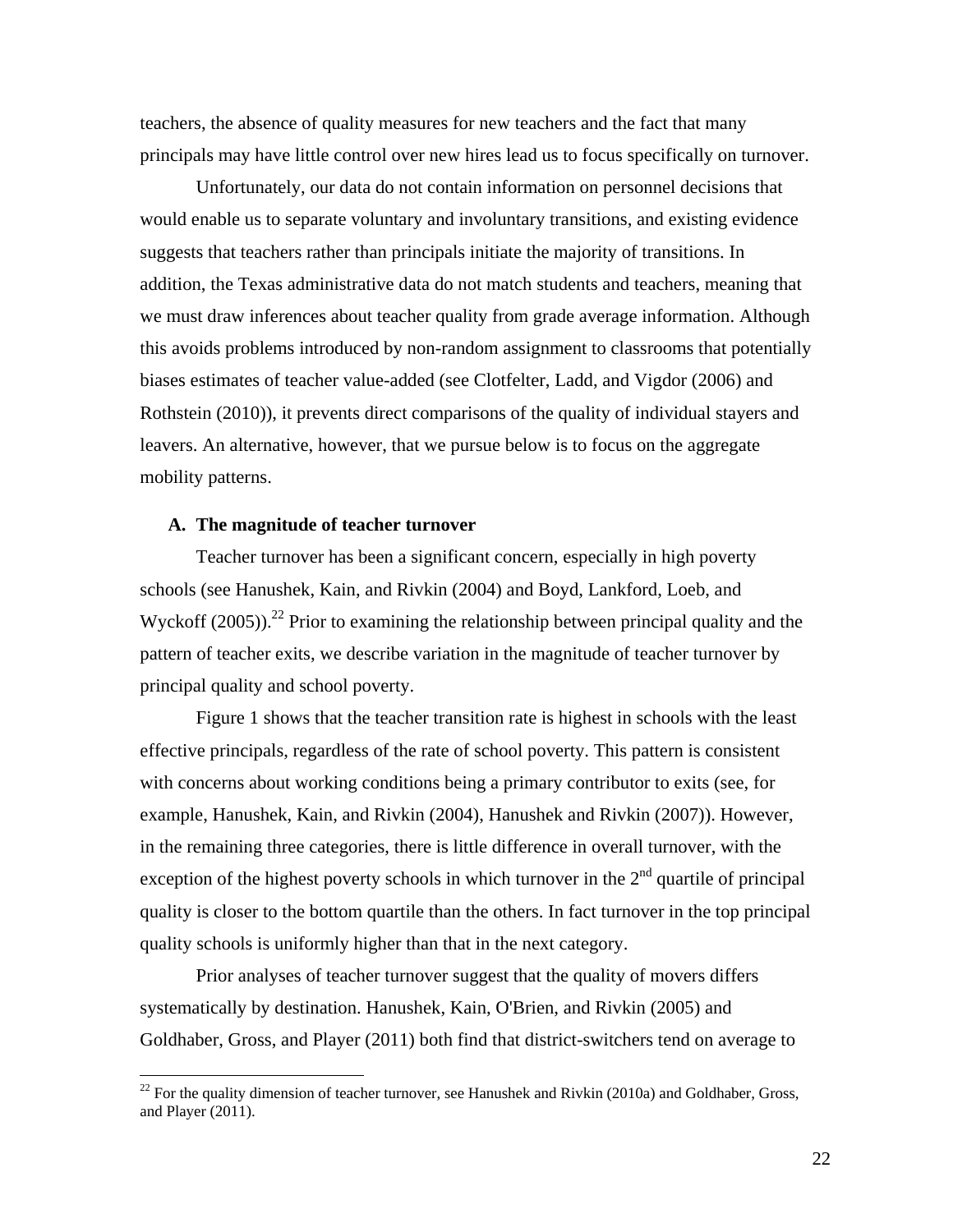outperform teachers moving within the district and those exiting the public schools entirely. Consistent with that finding and the importance of leadership, Figure 1 shows that it is the rate of departure to other districts that tends to be much higher in schools with the least effective principals and lower in schools with the most effective principals. In fact district switching decreases monotonically as principal quality rises in all four poverty categories and differences in the rate of district switching is consistent with higher quality principals losing a smaller share of their more effective teachers.

#### **B. Principal quality and teacher selection**

 $\overline{a}$ 

With accurate information on teacher effectiveness and transitions, we could investigate whether better principals are more likely to dismiss the least effective teachers and reduce the probability that the more effective teachers depart voluntarily. In the absence of such information, however, we focus on the relationship within schools between the share of teachers that exit each grade and the grade-average value-added and observe how this varies with our estimates of principal quality. Specifically we investigate whether the relationship between the teacher exit rate in a grade and gradeaverage value-added is more negative in schools with higher quality principals.<sup>23</sup>

This is obviously an imprecise test of whether better principals are dismissing their least effective teachers or retaining their most effective, as small grade average differences in mean value-added provide imperfect information on the probability that there is a very low performing or very high performing teacher in one grade as opposed to another. Nonetheless, while there will be cases in which the lowest performer teaches in the grade with the higher average teacher quality and vice versa, a very low performer is more likely to teach in the grade with the lower average achievement, and a very high performer is more likely to teach in the grade with higher average achievement.

 We therefore employ a generalized difference-in-differences approach to investigate the variation in the relationship between grade differences in the rate of teacher exit and average value-added by principal quality. Equation (8) relates teacher turnover (T) in grade g in school s following year y to estimated value-added in grade g,

 $^{23}$  Note that it is not necessary for our purposes that the good principals explicitly make decisions to dismiss poor teachers. Teachers could be making these decisions based upon the atmosphere and actions of the principals (Boyd et al. (2011)) as long as the level of an influence over different quality teachers is correlated with principal quality.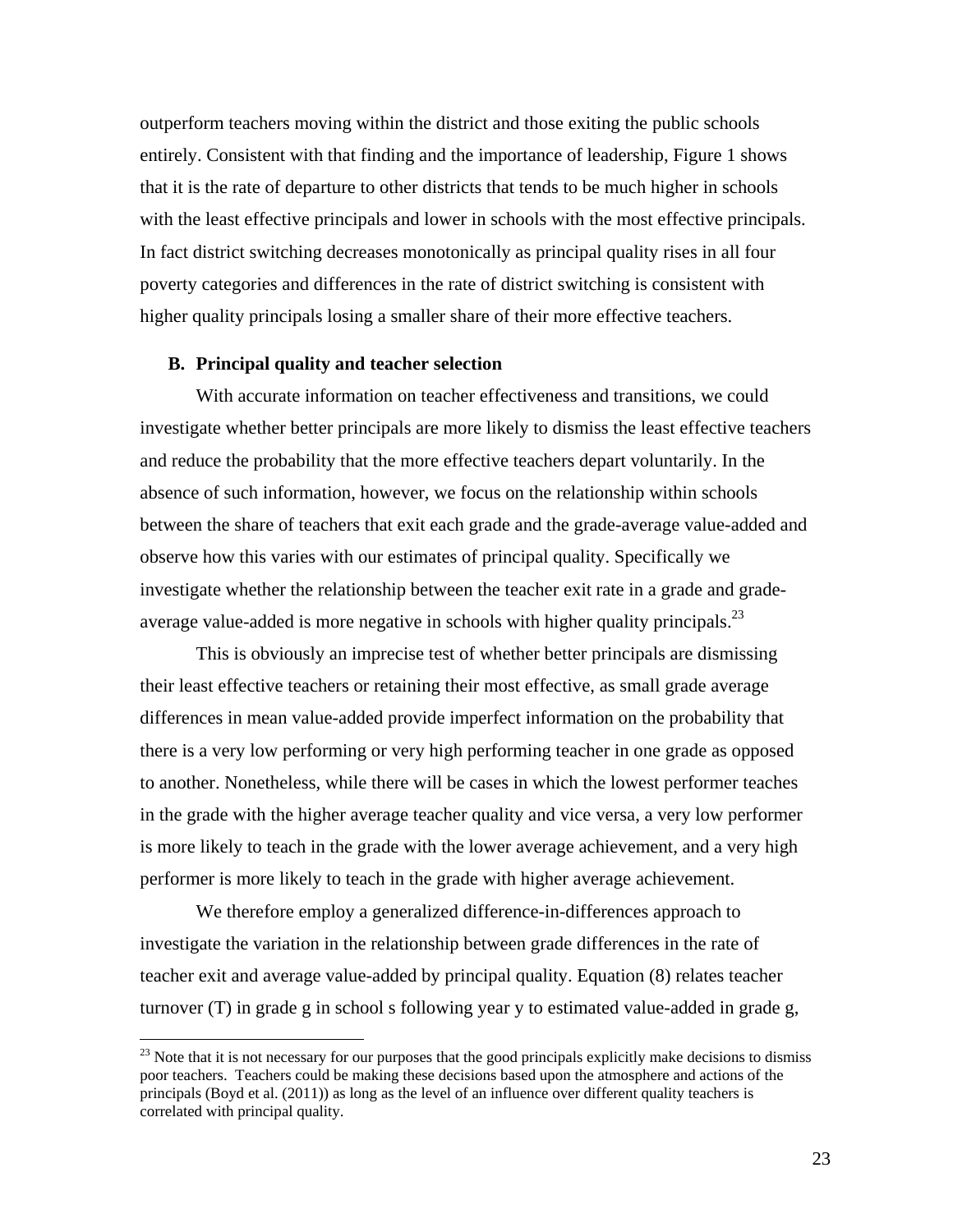school s, and year y  $(\overline{A}_{gsy} - \lambda \overline{A}_{gsy-1})$ ,<sup>24</sup> quartile of estimated principal quality (Q<sub>i</sub>), student characteristics (X), average value-added interacted with quartiles of estimated principal quality, and a vector of campus-by-year fixed effects. Note that the estimates of principal quality come from the analysis of principals' first three years in a school (Section V.B, above).

$$
(8) \qquad T_{\rm gsy} = \alpha_1 (\overline{A}_{\rm gsy} - \widehat{\lambda} \overline{A}_{\rm gsy-1}) + \sum_{p=2}^{4} \alpha_{2p} \widehat{Q}_p + \sum_{p=2}^{4} \left[ \phi_p (\overline{A}_{\rm gsy} - \widehat{\lambda} \overline{A}_{\rm gsy-1}) \widehat{Q}_p \right] + X \beta + \gamma_{\rm sy} + \nu_{\rm gsy}
$$

Our primary interest is the relationship between principal quality and changes in the quality of the teaching force. If higher quality principals are more likely to succeed in retaining effective teachers and moving out ineffective teachers, we would expect  $\phi_4 < \phi_3 < \phi_2 < 0$ . That is, we expect the grade differences in teacher turnover and average value-added to be more negatively related in schools with a higher quality principal.

 The inclusion of school-by-year fixed effects fully accounts for all fixed and timevarying unobserved differences between schools that raised such concern in the estimation of principal effectiveness. In this framework only variation between grades and within schools and years are used to identify the relationship between principal quality and the pattern of teacher exits. Therefore, we are able to use the more precisely estimated principal quality estimates based on the sample of principals in their first three years from a specification without school fixed effects. Note that the direct impacts of principal quality on the magnitude of teacher turnover (the  $\alpha_{2p}$ 's) are not separately identified, because principal quality does not vary within school and year.

 An additional issue with the estimation of Eq. (8) is that it relies both on achievement measures that contain error but also on estimated parameters from prior stages ( $\lambda$  and the  $Q_p's$ ). These measurement errors will tend to attenuate the estimates of interest. Before estimating equation (8), both the grade level value-added and principal quality estimates are shrunk toward the grand means of zero using Bayesian shrinkage estimation described above.

<sup>&</sup>lt;sup>24</sup> This measure of average test score gain is an approximation of grade value-added where  $\hat{\lambda}$  is the production function estimate of the persistence of prior achievement (see equation 1).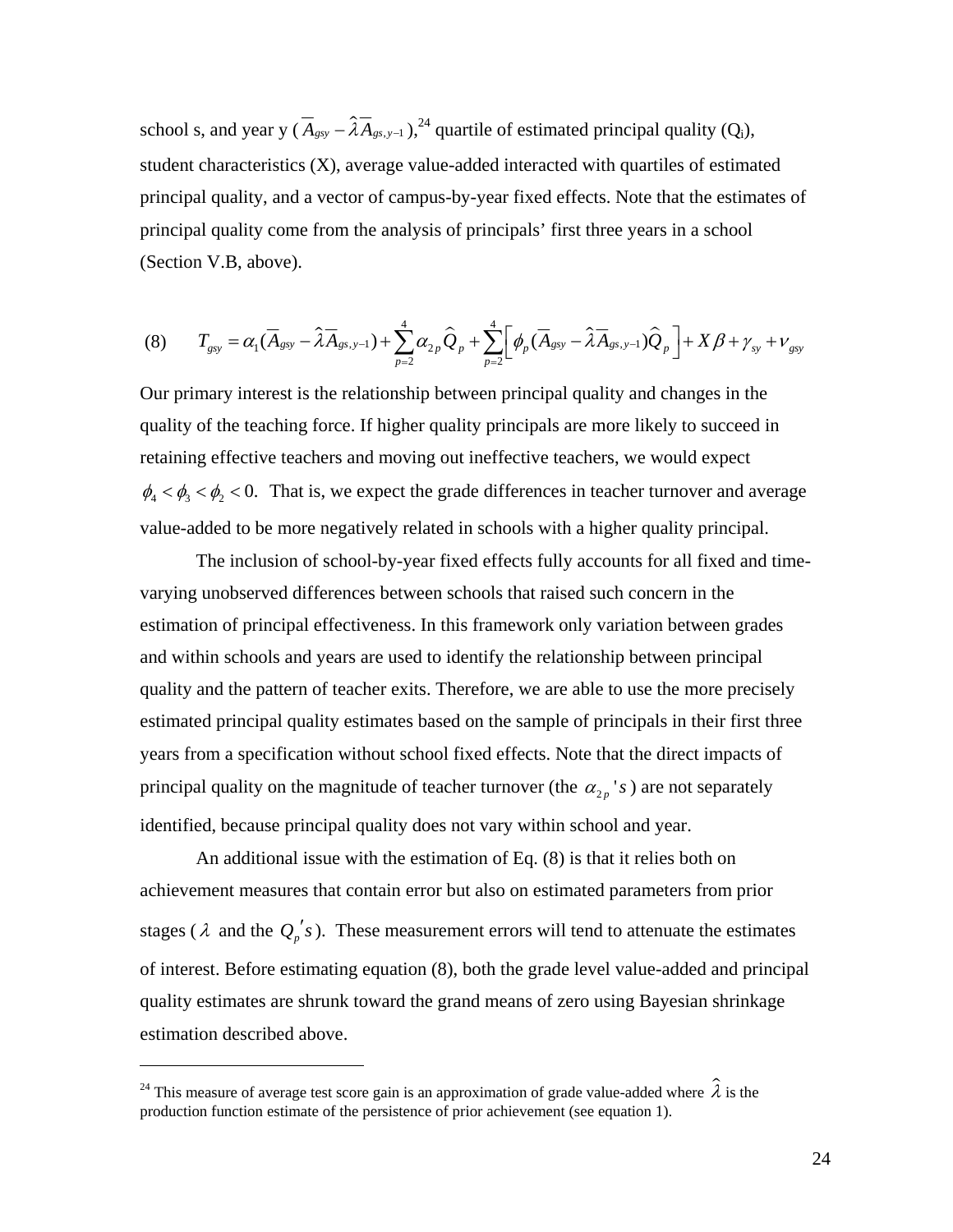Table 8 reports estimates of our difference-in-differences model from specifications using the sample of all schools and the sample of schools in the highest poverty category.25 As noted, the high poverty schools have the largest variance in principal quality and greatest rate of teacher turnover, elevating the concern about where the exiting teachers are drawn from in the school.

The results in Column 1 reveal a negative relationship between teacher turnover and grade average value-added that increases monotonically as principal quality rises, though only the interaction with the top quartile of principals is statistically significant. This pattern is consistent with the belief that management of the stock of teacher quality constitutes an important pathway through which principals affect school quality. The results in Column 2 are similar for the sample of high poverty schools: all coefficients are negative but only the coefficient on the interaction with the top quartile of principals is statistically significant.

Despite the aggregation to the grade level and reliance solely on the variation within school and year, the results provide strong evidence of more negative teacher selection out of a school in buildings run by highly effective principals, thus validating our prior quality estimates. In the absence of information on principal behavior and the proximate causes of each transition, it is not possible to know the precise actions that underlie the observed relationships. Nonetheless, it reinforces views about the importance of school leadership.

#### **VIII. The Quality Dimension of Principal Transitions**

 Many bemoan high rates of turnover for both teachers and administrators in schools with high concentrations of poverty. Yet, as noted, the magnitude of any turnover problem clearly depends on whether high or low quality personnel are leaving. No prior analysis has been able to describe systematically any differences that might exist in the mobility patterns of high- and low-quality principals.

 In order to focus on this issue, we describe principal transitions following their third year in a school by principal quality and by the share of students eligible for a subsidized lunch. Following the taxonomy in the descriptive section above, principals are

 $25$  Estimates for the remaining poverty categories (not reported) are quite imprecise.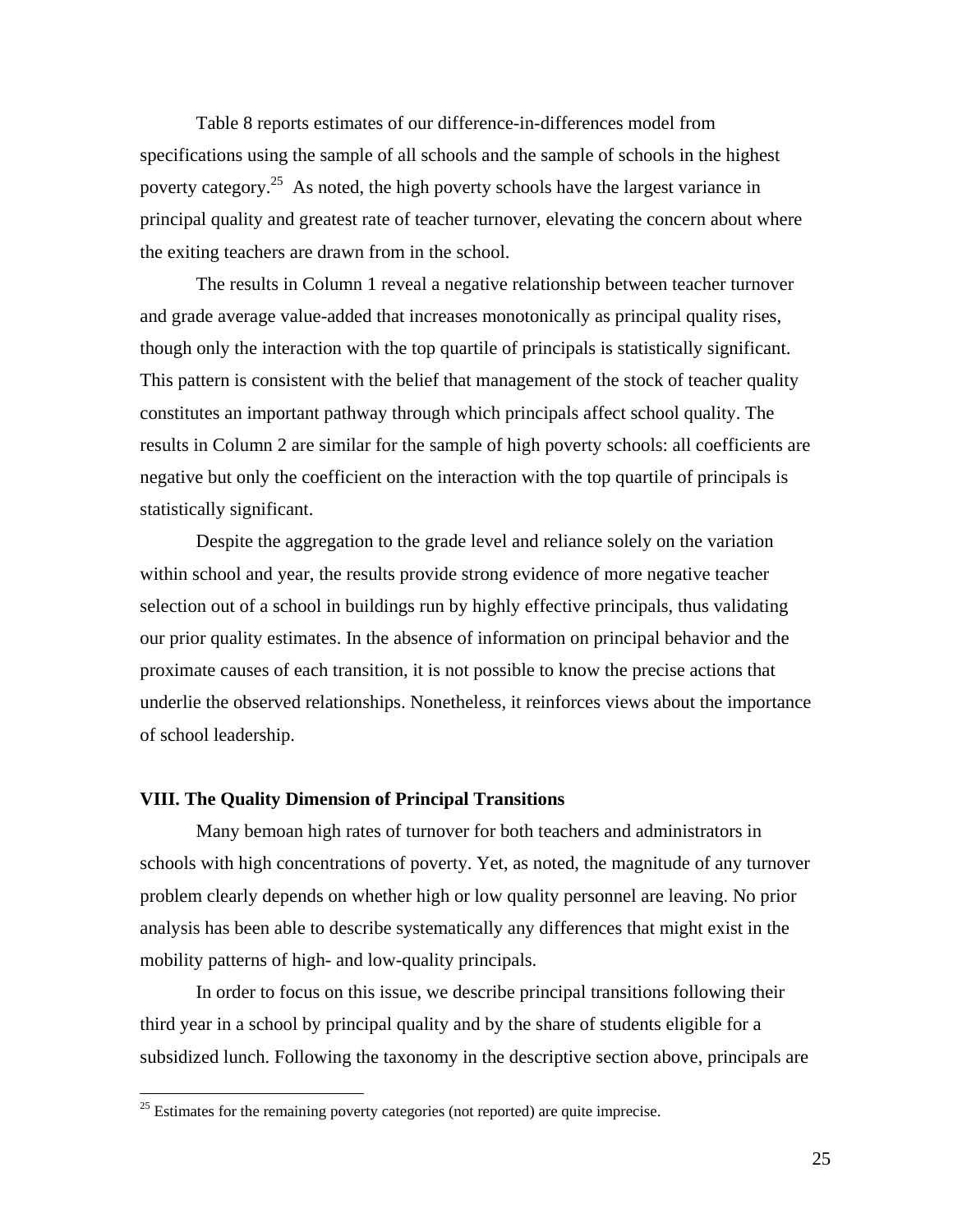observed to follow a variety of career moves: remaining in the same school as principal, remaining in the same school in another capacity, taking a principal position in another school, taking a different position in another school, moving to a central administrative position, or exiting the public schools entirely. Again principals are divided into four quality quartiles on the basis of estimates produced from the sample of the first three years in a school for specifications without school fixed effects. In this section the sample includes only principals with fewer than 25 years of total experience in order to minimize complications introduced by the retirement decision.<sup>26</sup>

As seen in Table 9, principals in the lowest quartile are least likely to remain in their current position and most likely to leave the public schools entirely.<sup>27</sup> With the exception of the lowest poverty schools, however, there is not a monotonic relationship between the probability of remaining in the same position and principal quality. Principals in both the second and third quartiles are substantially more likely to remain than those in the bottom quartile. The most effective principals are always more likely to remain in the same position than those in the bottom quality quartile, but are generally more likely to move than those in the middle quality range. Overall, the probability of exiting the public schools entirely moves as the mirror image of the probability of remaining in the same position.

One troubling aspect of Table 9 from a policy perspective is the substantial share of low performing principals who transition to principal positions at other schools. This is particularly striking in the two highest poverty categories where over 12 percent of poor performers make such a move. In contrast, less than 7 percent of the poorest performers in the two lower poverty categories become principals at other schools. This may reflect the fact that it is difficult to separate the difficulties of the school circumstances from the quality of the principal in high poverty schools – leading both the principals and the district administrators to give principals from high poverty schools another chance at a different school.

<sup>&</sup>lt;sup>26</sup> The experience restriction, however, has virtually no effect on the observed transition patterns. <sup>27</sup> Because of the very small shares of principals that transition to other positions, Table 9 focuses on

principal transitions to other schools and out of the public schools entirely. (Appendix Table a1 reports shares for these other transitions).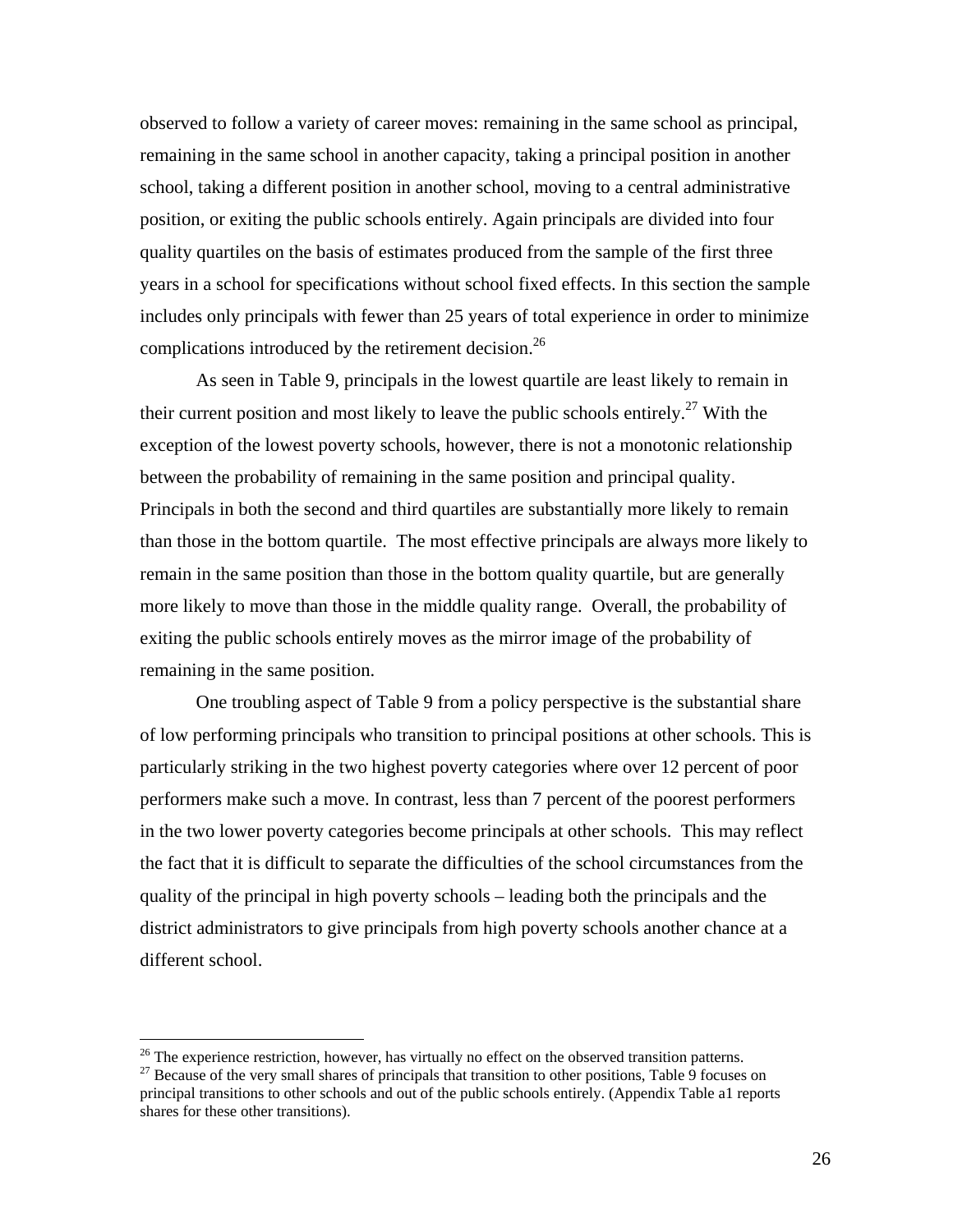The simple conclusion, nonetheless, is that the operation of the principal labor market – constrained in a variety of ways by inertia in salaries, historical absence of good performance measures, and other restrictions in public sector operations – does not appear to screen out the least effective principals. Instead they frequently just move to different schools, perhaps reflecting the bargain necessary to move out an ineffective leader in a public sector organization. Potentially this is where the CEO (superintendent) enters. A good superintendent may be good at decisions on retention and assignment of principals. We cannot directly look at this here, however, and this merits additional study.

#### **IX. Conclusions**

An important facet of many school policy discussions is the role of strong leadership, particularly of principals. Leadership is viewed as especially important in revitalizing failing schools. This discussion is, however, largely uninformed by systematic analysis of principals and their impact on student outcomes. More generally, assertions about the importance of leaders in many occupations and circumstances lack empirical backing.

 Understanding the impact of principals on learning is a particularly difficult analytical problem. The non-random sorting of principals and students among schools, the varying evolution of principal influence with tenure, and other school changes over time complicate efforts to identify principal effectiveness. The fact that the magnitude of the estimated variance declines substantially following the inclusion of school fixed effects and again following the focus on the additional variance associated with a change in principal suggests that direct estimates of principal fixed effects combine real valueadded with sampling error and other influences.

 Nonetheless, the lower bound results based on direct estimation from principal turnover – the most conservative of the alternative estimation approaches – suggest the existence of substantial variation in principal effectiveness. A principal in the top 16 percent of the quality distribution (i.e., one standard deviation above average) will lead *annually* to student gains that are 0.05 s.d. or more higher than average *for all students in the school.* The finding that the variance increases with the school poverty rate is consistent with both the hypothesis that principal skill is more important in the most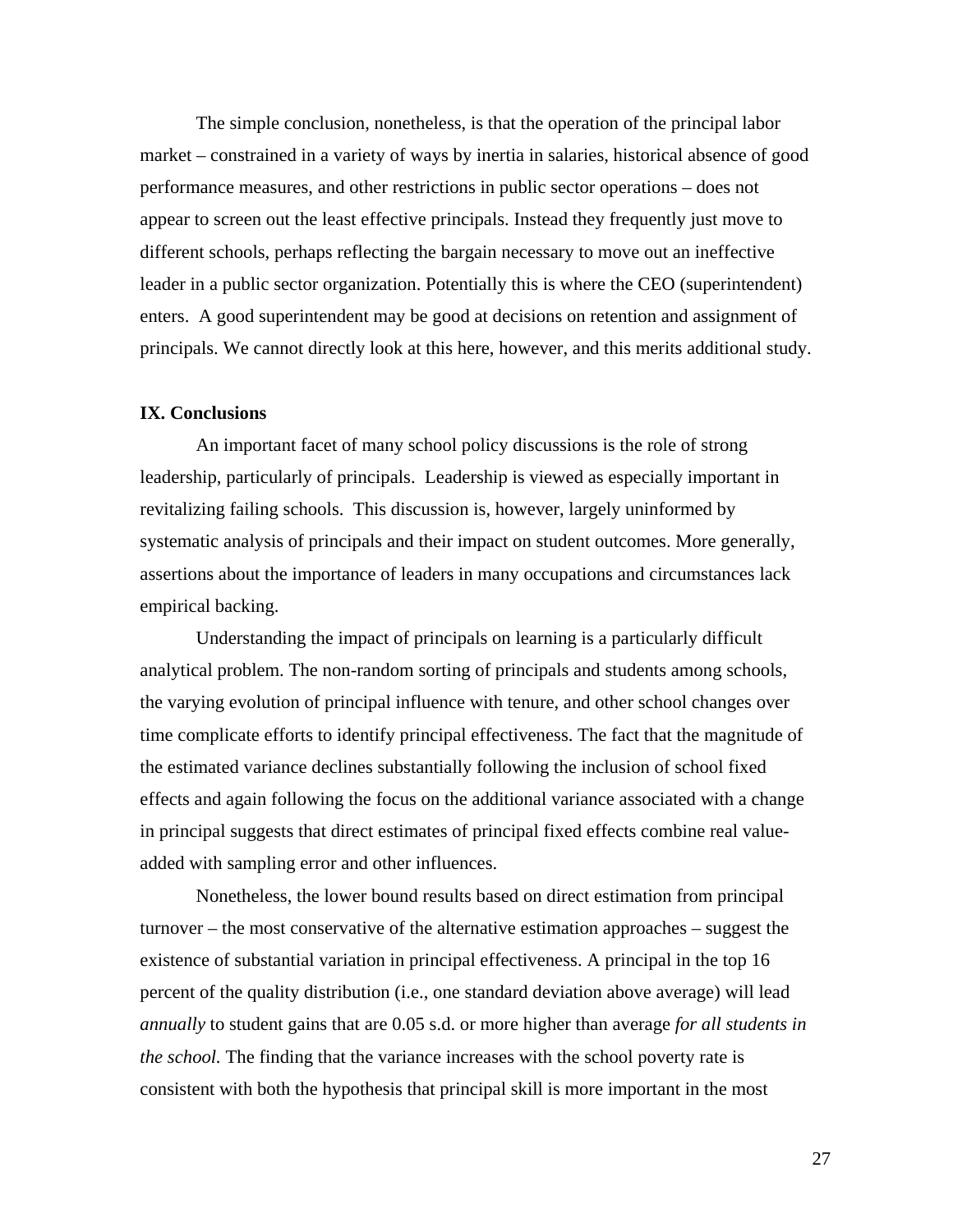challenging schools and the hypothesis of larger variation in underlying skills of leaders entering high poverty schools – explanations that need not be mutually exclusive.

There are many channels through which principals influence school quality, though the precise mechanisms likely differ among districts due to variation in the regulatory and institutional structures that define principal authority. Because all principals participate in personnel decisions, we focus on the composition of teacher turnover. For the best principals, teacher turnover is concentrated in the grades within their schools with lower value-added, supporting the belief that improvement in the stock of teacher quality provides an important channel through which principals can raise the quality of education. Moreover, this relationship is strongest in high poverty schools, consistent with the finding of larger variation in principal quality in these schools.

 Finally, patterns of principal transitions indicate that it is the least and most effective that tend to leave schools, suggesting some combination of push and pull factors. This pattern is again particularly pronounced in higher poverty schools. A troubling finding on transitions shows that a substantial share of ineffective principals in high poverty schools take principal positions in other schools and districts. Much more needs to be learned about the dynamics of the principal labor market, just as much more needs to be learned about the underlying factors that contribute to teacher transitions.

We have emphasized the importance of variations in principal quality. But, it is also worthwhile putting this analysis into the context of understanding the importance of managers in the public sector. Recent work has emphasized the role of managers and leaders in profit making firms. Several different approaches have been introduced. One considers how important CEOs might be to differences in firm performance (Bertrand and Schoar (2003)). The other goes into more depth about the specific managerial processes that promote higher performance (Bloom and Van Reenen (2010)).

 Borrowing from both perspectives and moving into the public sector, we focus on plant-level (school) management and address the fundamental question of how big is the variation of quality of public managers. In simplest terms, even with the constraints on public sector operations and the diffuse performance incentives, public sector managers appear to have a large impact on outcomes. From a policy viewpoint, added attention to the selection and retention of high quality managers would have a very high pay-off.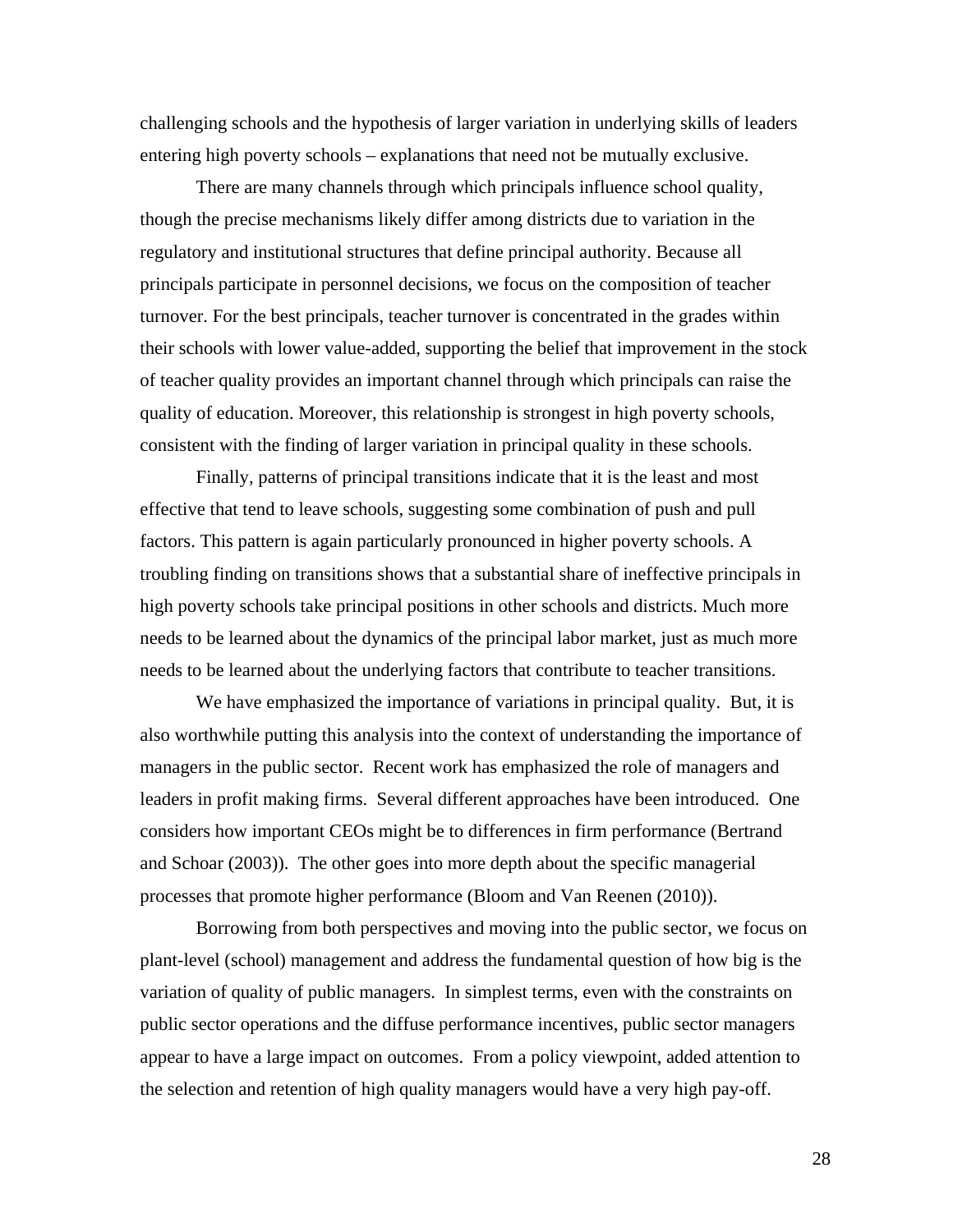#### **References**

- Altonji, Joseph G., Todd E. Elder, and Christopher R. Taber. 2005. "Selection on observed and unobserved variables: Assessing the effectiveness of Catholic schools." *Journal of Political Economy* 113, no. 1 (February): 151-184.
- Battle, Danielle. 2010. *Principal Attrition and Mobility: Results From the 2008-09 Principal Follow-up Survey*. Washington, DC: National Center for Education Statistics (June).
- Bennedsen, Morten, Kasper Meisner Nielsen, Francisco Pérez-González, and Daniel Wolfenzon. 2007. "Inside the Family Firm: the Role of Families in Succession Decisions and Performance." *Quarterly Journal of Economics* 122, no. 2: 647- 691.
- Bertrand, Marianne. 2009. "CEOs." *Annual Review of Economics* 1: 121-149.
- Bertrand, Marianne, and Antoinette Schoar. 2003. "Managing with Style: The Effect of Managers on Firm Policies." *The Quarterly Journal of Economics* 118, no. 4 (November): 1169-1208.
- Bloom, Nicholas, and John Van Reenen. 2010. "Why do management practices differ across firms and countries?" *Journal of Economic Perspectives* 24, no. 1 (Winter): 203-224.
- Boyd, Don, Hamilton Lankford, Susanna Loeb, and James Wyckoff. 2005. "The draw of home: How teachers' preferences for proximity disadvantage urban schools." *Journal of Policy Analysis and Management* 24, no. 1 (Winter): 113-132.
- Boyd, Donald, Pam Grossman, Marsha Ing, Hamilton Lankford, Susanna Loeb, and James Wyckoff. 2011. "The influence of school administrators on teacher retention decisions." *American Educational Research Journal* 48, no. 2: 303-333.
- Brewer, Dominic J. 1993. "Principals and student outcomes: Evidence from U.S. high schools." *Economics of Education Review* 12, no. 4 (December): 281-292.
- Carter, Samuel Casey. 2000. *No Excuses: Lessons from 21 High-Performing, High-Poverty Schools*. Washington, D.C.: The heritage Foundation.
- Clotfelter, Charles T., Helen F. Ladd, and Jacob l. Vigdor. 2006. "Teacher-Student Matching and the Assessment of Teacher Effectiveness." *Journal of Human Resources* 41, no. 4 (Fall): 778-820.
- Courty, Pascal, and Gerald Marschke. 2004. "An Empirical Investigation of Gaming Responses to Explicit Performance Incentives." *Journal of Labor Economics* 22, no. 1 (January): 23-56.
- Cullen, Julie B., and Michael J. Mazzeo. 2008. "Implicit Performance Awards: An Empirical Analysis of the Labor Market for Public School Administrators." University of California, San Diego (December ).
- Eberts, Randall W., and Joe A. Stone. 1988. "Student achievement in public schools: Do principals make a difference?" *Economics of Education Review* 7, no. 3: 291-299.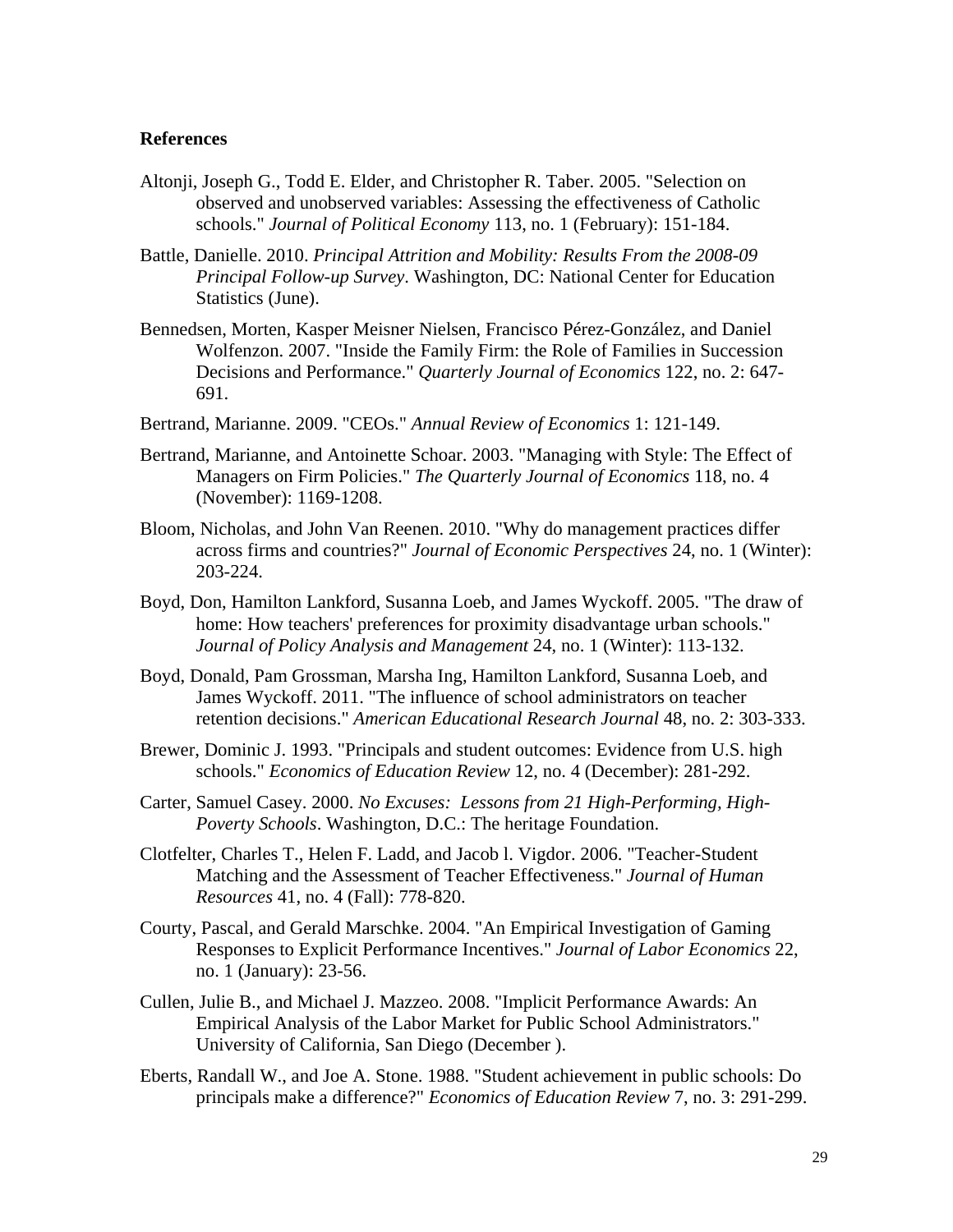- Edmonds, Ronald R. 1979. "Effective schools for the urban poor." *Educational Leadership* 37, no. 1 (October): 15-24.
- Englmaier, Florian, Gerhard Illing, and Efraim Sadka. 2009. "Introduction to the Symposium on Executive Pay." *CESifo Economic Studies* 55, no. 3/4 (September/December): 399-404.
- Gates, Susan M., Jeanne S. Ringel, Lucrecia Santibañez, Cassandra Guarino, Bonnie Ghosh-Dastidar, and Abigail Brown. 2006. "Mobility and turnover among school principals." *Economics of Education Review* 25, no. 3 (June): 289-302.
- Goldhaber, Dan, Betheny Gross, and Daniel Player. 2011. "Teacher career paths, teacher quality, and persistence in the classroom: Are public schools keeping their best?" *Journal of Policy Analysis and Management* 30, no. 1 (Winter): 57-87.
- Grissom, Jason, and Susanna Loeb. forthcoming. "Triangulating principal effectiveness: How perspectives of parents, teachers, and assistant principals identify the central importance of managerial skills." *American Educational Research Journal*.
- Hanushek, Eric A. 1979. "Conceptual and empirical issues in the estimation of educational production functions." *Journal of Human Resources* 14, no. 3 (Summer): 351-388.
- Hanushek, Eric A., John F. Kain, Daniel M. O'Brien, and Steven G. Rivkin. 2005. "The market for teacher quality." Working Paper No. 11154. National Bureau of Economic Research (February).
- Hanushek, Eric A., John F. Kain, and Steve G. Rivkin. 2004. "Why public schools lose teachers." *Journal of Human Resources* 39, no. 2: 326-354.
- Hanushek, Eric A., and Steven G. Rivkin. 2006. "Teacher quality." In *Handbook of the Economics of Education*, edited by Eric A. Hanushek and Finis Welch. Amsterdam: North Holland: 1051-1078.
- Hanushek, Eric A., and Steven G. Rivkin. 2007. "Pay, working conditions, and teacher quality." *Future of Children* 17, no. 1 (Spring): 69-86.
- Hanushek, Eric A., and Steven G. Rivkin. 2010a. "Constrained Job Matching: Does Teacher Job Search Harm Disadvantaged Urban Schools?" NBER w15816. Cambridge, MA: National Bureau of Economic Research (March).
- Hanushek, Eric A., and Steven G. Rivkin. 2010b. "Generalizations about using valueadded measures of teacher quality." *American Economic Review* 100, no. 2 (May): 267-271.
- Heinrich, Carolyn J., and Gerald Marschke. 2010. "Incentives and their dynamics in public sector performance management systems." *Journal of Policy Analysis and Management* 29, no. 1 (Winter): 183-208.
- Jacob, Brian A., and Lars Lefgren. 2005. "Principals as agents: Subjective performance measurement in education." mimeo J.F. Kennedy School of Government (June).
- Jacob, Brian A., and Lars Lefgren. 2006. "When principals rate teachers." *Education Next* 6, no. 2 (Spring): 59-69.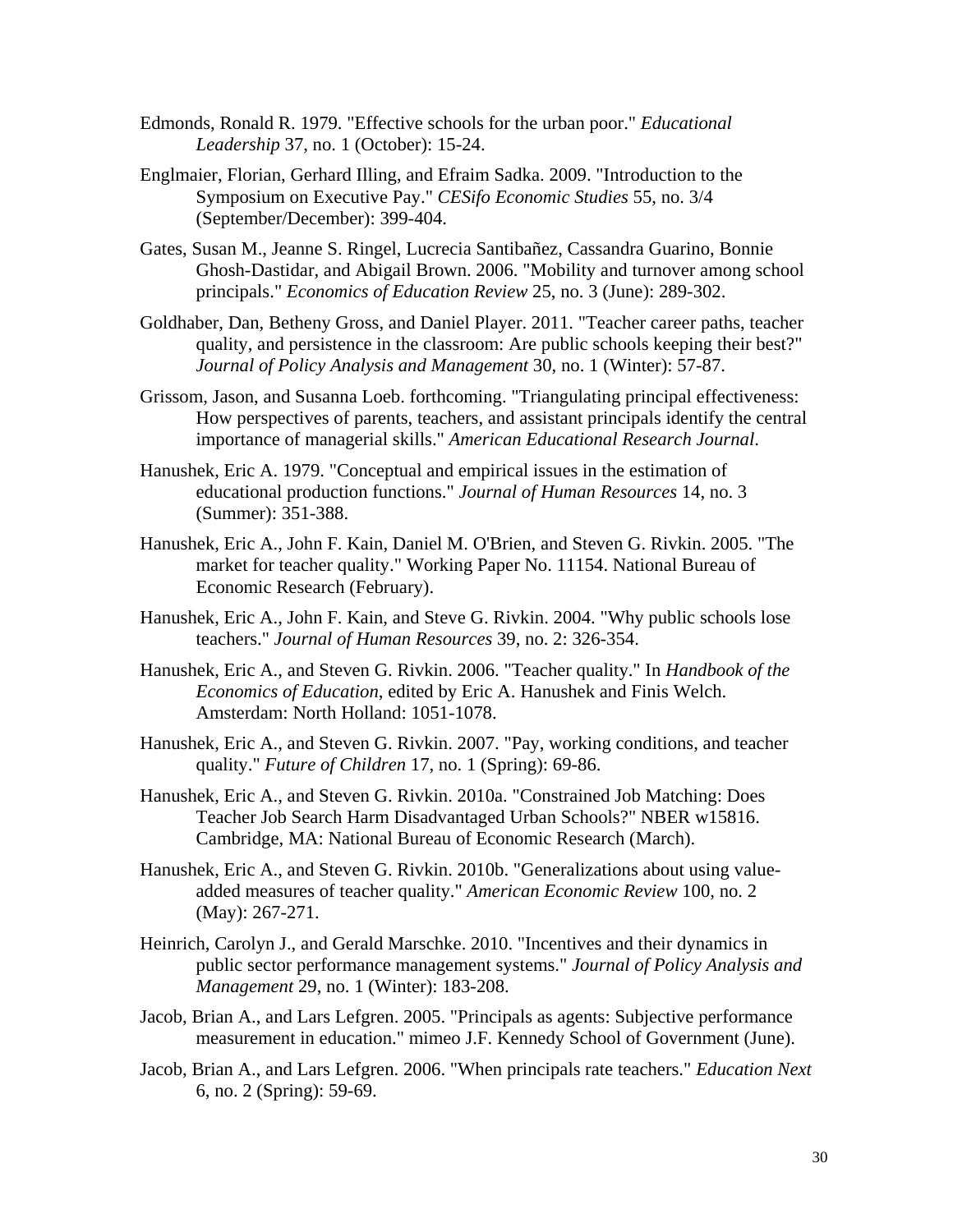- Johnson, Bruce, Robert P. Magee, Nandu J. Nagarajan, and Harry A. Newman. 1985. "An analysis of the stock price reaction to sudden executive death: Implications for the management labor market." *Journal of Accounting and Economics* 7, no. 1-3: 151-174.
- Kane, Thomas J., and Douglas O. Staiger. 2002. "Volatility in school test scores: Implications for test-based accountability systems." In *Brookings Papers on Education Policy 2002*, edited by Diane Ravitch. Washington, DC: Brookings: 235-269.
- Loeb, Susanna, Demetra Kalogrides, and Tara Béteille. forthcoming. "Effective Schools: Teacher Hiring, Assignment, Development, and Retention." *Education Finance and Policy*.
- Loeb, Susanna, Demetra Kalogrides, and Eileen L. Horng. 2010. "Principal preferences and the uneven distribution of principals across schools." *Educational Evaluation and Policy Analysis* 32, no. 2 (June): 205-229.
- McCaffrey, Daniel F., Tim R. Sass, J. R. Lockwood, and Kata Mihaly. 2009. "The Intertemporal Variability of Teacher Effect Estimates." *Education Finance and Policy* 4, no. 4 (Fall): 572-606.
- Meghir, Costas, and Steven G. Rivkin. 2011. "Econometric methods for research in education." In *Handbook of the Economics of Education, Vol. 3*, edited by Eric A. Hanushek, Stephen Machin, and Ludger Woessmann. Amsterdam: North Holland: 1-87.
- Morris, Carl N. 1983. "Parametric Empirical Bayes Inference: Theory and Applications." *Journal of the American Statistical Association* 78, no. 381 (March): 47-55.
- Purkey, Stewart C., and Marshall S. Smith. 1983. "Effective Schools: A Review." *The Elementary School Journal* 83, no. 4 (March): 427-452.
- Rivkin, Steven G., Eric A. Hanushek, and John F. Kain. 2005. "Teachers, schools, and academic achievement." *Econometrica* 73, no. 2 (March): 417-458.
- Rothstein, Jesse. 2010. "Teacher quality in educational production: Tracking, decay, and student achievement." *Quarterly Journal of Economics* 125, no. 1 (February): 175-214.
- Scafidi, Benjamin, David L. Sjoquist, and Todd R. Stinebrickner. 2007. "Race, poverty, and teacher mobility." *Economics of Education Review* 26, no. 2 (April): 145-159.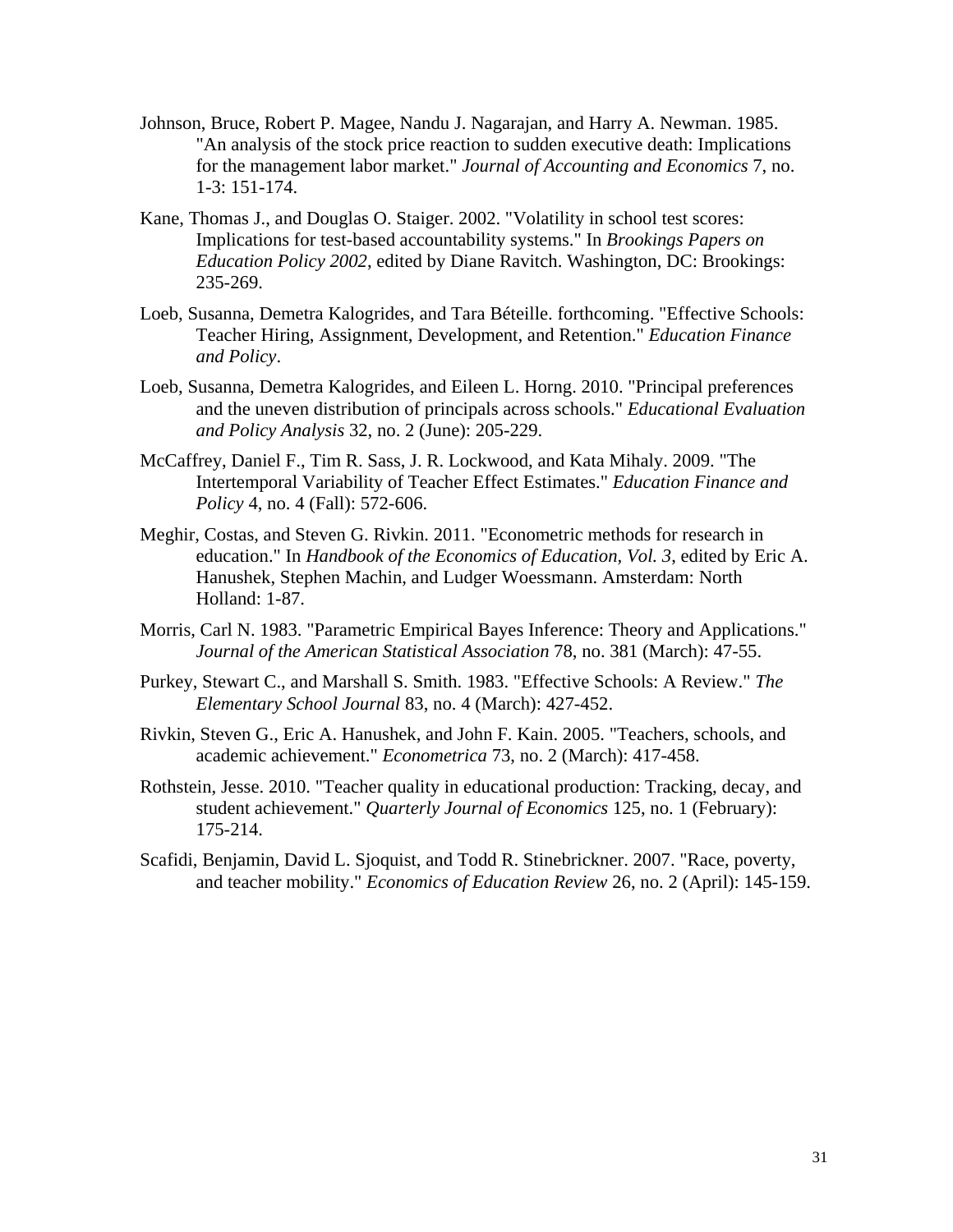|                  | Quartile of<br><b>Years of Principal Tenure</b><br>distribution of<br>(percent) |      |                |      |                |     |      |       |
|------------------|---------------------------------------------------------------------------------|------|----------------|------|----------------|-----|------|-------|
|                  | student                                                                         |      |                |      |                |     | 6 or |       |
|                  | characteristics                                                                 |      | $\overline{2}$ | 3    | $\overline{4}$ | 5   | more | All   |
|                  |                                                                                 |      |                |      |                |     |      |       |
|                  | lowest                                                                          | 17.8 | 15.3           | 12.6 | 10.2           | 8.2 | 36.1 | 100.0 |
| proportion       | 2nd                                                                             | 19.8 | 15.9           | 12.3 | 9.7            | 7.9 | 34.5 | 100.0 |
| eligible for     | 3rd                                                                             | 20.5 | 17.1           | 13.7 | 9.7            | 7.9 | 31.1 | 100.0 |
| subsidized lunch | greatest                                                                        | 19.5 | 17.1           | 13.2 | 10.5           | 8.2 | 31.6 | 100.0 |
|                  | worst                                                                           | 22.7 | 19.4           | 14.3 | 9.8            | 7.4 | 26.3 | 100.0 |
| mathematics      | 2nd                                                                             | 20.4 | 16.7           | 12.7 | 10.0           | 8.4 | 31.9 | 100.0 |
| achievement      | 3rd                                                                             | 18.1 | 15.3           | 12.5 | 10.1           | 7.9 | 36.3 | 100.0 |
|                  | best                                                                            | 16.4 | 14.0           | 12.2 | 10.2           | 8.5 | 38.8 | 100.0 |

#### **Table 1. Distribution of Principals by Tenure at Current School and Student Demographic Characteristics**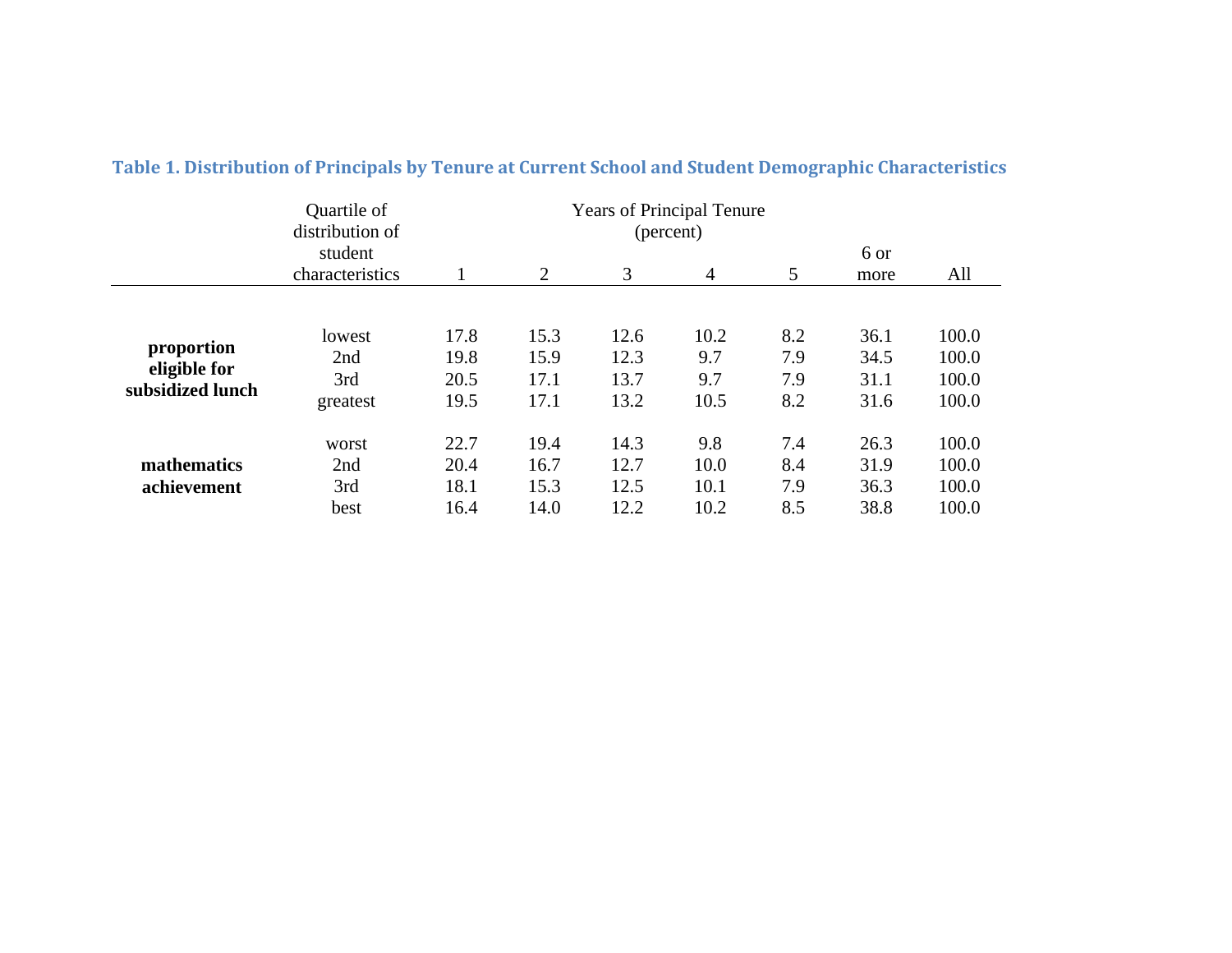#### **Table 2. Principal Transitions by Tenure**

|                                  | Years of tenure as principal at school |       |          |           |  |  |  |
|----------------------------------|----------------------------------------|-------|----------|-----------|--|--|--|
|                                  | (percent)                              |       |          |           |  |  |  |
| <b>Transition</b>                |                                        | 2     | $3$ to 5 | 6 or more |  |  |  |
| <b>Remain principal</b>          |                                        |       |          |           |  |  |  |
| Same campus                      | 72.5                                   | 68.0  | 69.2     | 70.8      |  |  |  |
| New campus, same district        | 3.9                                    | 4.9   | 6.0      | 4.7       |  |  |  |
| New district                     | 2.0                                    | 2.5   | 2.3      | 1.0       |  |  |  |
| Other school job                 |                                        |       |          |           |  |  |  |
| Same campus                      | 0.8                                    | 0.6   | 0.3      | 0.2       |  |  |  |
| New campus, same district        | 2.0                                    | 2.1   | 2.2      | 2.1       |  |  |  |
| New district                     | 1.7                                    | 1.7   | 1.1      | 0.5       |  |  |  |
| <b>Job in Administration</b>     |                                        |       |          |           |  |  |  |
| Same district central office     | 0.7                                    | 1.3   | 1.6      | 1.3       |  |  |  |
| New district central office      | 0.5                                    | 0.7   | 0.7      | 0.4       |  |  |  |
| <b>Exit Texas public schools</b> | 16.0                                   | 18.1  | 16.7     | 19.0      |  |  |  |
| Total                            | 100.0                                  | 100.0 | 100.0    | 100.0     |  |  |  |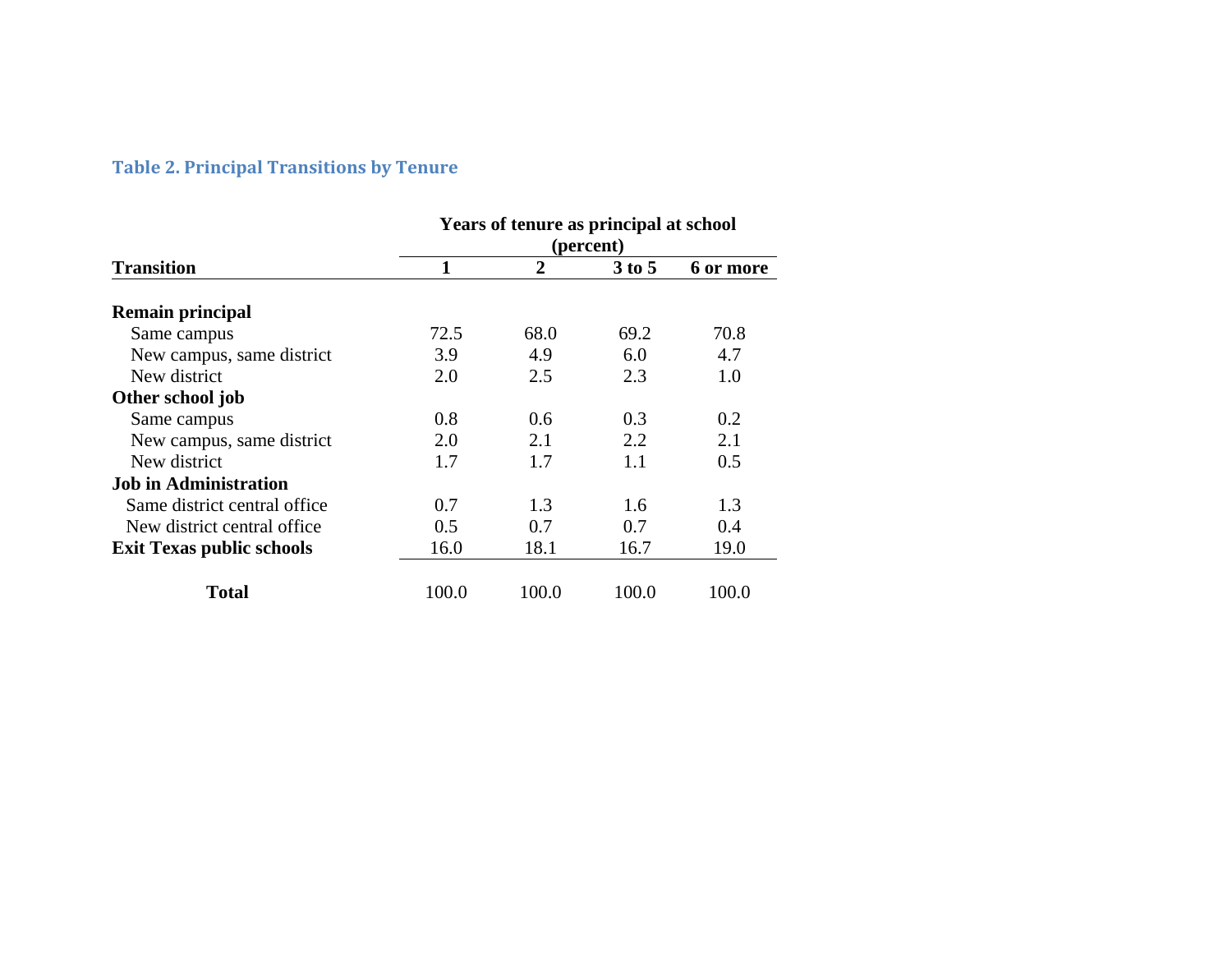|                          |           | Average Annual School Achievement Growth |                                          |          |       |                  |  |  |  |
|--------------------------|-----------|------------------------------------------|------------------------------------------|----------|-------|------------------|--|--|--|
|                          |           |                                          | by Percentile of Principal Effectiveness |          |       |                  |  |  |  |
| School Low-              |           |                                          |                                          |          |       |                  |  |  |  |
| Income Share             | Standard  |                                          |                                          |          |       |                  |  |  |  |
| $\left( quartile\right)$ | Deviation | 10th                                     | 25 <sub>th</sub>                         | 50th     | 75th  | 90 <sup>th</sup> |  |  |  |
| Lowest                   | 0.158     | $-0.180$                                 | $-0.063$                                 | 0.032    | 0.134 | 0.215            |  |  |  |
| 2 <sup>nd</sup>          | 0.176     | $-0.243$                                 | $-0.142$                                 | $-0.032$ | 0.086 | 0.190            |  |  |  |
| $3^{\text{rd}}$          | 0.207     | $-0.301$                                 | $-0.162$                                 | $-0.036$ | 0.103 | 0.207            |  |  |  |
| Greatest                 | 0.263     | $-0.383$                                 | $-0.236$                                 | $-0.068$ | 0.114 | 0.285            |  |  |  |
| All                      | 0.207     | $-0.286$                                 | $-0.153$                                 | $-0.019$ | 0.109 | 0.222            |  |  |  |

# **Table 3. Distribution of Principal ValueAdded by Poverty Quartile**

Note: Students are classified as low income if they are eligible for a subsidized lunch. The sample of principals includes all observations for principals in their first three years of tenure at a school. Principal value-added is measured by the principal fixed effect that comes from a regression of mathematics achievement on lagged achievement, principal demographic characteristics, student demographic characteristics, and measures of student mobility. Full grade-year controls are also included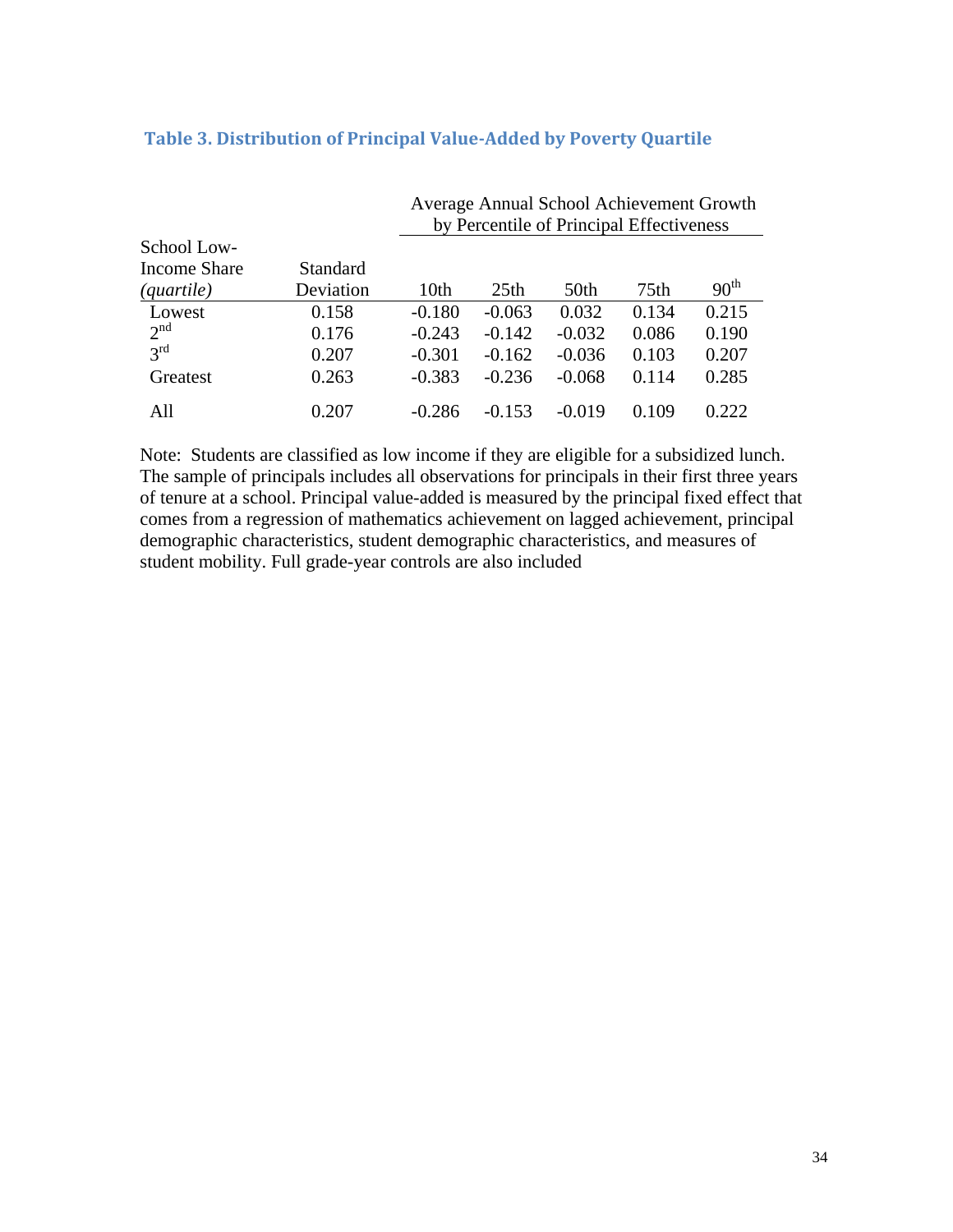|                                                     |                       | Average Annual School Achievement Growth<br>by Percentile of Principal Effectiveness |                  |          |       |                  |  |
|-----------------------------------------------------|-----------------------|--------------------------------------------------------------------------------------|------------------|----------|-------|------------------|--|
|                                                     | Standard<br>Deviation | 10th                                                                                 | 25 <sub>th</sub> | 50th     | 75th  | 90 <sup>th</sup> |  |
| Unadjusted                                          | 0.207                 | $-0.286$                                                                             | $-0.153$         | $-0.019$ | 0.109 | 0.222            |  |
| Shrunk Estimates <sup>a</sup>                       | 0.200                 | $-0.280$                                                                             | $-0.150$         | $-0.020$ | 0.106 | 0.214            |  |
| Re-weighted<br>Estimates <sup>b</sup>               | 0.270                 | $-0.182$                                                                             | $-0.082$         | 0.031    | 0.174 | 0.417            |  |
| Shrunk and<br>Re-weighted<br>Estimates <sup>c</sup> | 0.241                 | $-0.162$                                                                             | $-0.071$         | 0.032    | 0.164 | 0.385            |  |

# **Table 4. Distribution of Principal ValueAdded with Alternative Adjustments for Test Measurement Error**

Note: The sample of principals includes all observations for principals in their first three years of tenure at a school. Principal value-added is measured by the principal fixed effect that comes from a regression of mathematics achievement on lagged achievement, principal demographic characteristics, student demographic characteristics, and measures of student mobility. Full grade-year controls are also included.

- a. Bayesian shrinkage according to Eq. (2).
- b. Weighting by testing deciles according to Eq. (3).
- c. Both a. and b. adjustments applied.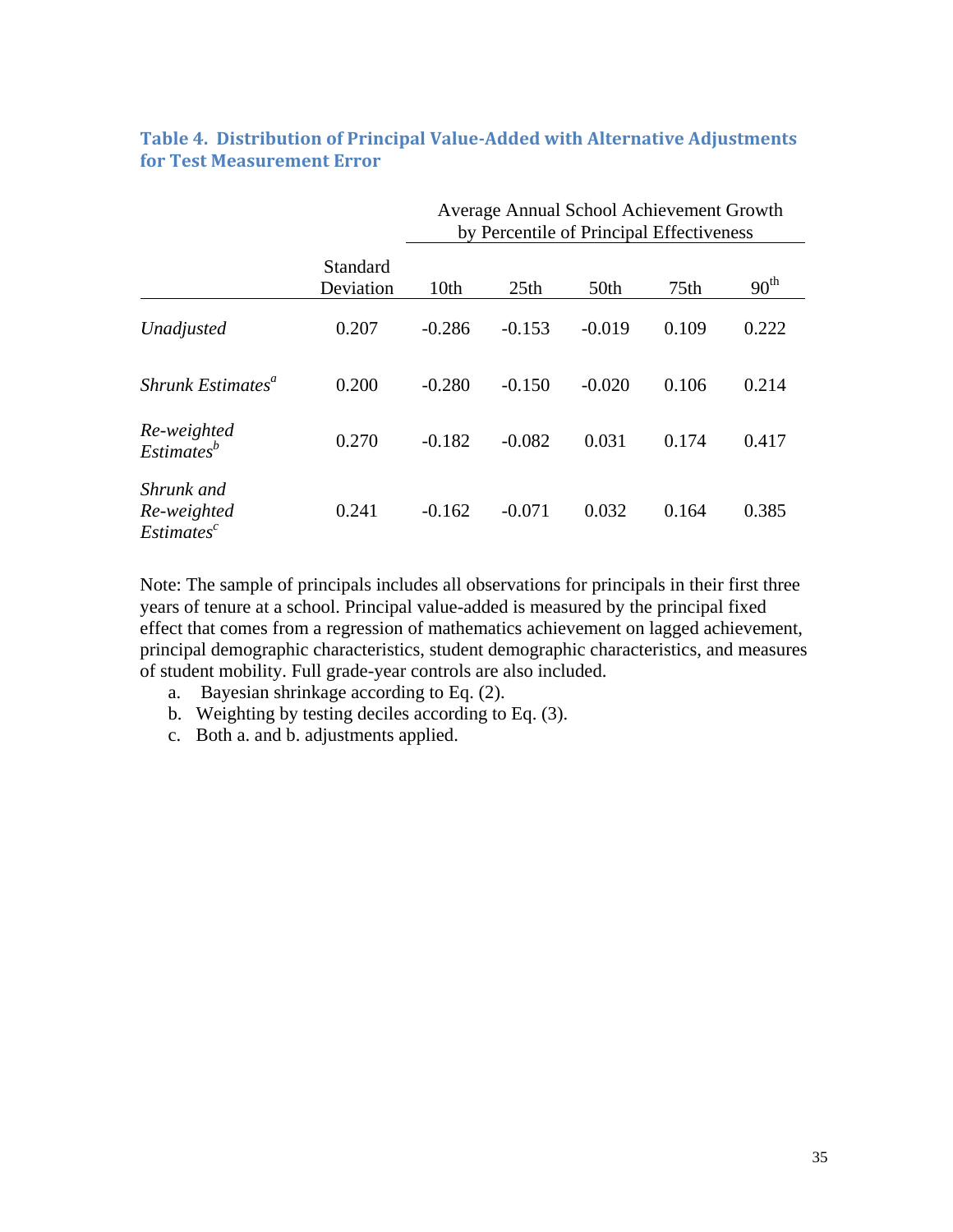### **Table 5. Estimated Standard Deviation of Principal ValueAdded by Poverty Quartile and Whether the Specification includes School Fixed Effects**

| School Low-Income Share Without school<br><i>(quartile)</i> | fixed effects | With school fixed<br>effects |
|-------------------------------------------------------------|---------------|------------------------------|
| Lowest                                                      | 0.179         | 0.077                        |
| 2 <sup>nd</sup>                                             | 0.192         | 0.095                        |
| $2^{\text{rd}}$                                             | 0.230         | 0.118                        |
| Greatest                                                    | 0.277         | 0.138                        |
| A11                                                         | በ 224         | 0.110                        |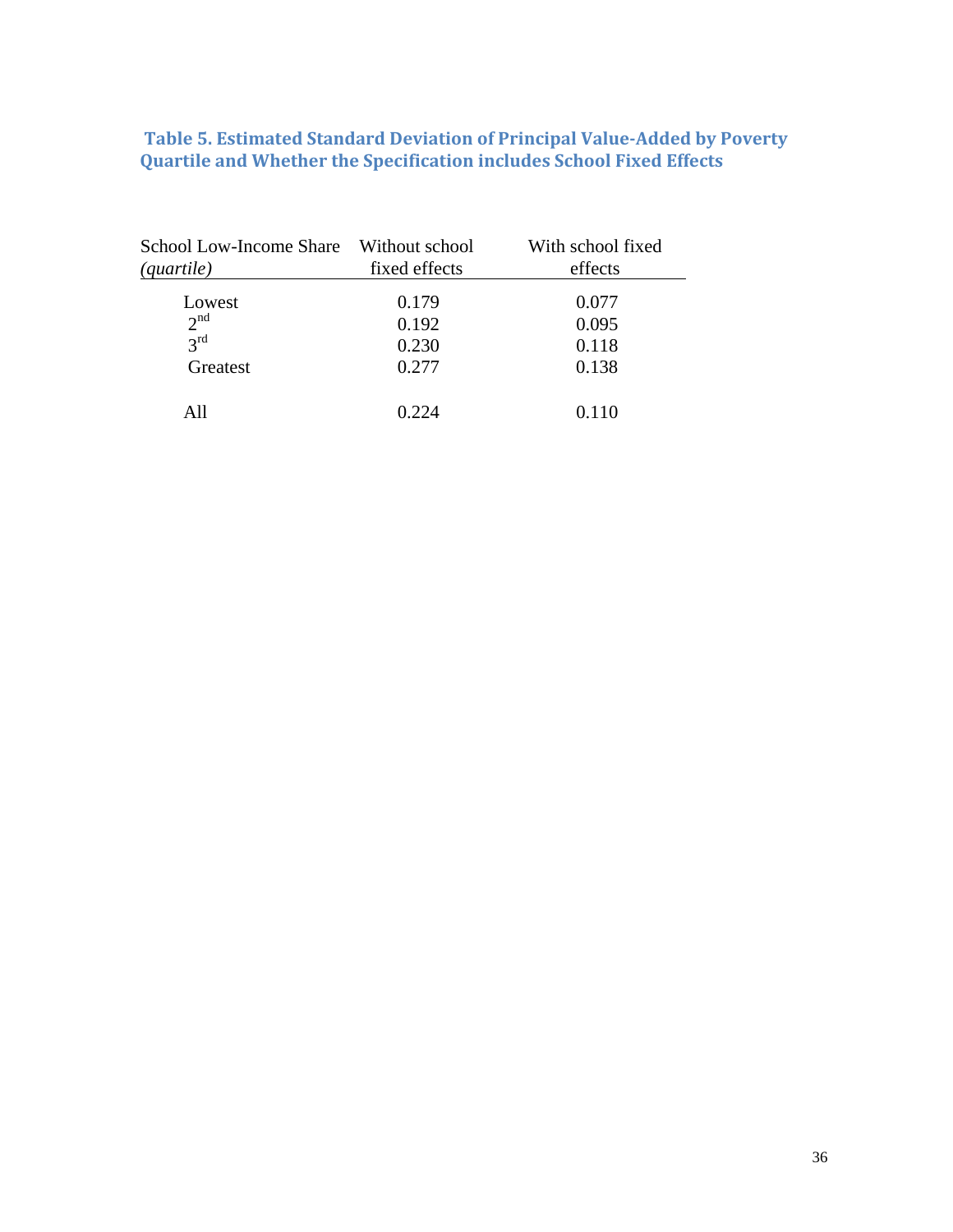Table 6. Lower-Bound Variance in Principal Quality Estimated from the Year-to-year Squared Difference in School **Average Student Gains**

|                                                          | Adjacent-year difference |        | Interrupted-year difference        |        |        |                                    |  |
|----------------------------------------------------------|--------------------------|--------|------------------------------------|--------|--------|------------------------------------|--|
|                                                          |                          |        | With student controls <sup>a</sup> |        |        | With student controls <sup>a</sup> |  |
|                                                          |                          |        |                                    |        |        |                                    |  |
| Different principal                                      | 0.0052                   | 0.0048 | 0.0049                             | 0.0058 | 0.0056 | 0.0058                             |  |
|                                                          | (3.41)                   | (3.16) | (3.24)                             | (4.35) | (4.28) | (2.87)                             |  |
| Principal in 1st year                                    |                          |        | 0.0036                             |        |        | 0.0026                             |  |
|                                                          |                          |        | (2.97)                             |        |        | (2.72)                             |  |
| Principal in 1st year*different<br>principal             |                          |        |                                    |        |        | $-0.0002$                          |  |
|                                                          |                          |        |                                    |        |        | (0.11)                             |  |
| N                                                        | 27,767                   | 27,767 | 27,767                             | 23,232 | 23,232 | 23,232                             |  |
| F test for student demographics <sup>b</sup>             |                          | 29.05  | 28.21                              |        | 32.41  | 32.03                              |  |
| <b>Estimates derived from regression results</b>         |                          |        |                                    |        |        |                                    |  |
| Within-school variance of principal<br>quality           | 0.0026                   | 0.0024 | 0.0025                             | 0.0029 | 0.0028 | 0.0029                             |  |
| Within-school standard deviation of<br>principal quality | 0.051                    | 0.049  | 0.050                              | 0.054  | 0.053  | 0.054                              |  |

Note: Different-principal coefficients come from regressions of the year-to-year squared differences in school average student gains on an indicator for a different principal in the two comparison years. The absolute value of T-statistics are in parentheses.

a. Student controls include ethnicity, gender, socioeconomic status, limited English proficiency, special education status and student mobility measures (shares).

b. F-test that coefficients on all student demographics and mobility measures equal zero.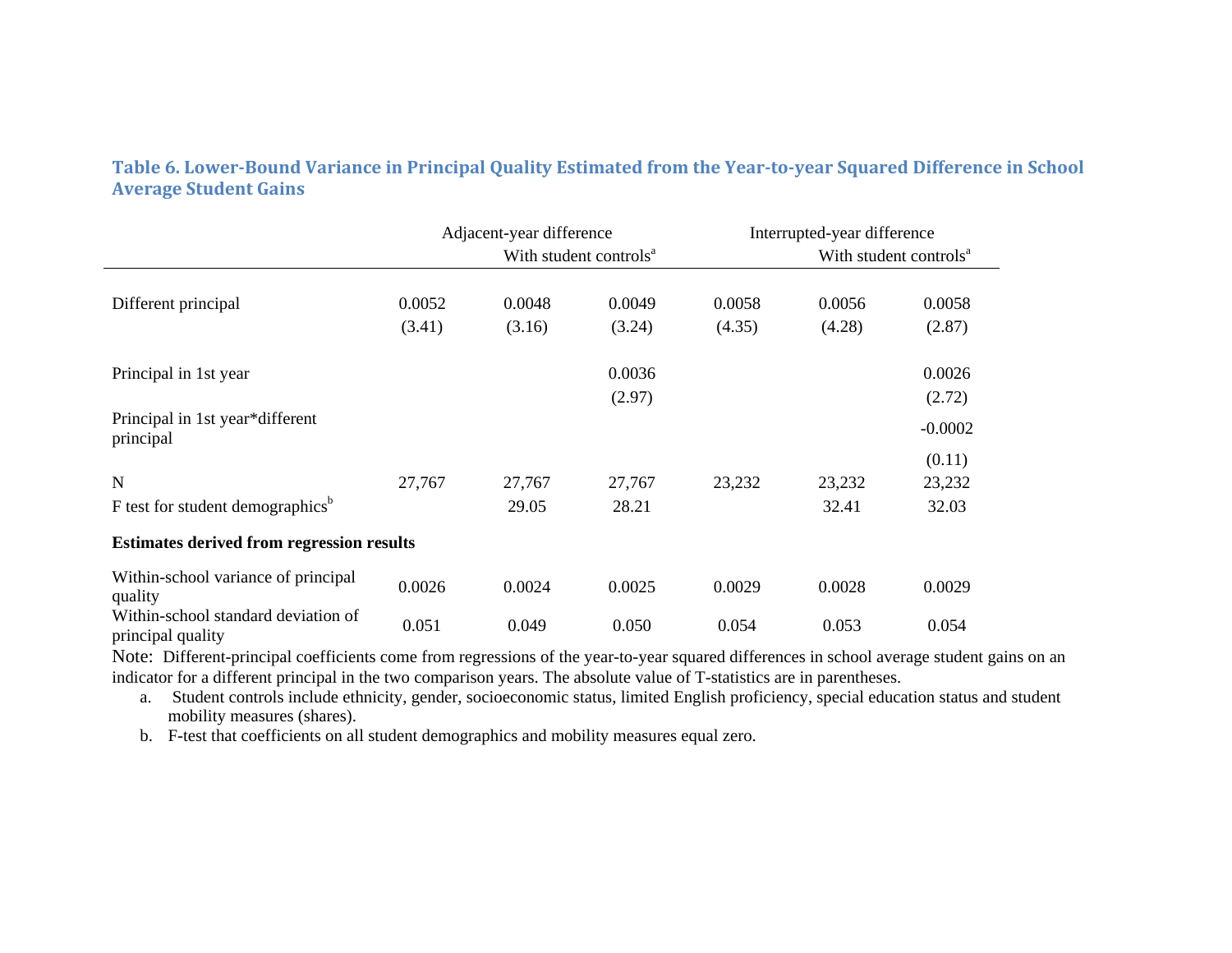|                                                                          | Poverty Quartile |             |          |             |          |                 |          |             |  |
|--------------------------------------------------------------------------|------------------|-------------|----------|-------------|----------|-----------------|----------|-------------|--|
|                                                                          |                  | lowest      |          | 2nd         |          | 3 <sup>rd</sup> |          | greatest    |  |
|                                                                          | Adjacent         | Interrupted | Adjacent | Interrupted | Adjacent | Interrupted     | Adjacent | Interrupted |  |
|                                                                          | vear             | year        | vear     | year        | year     | year            | year     | year        |  |
| Different Principal                                                      | 0.0017           | 0.0015      | 0.0019   | 0.0024      | 0.0048   | 0.0066          | 0.0090   | 0.0081      |  |
|                                                                          | (1.75)           | (1.51)      | (1.57)   | (1.68)      | (2.31)   | (2.59)          | (1.37)   | (0.96)      |  |
| N                                                                        | 6,809            | 5,566       | 6,860    | 5,684       | 6,945    | 5,855           | 7,153    | 6,127       |  |
| <b>Estimates derived from regression results</b>                         |                  |             |          |             |          |                 |          |             |  |
| Within-school variance of<br>principal quality<br>Within-school standard | 0.0009           | 0.0008      | 0.0010   | 0.0012      | 0.0024   | 0.0033          | 0.0045   | 0.0041      |  |
| deviation of principal<br>quality                                        | 0.029            | 0.027       | 0.031    | 0.035       | 0.049    | 0.057           | 0.067    | 0.064       |  |

Table 7. Lower-Bound Variance in Principal Quality Estimated from the Year-to-year Squared Difference in School **Average Student Gains by Poverty Quartile**

Note: The different-principal coefficients come from regressions of year-to-year squared difference in school average student gains on an indicator for a different principal in the two comparison years. All regressions include the student demographic variables listed in Table 6 and indicators for comparisons that include the first year of principal tenure in a school. The absolute value of T-statistics are in parentheses.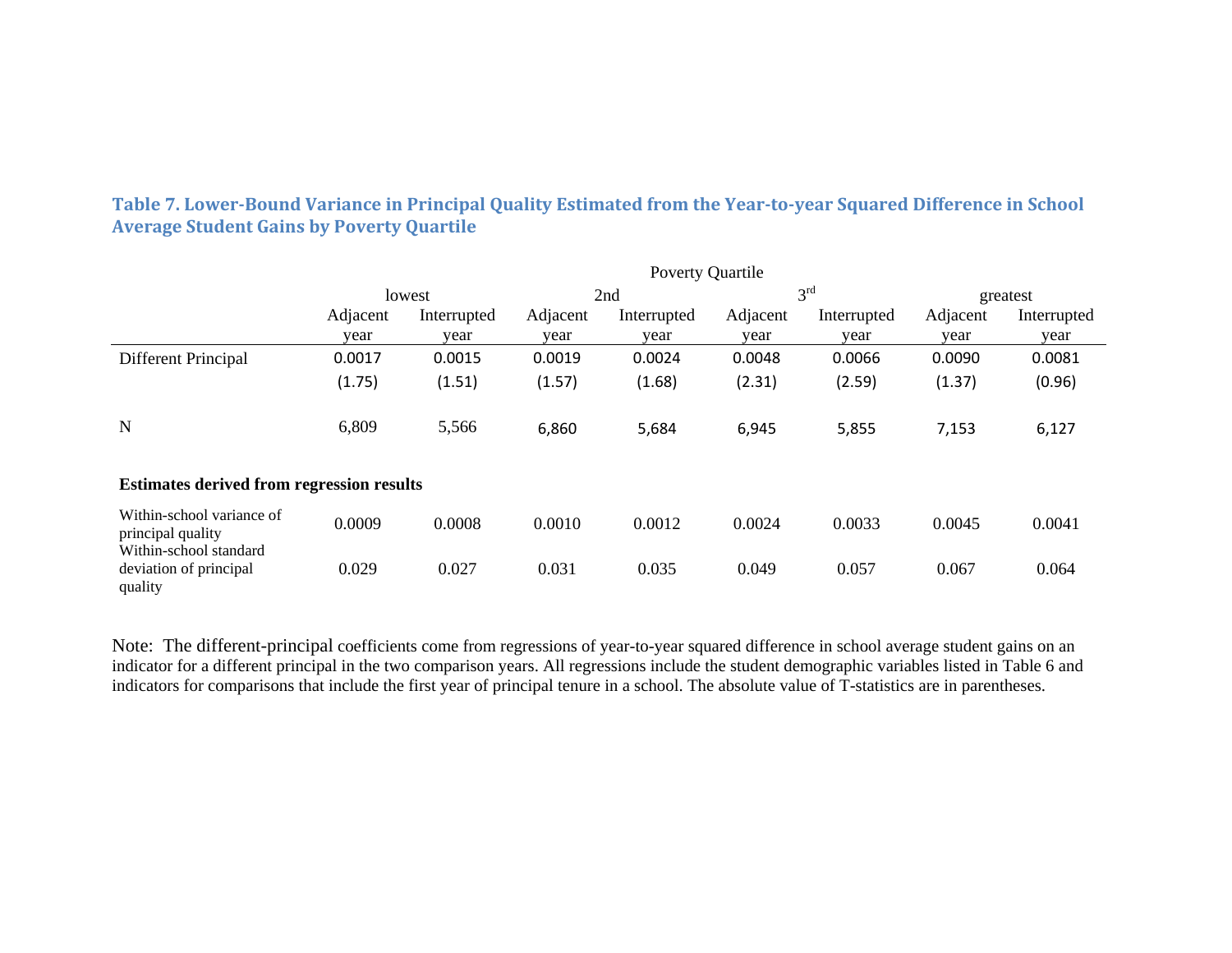# **Table 8. Estimated Effects of Grade Average Valueadded and Principal Quality on GradeLevel Teacher Turnover for All Schools and the Schools in the Top Quartile in Terms of the Poverty Rate**

|                              | All schools | <b>Highest poverty</b><br>schools |
|------------------------------|-------------|-----------------------------------|
|                              |             |                                   |
| Grade-level value-added      | $-0.023$    | 0.006                             |
|                              | (1.80)      | (0.33)                            |
|                              |             |                                   |
| Grade-level value-added *2nd | $-0.018$    | $-0.065$                          |
| quartile principal quality   | (0.89)      | (1.79)                            |
|                              |             |                                   |
| Grade-level value-added *3rd | $-0.029$    | $-0.025$                          |
| quartile principal quality   | (1.35)      | (0.65)                            |
|                              |             |                                   |
| Grade-level value-added *4th | $-0.079$    | $-0.102$                          |
| quartile principal quality   | (3.68)      | (3.16)                            |

Note: Principal quality is measured by principal fixed effect for principals in first three years (see Table 3). The campus by year fixed-effect regressions (following Eq. (8)) also include the full set of student demographic variables. Regressions are weighted by enrollment. The absolute value of t-statistics are in parentheses.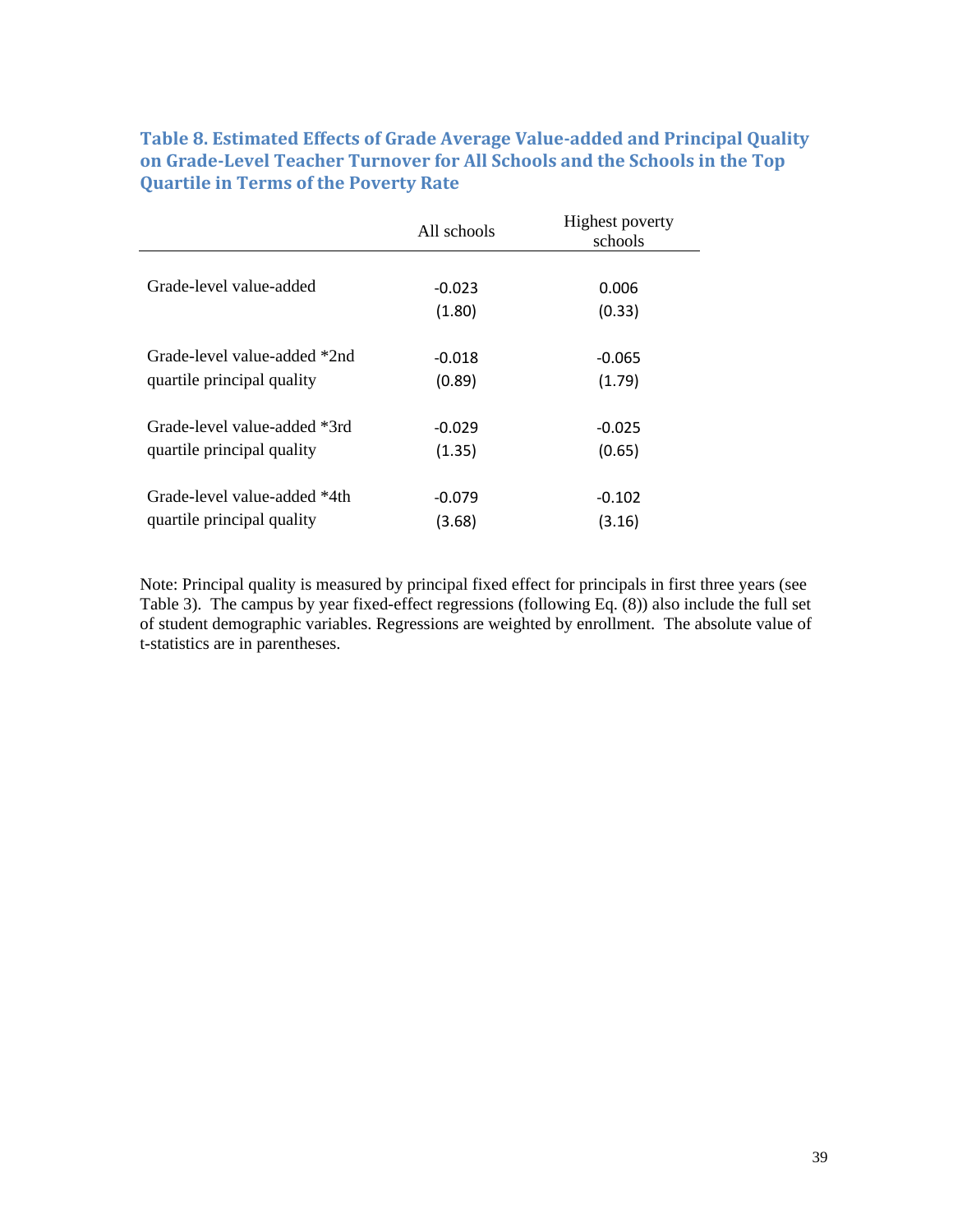|                                  | Quartile of principal quality <sup>a</sup> |                |                |      |
|----------------------------------|--------------------------------------------|----------------|----------------|------|
| Poverty Quartile and Principal   |                                            |                |                |      |
| <b>Transition in Fourth Year</b> | worst                                      | Q <sub>2</sub> | Q <sub>3</sub> | best |
| Lowest quartile low-income       |                                            |                |                |      |
| Same campus, principal           | 58.6                                       | 68.0           | 73.5           | 76.3 |
| Moves campus, principal          | 4.6                                        | 4.1            | 4.6            | 4.3  |
| Moves district, principal        | 2.3                                        | 1.6            | 3.8            | 4.3  |
| <b>Exit Texas Public Schools</b> | 27.6                                       | 21.3           | 12.1           | 8.6  |
| Second quartile low-income       |                                            |                |                |      |
| Same campus, principal           | 52.4                                       | 70.2           | 81.5           | 71.7 |
| Moves campus, principal          | 3.9                                        | 2.2            | 0.8            | 6.6  |
| Moves district, principal        | 1.0                                        | 6.0            | 2.4            | 5.7  |
| <b>Exit Texas Public Schools</b> | 34.0                                       | 14.9           | 9.7            | 15.1 |
| Third quartile low-income        |                                            |                |                |      |
| Same campus, principal           | 44.4                                       | 55.3           | 63.8           | 58.1 |
| Moves campus, principal          | 7.5                                        | 5.7            | 9.5            | 8.1  |
| Moves district, principal        | 4.5                                        | 4.9            | 1.9            | 7.3  |
| <b>Exit Texas Public Schools</b> | 35.3                                       | 25.2           | 19.1           | 23.4 |
| Highest Quartile low-income      |                                            |                |                |      |
| Same campus, principal           | 62.6                                       | 73.2           | 72.3           | 67.4 |
| Moves campus, principal          | 8.6                                        | 11.0           | 6.9            | 7.3  |
| Moves district, principal        | 3.6                                        | 1.2            | 3.0            | 1.5  |
| <b>Exit Texas Public Schools</b> | 21.6                                       | 12.2           | 15.9           | 21.0 |

# **Table 9. Principal Transition Distribution for Principals with less than 25 years of experience Quartile of Principal Quality and Poverty Quartile**

Note: a. Principal quality from estimates for principals with three or less years of tenure in school (see Table 3). Transition status refers to the year subsequent to the third year in a school. Complete moves in Appendix Table a1.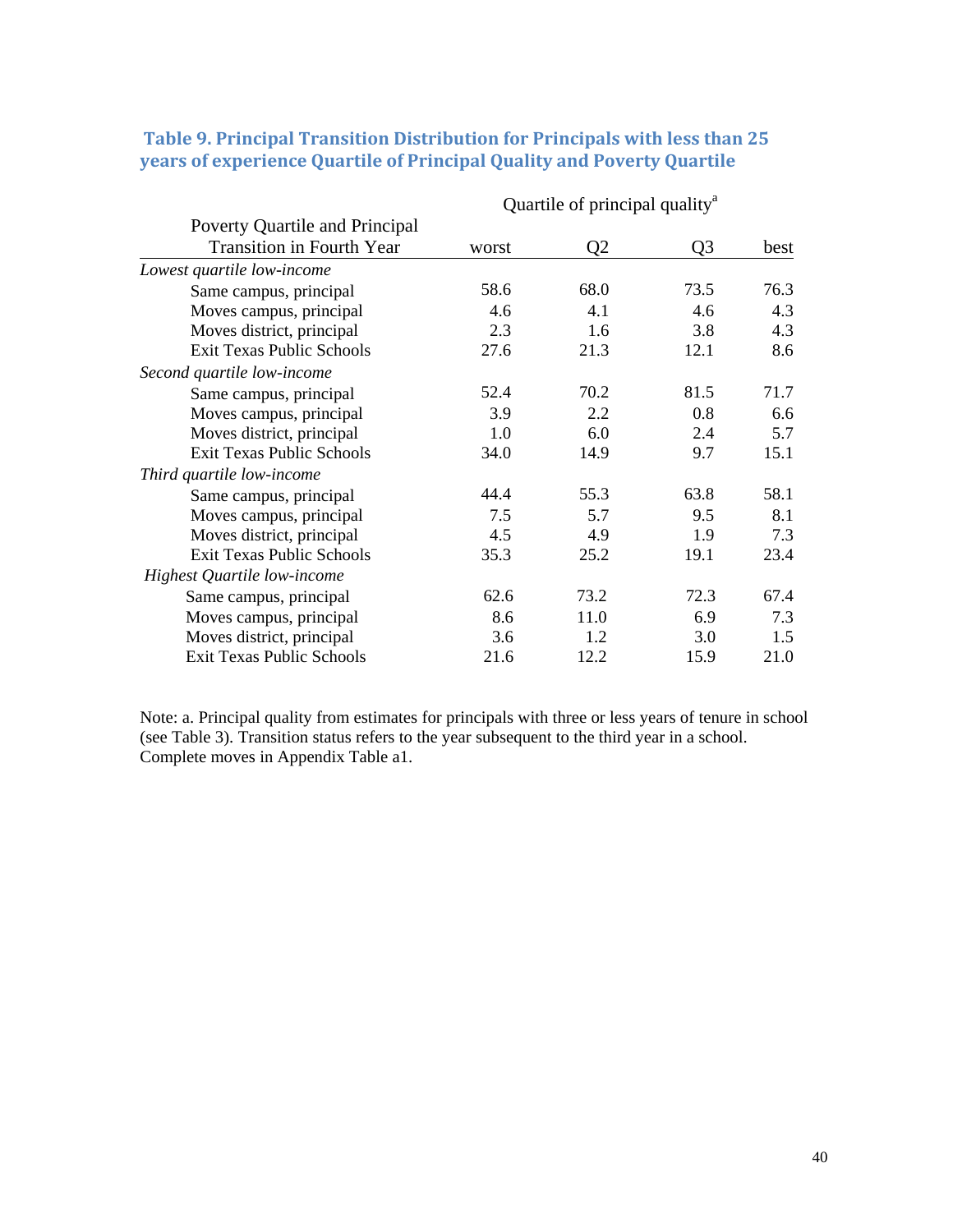|                                  | Quartile of principal quality <sup>a</sup> |                |                |      |  |
|----------------------------------|--------------------------------------------|----------------|----------------|------|--|
| Poverty Quartile and Principal   |                                            |                |                |      |  |
| <b>Transition in Fourth Year</b> | worst                                      | Q <sub>2</sub> | Q <sub>3</sub> | best |  |
| Bottom quartile low-income       |                                            |                |                |      |  |
| Same campus, principal           | 58.6                                       | 68.0           | 73.5           | 76.3 |  |
| Same campus, other               | 1.2                                        | 0.0            | 0.8            | 0.0  |  |
| Moves campus, principal          | 4.6                                        | 4.1            | 4.6            | 4.3  |  |
| Moves campus, other              | 0.0                                        | 0.8            | 1.5            | 2.2  |  |
| Same district, distr. Admin      | 0.0                                        | 4.1            | 1.5            | 2.2  |  |
| Moves district, principal        | 2.3                                        | 1.6            | 3.8            | 4.3  |  |
| Move district, other             | 3.5                                        | 0.0            | 1.6            | 0.0  |  |
| Move district, district admin    | 2.3                                        | 0.0            | 0.8            | 2.2  |  |
| Exits                            | 27.6                                       | 21.3           | 12.12          | 8.6  |  |
| Second quartile low-income       |                                            |                |                |      |  |
| Same campus, principal           | 52.4                                       | 70.2           | 81.5           | 71.7 |  |
| Same campus, other               | 1.0                                        | 0.0            | 0.0            | 0.0  |  |
| Moves campus, principal          | 3.9                                        | 2.2            | 0.8            | 6.6  |  |
| Moves campus, other              | 2.9                                        | 0.8            | 0.8            | 0.9  |  |
| Same district, distr. Admin      | 1.9                                        | 0.8            | 1.6            | 0.0  |  |
| Moves district, principal        | 1.0                                        | 6.0            | 2.4            | 5.7  |  |
| Move district, other             | 1.9                                        | 3.7            | 2.4            | 0.0  |  |
| Move district, district admin    | 1.0                                        | 1.5            | 0.8            | 0.0  |  |
| Exits                            | 34.1                                       | 14.9           | 9.7            | 15.1 |  |
| Third quartile low-income        |                                            |                |                |      |  |
| Same campus, principal           | 44.4                                       | 55.3           | 63.8           | 58.1 |  |
| Same campus, other               | 0.8                                        | 0.0            | 0.0            | 0.0  |  |
| Moves campus, principal          | 7.5                                        | 5.7            | 9.5            | 8.0  |  |
| Moves campus, other              | 0.8                                        | 2.4            | 2.9            | 1.6  |  |
| Same district, distr. Admin      | 3.8                                        | 2.4            | 1.0            | 0.8  |  |
| Moves district, principal        | 4.5                                        | 4.9            | 1.9            | 7.3  |  |
| Move district, other             | 2.3                                        | 1.6            | 1.9            | 0.8  |  |
| Move district, district admin    | 0.8                                        | 2.4            | 0.0            | 0.0  |  |
| Exits                            | 35.3                                       | 25.2           | 19.1           | 23.4 |  |
| Top Quartile low-income          |                                            |                |                |      |  |
| Same campus, principal           | 62.6                                       | 73.2           | 72.3           | 67.4 |  |
| Same campus, other               | 0.0                                        | 0.0            | 0.0            | 0.0  |  |
| Moves campus, principal          | 8.6                                        | 11.0           | 6.9            | 7.3  |  |
| Moves campus, other              | 0.7                                        | 1.2            | 1.0            | 1.5  |  |
| Same district, distr. Admin      | 0.0                                        | 0.0            | 1.0            | 0.0  |  |
| Moves district, principal        | 3.7                                        | 1.2            | 3.0            | 1.5  |  |
| Move district, other             | 0.7                                        | 1.2            | 0.0            | 0.7  |  |
| Move district, district admin    | 2.2                                        | 0.0            | 0.0            | 0.7  |  |
| Exits                            | 21.6                                       | 12.2           | 15.8           | 21.0 |  |

# **Appendix Table a1. Principal Transition Distribution for Principals with less than 25 years of experience, by Quartiles of Principal Quality and Poverty**

Note: a. Principal quality comes from estimates for principals with three or less years of tenure in school (see Table 3). Transition status refers to the year subsequent to the third year in a school.